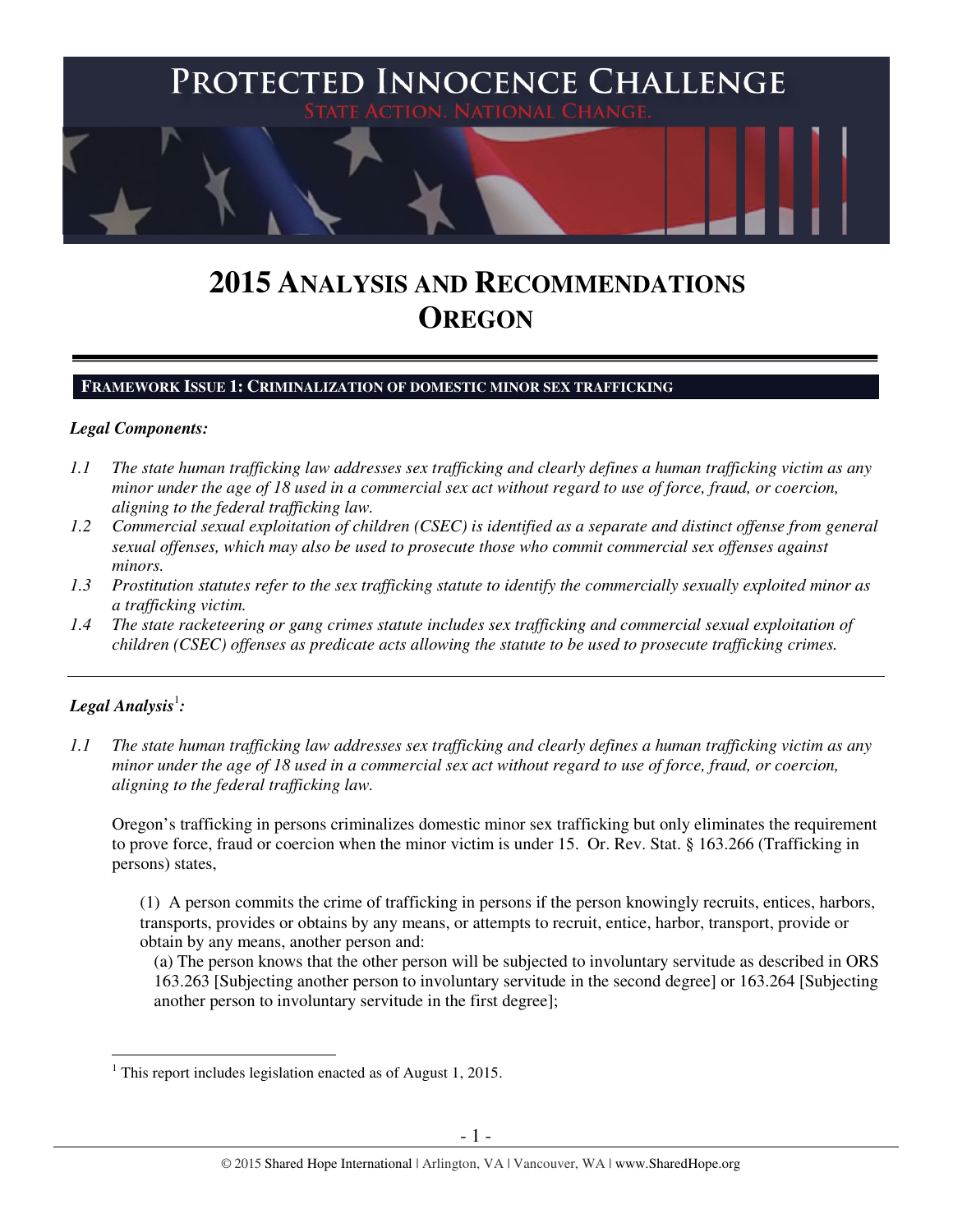(b) The person knows or recklessly disregards the fact that force, fraud or coercion will be used to cause the other person to engage in a commercial sex act; or

(c) The person knows or recklessly disregards the fact that the other person is under 15 years of age and will be used in a commercial sex act.

(2) A person commits the crime of trafficking in persons if the person knowingly benefits financially or receives something of value from participation in a venture that involves an act prohibited by subsection (1) of this section or ORS 163.263 or 163.264.

Or. Rev. Stat. § 163.263 (Subjecting another person to involuntary servitude in the second degree) states,

(1) A person commits the crime of subjecting another person to involuntary servitude in the second degree if the person knowingly and without lawful authority forces or attempts to force the other person to engage in services by:

(a) Abusing or threatening to abuse the law or legal process;

(b) Destroying, concealing, removing, confiscating or possessing an actual or purported passport or immigration document or another actual or purported government identification document of a person;

(c) Threatening to report a person to a government agency for the purpose of arrest or deportation;

(d) Threatening to collect an unlawful debt; or

l

(e) Instilling in the other person a fear that the actor will withhold from the other person the necessities of life, including but not limited to lodging, food and clothing.

(2) Subjecting another person to involuntary servitude in the second degree is a Class C felony.

Or. Rev. Stat. § 163.264 (Subjecting another person to involuntary servitude in the first degree) states,

(1) A person commits the crime of subjecting another person to involuntary servitude in the first degree if the person knowingly and without lawful authority forces or attempts to force the other person to engage in services by:

(a) Causing or threatening to cause the death of or serious physical injury to a person; or

(b) Physically restraining or threatening to physically restrain a person.

(2) Subjecting another person to involuntary servitude in the first degree is a Class B felony.

Or. Rev. Stat. § 163.261 (Definitions) provides the definition of "services" for § 163.263 (Subjecting another person to involuntary servitude in the second degree) and § 163.264 (Subjecting another person to involuntary servitude in the first degree) by stating, "As used in ORS § 163.263 and § 163.264, 'services' means activities performed by one person under the supervision or for the benefit of another person." This definition limits application to traffickers and facilitators.

A conviction under Or. Rev. Stat. §§ 163.266(1)(b) or (c) is punishable as a Class A felony by imprisonment up to 20 years and a possible fine not to exceed \$375,000. Or. Rev. Stat. §§ 163.266(5), 161.605(1), 161.625(1)(b). A conviction under (1)(a) or (2) of this section is a Class B felony punishable by a maximum imprisonment of 10 years and a possible fine not to exceed \$250,000. Or. Rev. Stat. §§ 163.266(4), 161.605(2), 161.625(1)(c). However, under Or. Rev. Stat. § 161.625(3)(a), "If a person has gained money or property through the commission of a felony, then upon conviction thereof the court, in lieu of imposing the fine authorized . . . may sentence the defendant to pay an amount, fixed by the court, not exceeding double the amount of the defendant's gain from the commission of the crime."

1.1.1 Recommendation: Amend Or. Rev. Stat. § 163.266(1) (Trafficking in persons) to raise the minimum age for requiring proof of force, fraud, or coercion from 15 to 18 years of age.<sup>2</sup>

 $2^{2}$  Subsequent recommendations in this report referring to the state human trafficking laws are predicated upon the recommendations contained in Section 1.1 being previously or simultaneously implemented.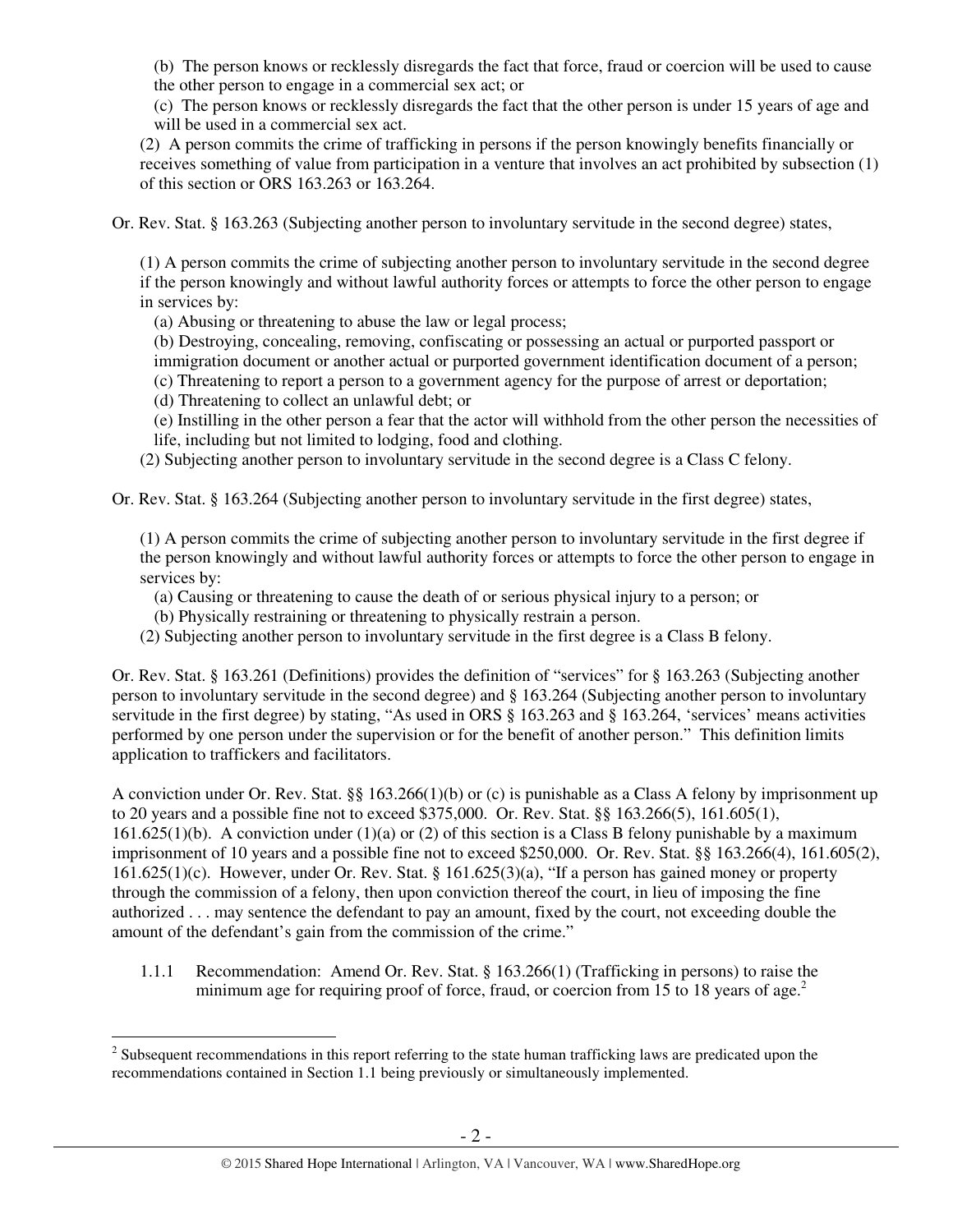*1.2 Commercial sexual exploitation of children (CSEC) is identified as a separate and distinct offense from general sexual offenses, which may also be used to prosecute those who commit commercial sex offenses against minors.* 

Three laws treat CSEC as distinct crimes in Oregon:

1. Or. Rev. Stat. § 167.017(1) (Compelling prostitution) makes it illegal if a person (a) Uses force or intimidation to compel another to engage in prostitution or attempted prostitution; (b) Induces or causes a person under 18 years of age to engage in prostitution; (c) Aids or facilitates the commission of prostitution or attempted prostitution by a person under 18 years of age; or (d) Induces or causes the spouse, child or stepchild of the person to engage in prostitution.

A conviction under Or. Rev. Stat. § 167.017(1) is punishable as a Class B felony by imprisonment up to 10 years and a possible fine not exceeding \$250,000. Or. Rev. Stat. §§ 167.017(2), 161.605(2), 161.625(1)(c).

- 2. Or. Rev. Stat. § 163.670(1) (Using child in display of sexually explicit conduct) states in part, "A person commits the crime of using a child<sup>3</sup> in a display of sexually explicit conduct<sup>4</sup> if the person employs, authorizes, permits, compels or induces a child to participate or engage in sexually explicit conduct for any person to observe or to record in a visual recording."<sup>5</sup> A conviction under Or. Rev. Stat. § 163.670 is punishable as a class A felony by imprisonment up to 20 years and a possible fine not to exceed \$375,000. Or. Rev. Stat. §§ 163.670(2), 161.605(1), 161.625(1)(b).
- 3. Or. Rev. Stat.  $§$  163.413<sup>6</sup> (Purchasing sex with a minor) states,

(1) A person commits the crime of purchasing sex with a minor<sup>7</sup> if the person pays, or offers or agrees to pay, a fee to engage in sexual intercourse or sexual contact with a minor, a police officer posing as a minor or an agent of a police officer posing as a minor.

(2) (a) If the person does not have a prior conviction under this section at the time of the offense,

<sup>&</sup>lt;sup>3</sup> Or. Rev. Stat. § 163.665(1) (Definitions) defines "child" as "a person who is less than 18 years of age, and any reference to a child in relation to a visual recording of the child is a reference to a person who was less than 18 years of age at the time the original image in the visual recording was created and not the age of the person at the time of an alleged offense relating to the subsequent reproduction, use or possession of the visual recording."

 $4$  Or. Rev. Stat. § 163.665(3) (Definitions) states,

<sup>&</sup>quot;Sexually explicit conduct" means actual or simulated:

<sup>(</sup>a) Sexual intercourse or deviant sexual intercourse;

<sup>(</sup>b) Genital-genital, oral-genital, anal-genital or oral-anal contact, whether between persons of the same or opposite sex or between humans and animals;

<sup>(</sup>c) Penetration of the vagina or rectum by any object other than as part of a medical diagnosis or treatment or as part of a personal hygiene practice;

<sup>(</sup>d) Masturbation;

<sup>(</sup>e) Sadistic or masochistic abuse; or

<sup>(</sup>f) Lewd exhibition of sexual or other intimate parts.

 $5$  Or. Rev. Stat. § 163.665(5) (Definitions) states, "'Visual recording' includes, but is not limited to, photographs, films, videotapes and computer and other digital pictures, regardless of the manner in which the recording is stored."  $6$  The text of Or. Rev. Stat. § 163-413 included here and elsewhere in this report includes amendments made by the enactment of House Bill 2206 and House Bill 2385 during the 2015 Regular session of the 78th Oregon legislature.

<sup>(</sup>Or. 2015) (effective January 1, 2016). 7 "Minor" is defined as "a person under 18 years of age" under Or. Rev. Stat. § 163.413(4)(b). *See supra* note 6.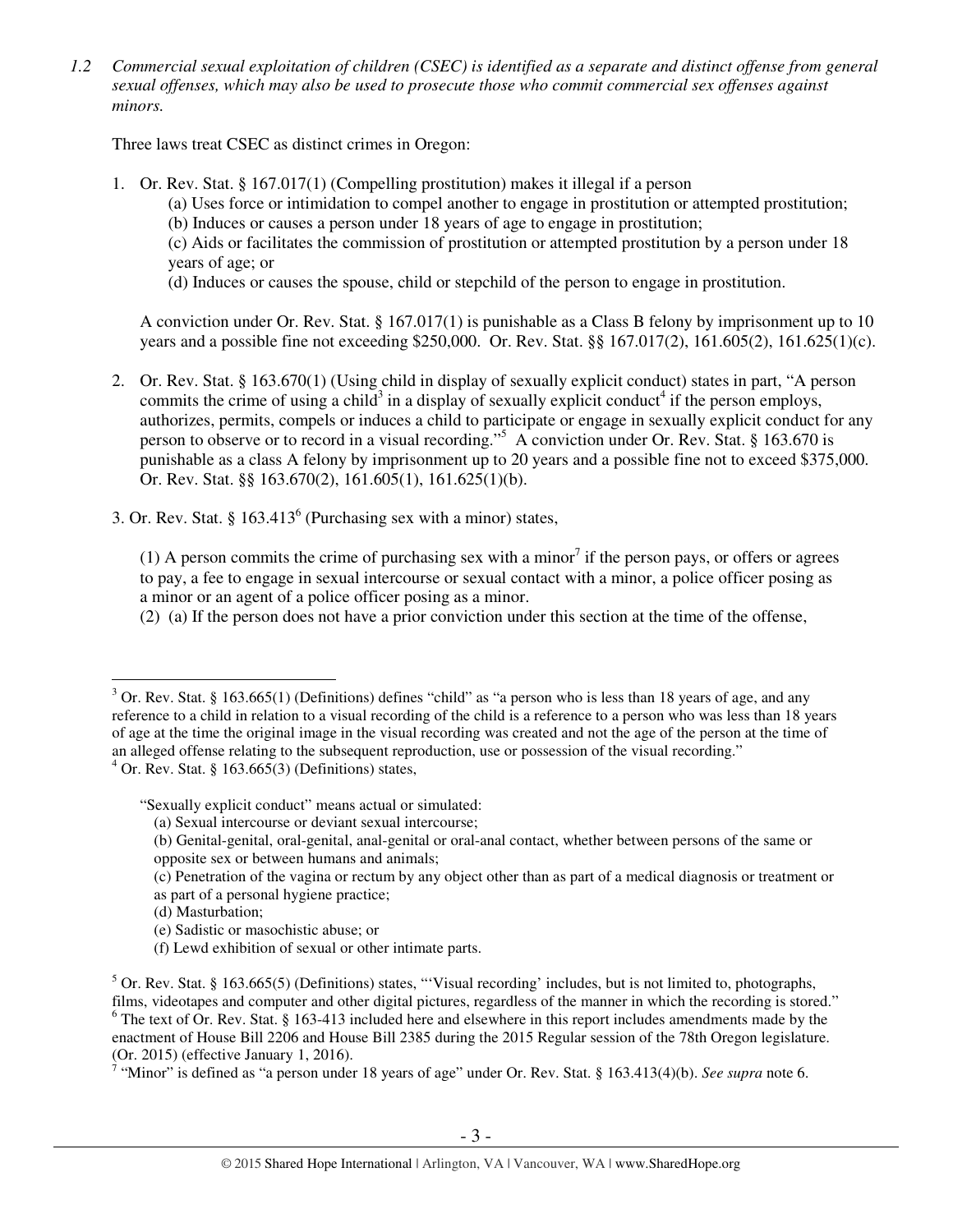purchasing sex with a minor is a Class C felony and the person may use a defense described in ORS  $163.325<sup>8</sup>$  only if the minor or, in the case of a police officer or agent of a police officer posing as a minor, the age of the purported minor as reported to the defendant, was at least 16 years of age. (b) If the person has one or more prior convictions under this section at the time of the offense, purchasing sex with a minor is a Class B felony, the state need not prove that the person knew the minor or, in the case of a police officer or agent of a police officer posing as a minor, the purported minor was under 18 years of age and the person may not use a defense described in ORS 163.325.

A mandatory minimum sentence for a first conviction is "a fine in the amount of \$10,000, a term of incarceration of at least 30 days and completion of a john school program," and the second or subsequent conviction is "a fine in the amount of \$20,000 and the court shall designate the offense as a sex crime under ORS 181.805 (Definitions for 181.800 to 181.845)." Or. Rev. Stat. § 163.413(3). Otherwise, a Class C felony is punishable by imprisonment up to 5 years and a possible fine not to exceed \$125,000, and a Class B felony is punishable by imprisonment up to 10 years and a possible fine not exceeding \$250,000. Or. Rev. Stat. § 163.413(2)(a), (b), 161.605(2), (3), 161.625(1)(c), (d).<sup>9</sup>

Several other laws, although not expressly commercial in nature, also may be applicable in cases involving the commercial sexual exploitation of a child:

- 1. Or. Rev. Stat. § 163.355(1) (Rape in the third degree) states, "A person commits the crime of rape in the third degree if the person has sexual intercourse with another person under 16 years of age." A conviction under Or. Rev. Stat. § 163.355(1) is punishable as a Class C felony by imprisonment up to 5 years and a possible fine not to exceed \$125,000. Or. Rev. Stat. §§ 163.355(2), 161.605(3), 161.625(1)(d).
- 2. Or. Rev. Stat. § 163.365(1) (Rape in the second degree) states, "A person who has sexual intercourse with another person commits the crime of rape in the second degree if the other person is under 14 years of age." A conviction under Or. Rev. Stat. § 163.365(1) is punishable as a Class B felony by imprisonment up to 10 years and a possible fine not to exceed \$250,000." Or. Rev. Stat. §§ 163.365(2), 161.605(2), 161.625(1)(c).
- 3. Or. Rev. Stat. § 163.375(1) (Rape in the first degree) states,

(1) A person who has sexual intercourse with another person commits the crime of rape in the first degree if:

- (a) The victim is subjected to forcible compulsion by the person;
- (b) The victim is under 12 years of age;
- . . . . .

A conviction under Or. Rev. Stat. § 163.375(1) is punishable as a Class A felony by imprisonment up to 20 years and a possible fine not to exceed \$375,000. Or. Rev. Stat. §§ 163.375(2), 161.605(1), 161.625(1)(b).

 8 Or. Rev. Stat. § 163.325 states, in relevant part,

<sup>(1)</sup> In any prosecution under ORS 163.355 to 163.445 [Sexual offenses chapter] in which the criminality of conduct depends on a child's being under the age of 16, it is no defense that the defendant did not know the child's age or that the defendant reasonably believed the child to be older than the age of 16. (2) When criminality depends on the child's being under a specified age other than 16, it is an affirmative defense for the defendant to prove that the defendant reasonably believed the child to be above the specified age at the time of the alleged offense.

 $9$  A buyer is subject to mandatory minimum fines and penalties under Or. Rev. Stat. § 163.413(3) and a first conviction results in a fine no less than \$10,000, imprisonment for at least 30 days, and completion of a john school program. A second or subsequent conviction shall result in a fine no less than \$20,000 and the court's designation of the offense as a sex crime pursuant to Or. Rev. Stat. § 181.805. Or. Rev. Stat. § 163.413(3)(b)(A), (B).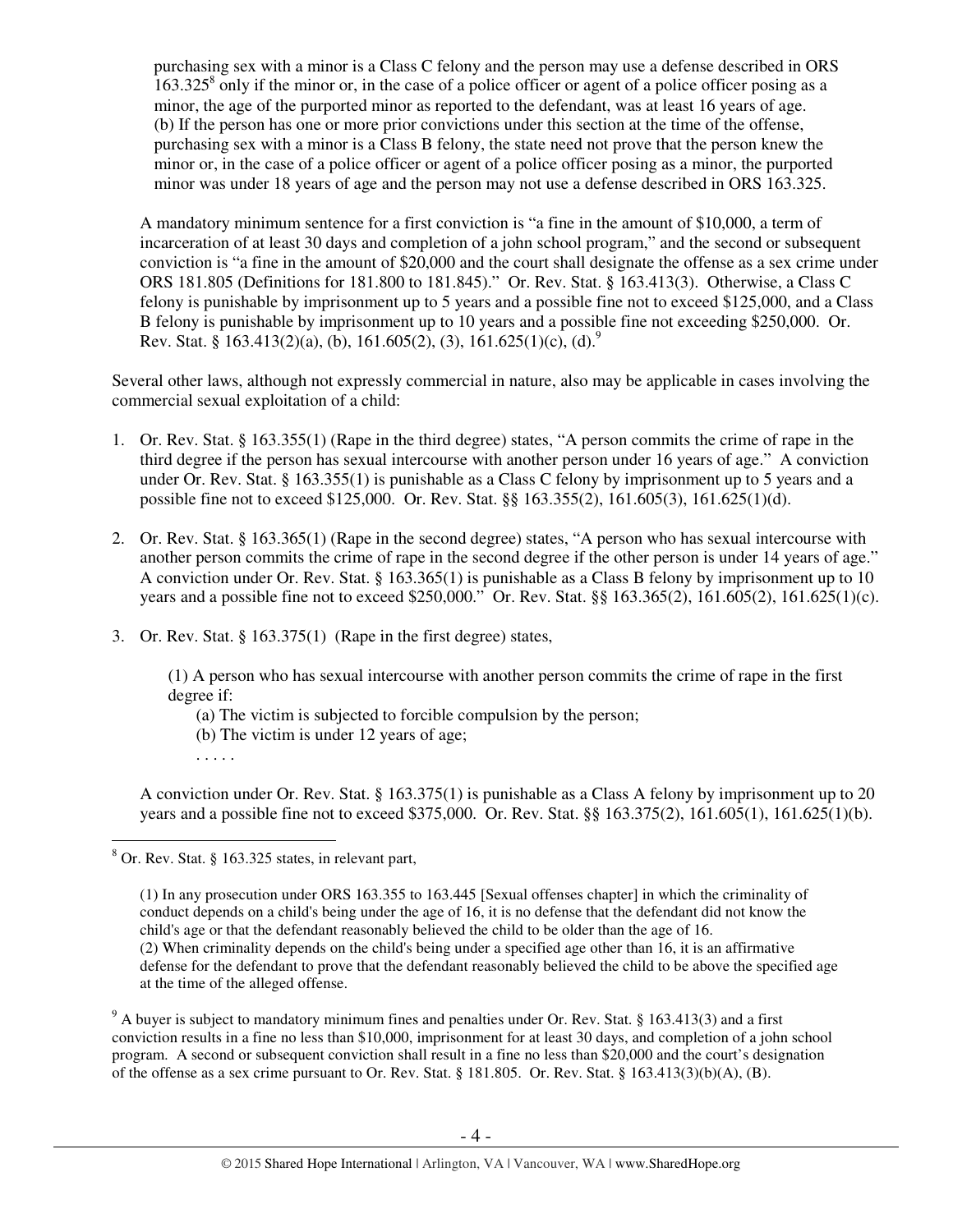- 4. Or. Rev. Stat. § 163.408(1) (Unlawful sexual penetration in the second degree) states that "a person commits the crime of unlawful sexual penetration in the second degree if the person penetrates the vagina, anus or penis of another with any object other than the penis or mouth of the actor and the victim is under 14 years of age." A conviction under Or. Rev. Stat. § 163.408(1) is punishable as a Class B felony by imprisonment up to 10 years and a possible fine not to exceed \$250,000." Or. Rev. Stat. §§ 163.408(2), 161.605(2), 161.625(1)(c).
- 5. Or. Rev. Stat. § 163.411(1) (Unlawful sexual penetration in the first degree) states,

(1) Except as permitted under ORS 163.412 [Exceptions to unlawful sexual penetration prohibition], a person commits the crime of unlawful sexual penetration in the first degree if the person penetrates the vagina, anus or penis of another with any object other than the penis or mouth of the actor and: (a) The victim is subjected to forcible compulsion;

(b) The victim is under 12 years of age; or

(c) The victim is incapable of consent by reason of mental defect, mental incapacitation or physical helplessness.

A conviction under Or. Rev. Stat. § 163.411(1) is punishable as a Class A felony by imprisonment up to 20 years and a possible fine not to exceed \$375,000. Or. Rev. Stat. §§ 163.411(2), 161.605(1), 161.625(1)(b).

- 6. Or. Rev. Stat. §163.415(1)(a)(B) (Sexual abuse in the third degree) makes it illegal if any person "subjects another person to sexual contact and: . . . (B) The victim is incapable of consent by reason of being under 18 years of age." A conviction under Or. Rev. Stat. § 163.415(1) is punishable as a Class A misdemeanor by imprisonment up to 1 year and a possible fine not to exceed \$6,250. Or. Rev. Stat. §§ 163.415(2), 161.615(1), 161.635(a).
- 7. Or. Rev. Stat. § 163.427(1)(a)(A) (Sexual abuse in the first degree) makes it illegal if any person "[s]ubjects another person to sexual contact and: (A) The victim is less than 14 years of age." A conviction under Or. Rev. Stat. §  $163.427(1)(a)(A)$  is punishable as a Class B felony by imprisonment up to 10 years and a possible fine not to exceed \$250,000. Or. Rev. Stat. §§ 163.427(2), 161.605(2),  $161.625(1)(c)$ .
- 8. Or. Rev. Stat. § 163.435(1) (Contributing to the sexual delinquency of a minor) states,

(1) A person 18 years of age or older commits the crime of contributing to the sexual delinquency of a minor if:

(a) Being a male, he engages in sexual intercourse with a female under 18 years of age; or

(b) Being a female, she engages in sexual intercourse with a male under 18 years of age; or (c) The person engages in deviate sexual intercourse with another person under 18 years of age or

causes that person to engage in deviate sexual intercourse.

A conviction under Or. Rev. Stat. § 163.435(1) is punishable as a Class A misdemeanor by imprisonment up to 1 year and a possible fine not to exceed \$6,250. Or. Rev. Stat. §§ 163.435(2), 161.615(1), 161.635(a).

9. Or. Rev. Stat. § 163.445(1) (Sexual misconduct) states, "A person commits the crime of sexual misconduct if the person engages in sexual intercourse or deviate sexual intercourse with an unmarried person under 18 years of age. A conviction under Or. Rev. Stat. 163.445(1) is punishable as a Class C misdemeanor by imprisonment up to 30 days and a possible fine not to exceed \$1,250. Or. Rev. Stat. §§ 163.445(2), 161.615(3), 161.635(c).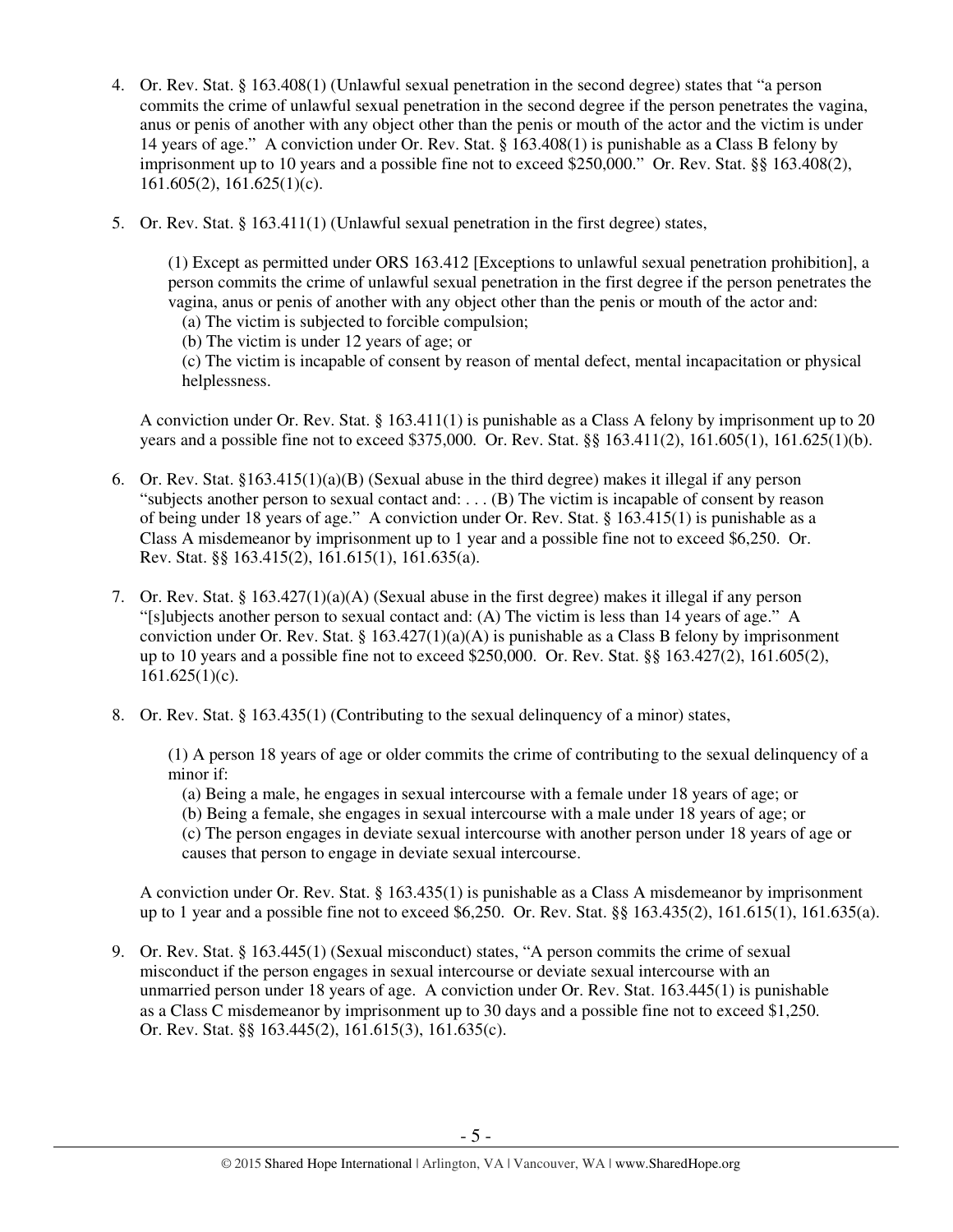10. Or. Rev. Stat. §  $167.057^{10}$  (Luring a minor) states in part that

(1) A person commits the crime of luring a minor if the person furnishes to, or uses with, a minor, a police officer posing as a minor or an agent of a police officer posing as a minor, a visual representation or explicit verbal description or narrative account of sexual conduct for the purpose of inducing the minor or purported minor to engage in sexual conduct.

. . .

(4) Luring a minor is a Class C felony.

A Class C felony is punishable by imprisonment for up to 5 years. Or. Rev. Stat. § 161.605(3).

## *1.3 Prostitution statutes refer to the sex trafficking statute to identify the commercially sexually exploited minor as a trafficking victim.*

Or. Rev. Stat. § 167.007 (Prostitution) does not refer to the human trafficking law when the person charged is a minor, however an affirmative defense provision in the trafficking chapter refers to the trafficking laws to provide an affirmative defense to prostitution charges for trafficking victims if force or threat of force was used to cause the prostitution. Pursuant to Or. Rev. Stat. § 163.269 (Victim assertion of defense of duress),

A person who is the victim of a crime described in ORS 163.263 [Subjecting another person to involuntary servitude in the second degree], 163.264 [Subjecting another person to involuntary servitude in the first degree], or 163.266 [Trafficking in persons] may assert the defense of duress, as described in ORS 161.270 [Duress], $<sup>11</sup>$  if the person is prosecuted for conduct that constitutes services</sup> under ORS  $163.261$ ,<sup>12</sup> that the person was caused to provide.

*1.4 The state racketeering or gang crimes statute includes sex trafficking and commercial sexual exploitation of children (CSEC) offenses as predicate acts allowing the statute to be used to prosecute trafficking crimes.* 

Oregon's racketeering provision, Or. Rev. Stat. § 166.720 (Racketeering activity unlawful; penalties) states,

(1) It is unlawful for any person who has knowingly received any proceeds derived, directly or indirectly, from a pattern of racketeering activity<sup>13</sup> or through the collection of an unlawful debt to use or invest, whether directly or indirectly, any part of such proceeds, or the proceeds derived from the investment or use

(2) Duress is not a defense for one who intentionally or recklessly places oneself in a situation in which it is probable that one will be subjected to duress.

 $\overline{a}$  $10$  The text of Or. Rev. Stat. § 167.057 included here and elsewhere in this report includes amendments made by the enactment of House Bill 2385 during the 2015 Regular session of the 78th Oregon legislature. (OR 2015) (effective January 1, 2016).

<sup>&</sup>lt;sup>11</sup> Pursuant to Or. Rev. Stat. § 161.270 (Duress),

<sup>(1)</sup> The commission of acts which would otherwise constitute an offense, other than murder, is not criminal if the actor engaged in the proscribed conduct because the actor was coerced to do so by the use or threatened use of unlawful physical force upon the actor or a third person, which force or threatened force was of such nature or degree to overcome earnest resistance.

<sup>. . . .</sup>  <sup>12</sup> Pursuant to Or. Rev. Stat. § 163.261 (Definitions for ORS 163.263 and 163.264), "'services' means activities performed by one person under the supervision or for the benefit of another person."<br><sup>13</sup> One Person."

 $3$  Or. Rev. Stat. § 166.715(4) (Definitions) defines "pattern of racketeering activity" as "engaging in at least two incidents of racketeering activity that have the same or similar intents, results, accomplices, victims or methods of commission or otherwise are interrelated by distinguishing characteristics, including a nexus to the same enterprise, and are not isolated incidents, provided at least one of such incidents occurred after November 1, 1981, and that the last of such incidents occurred within five years after a prior incident of racketeering activity."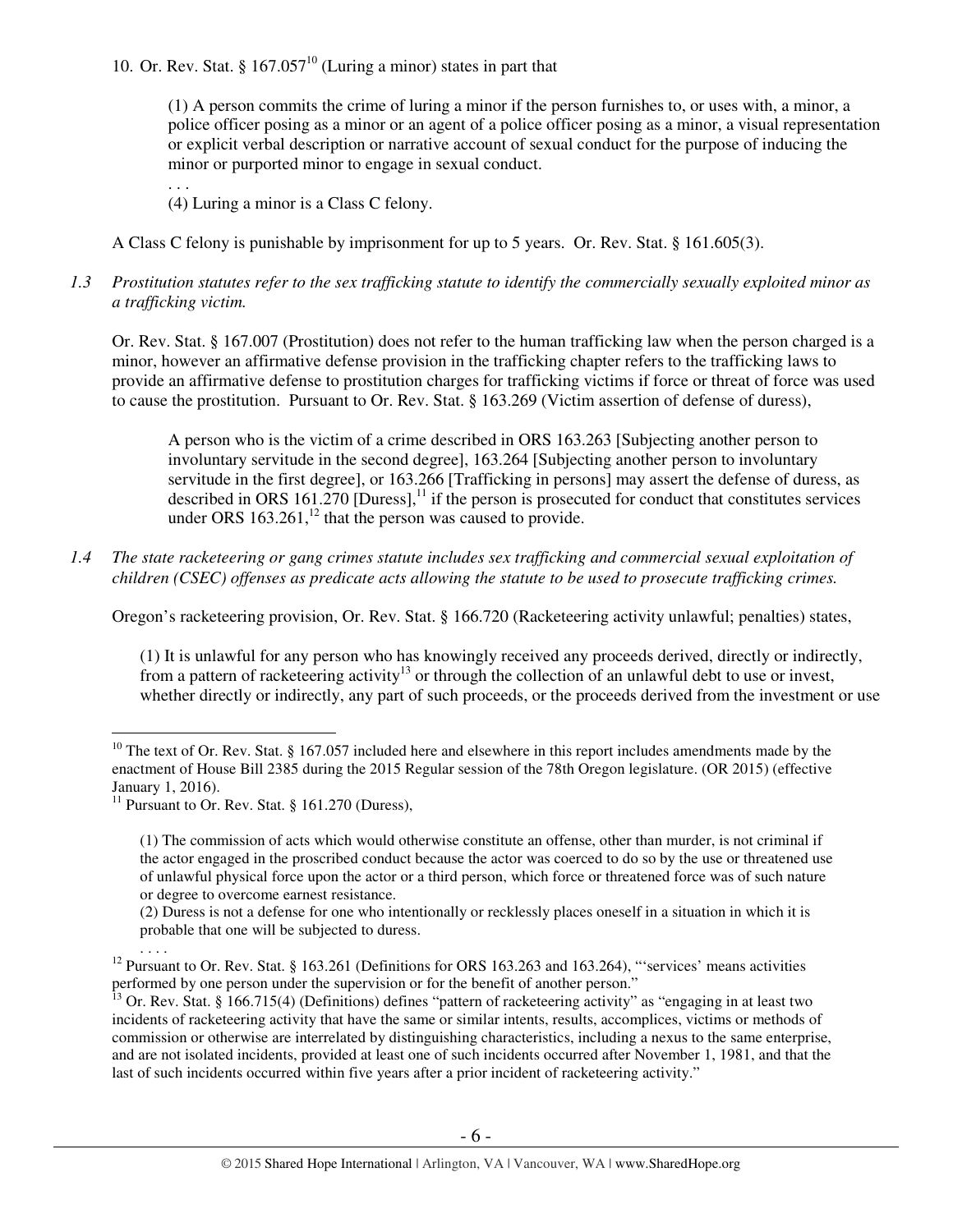thereof, in the acquisition of any title to, or any right, interest or equity in, real property or in the establishment or operation of any enterprise.

(2) It is unlawful for any person, through a pattern of racketeering activity or through the collection of an unlawful debt, to acquire or maintain, directly or indirectly, any interest in or control of any real property or enterprise.

(3) It is unlawful for any person employed by, or associated with, any enterprise to conduct or participate, directly or indirectly, in such enterprise through a pattern of racketeering activity or the collection of an unlawful debt.

(4) It is unlawful for any person to conspire or endeavor to violate any of the provisions of subsections (1), (2) or (3) of this section.

(5)(a) Any person convicted of engaging in activity in violation of the provisions of subsections (1) to (4) of this section is guilty of a Class A felony.

. . . .

Or. Rev. Stat. § 166.715(6)(a)(J), (T), (PP), (CCC) defines "racketeering activity" as including "ORS 163.665 to 163.693, relating to sexual conduct of children (ORS 163.670 [Using child in display of sexually explicit conduct]; ORS 163.684 – 163.687 [Encouraging child sexual abuse in the first, second or third degree]; ORS 163.688 – 163.689 [Possession of materials depicting sexually explicit conduct of a child in the first or second degree]) . . . 167.007 [Prostitution] to 167.017 [Compelling prostitution], 167.057 [Luring a minor], 167.062 [Sadomasochistic abuse or sexual conduct in live show] to 167.080 [Displaying obscene materials to minors], relating to prostitution, obscenity, sexual conduct …ORS 163.355 – 163.427 [Sexual offenses] . . . ORS 163.263 [Subjecting another person to involuntary servitude in the second degree], 163.264 [Subjecting another person to involuntary servitude in the first degree] or 163.266 [Trafficking in persons]."

A conviction under the racketeering provisions is punishable by imprisonment up to 20 years and a possible fine not to exceed \$375,000. Or. Rev. Stat. §§ 166.720(4), 161.605(1), 161.625(1)(b).

In addition, an offender convicted under the racketeering statute is subject to civil asset forfeiture.<sup>14</sup> Or. Rev. Stat. §§ 166.720(4), 161.605(1), 161.625(1)(b). Or. Rev. Stat.§ 166.725(2) (Remedies for violation of ORS 166.720; time limitation) states in part,

(2) All property, real or personal, including money, used in the course of, derived from or realized through conduct in violation of a provision of ORS 166.715 to 166.735 is subject to civil forfeiture to the state. The state shall dispose of all forfeited property as soon as commercially feasible. If property is not exercisable or transferable for value by the state, it shall expire. All forfeitures or dispositions under this section shall be made with due provision for the rights of innocent persons. . . .

. . . .

 $\overline{a}$ <sup>14</sup> Or. Rev. Stat. §§ 166.715–.735.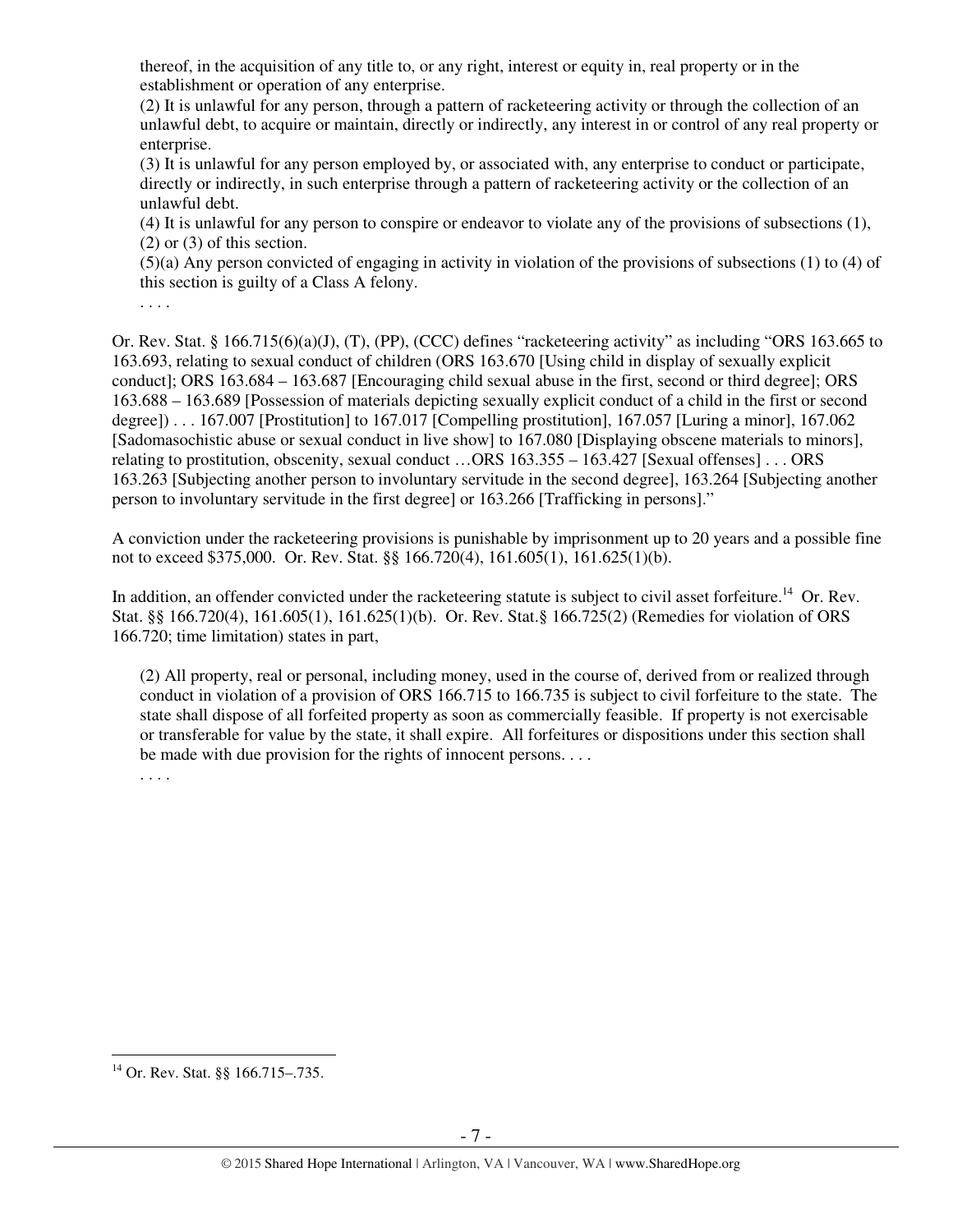#### **FRAMEWORK ISSUE 2: CRIMINAL PROVISIONS FOR DEMAND**

#### *Legal Components:*

- *2.1 The state sex trafficking law can be applied to the buyers of commercial sex acts with a victim of domestic minor sex trafficking.*
- *2.2 Buyers of commercial sex acts with a minor can be prosecuted under commercial sexual exploitation of children (CSEC) laws.*
- *2.3 Solicitation laws differentiate buying sex acts with an adult and buying sex acts with a minor under 18.*
- *2.4 Penalties for buyers of commercial sex acts with minors are as high as federal penalties.*
- *2.5 Using the Internet or electronic communications to lure, entice, or purchase, or attempt to lure, entice, or purchase commercial sex acts with a minor is a separate crime or results in an enhanced penalty for buyers.*
- *2.6 No age mistake defense is permitted for a buyer of commercial sex acts with any minor under 18.*
- *2.7 Base penalties for buying sex acts with a minor under 18 are sufficiently high and not reduced for older minors.*
- *2.8 Financial penalties for buyers of commercial sex acts with minors are sufficiently high to make it difficult for buyers to hide the crime.*
- *2.9 Buying and possessing child pornography carries penalties as high as similar federal offenses.*
- *2.10 Convicted buyers of commercial sex acts with minors and child pornography are required to register as sex offenders.*

\_\_\_\_\_\_\_\_\_\_\_\_\_\_\_\_\_\_\_\_\_\_\_\_\_\_\_\_\_\_\_\_\_\_\_\_\_\_\_\_\_\_\_\_\_\_\_\_\_\_\_\_\_\_\_\_\_\_\_\_\_\_\_\_\_\_\_\_\_\_\_\_\_\_\_\_\_\_\_\_\_\_\_\_\_\_\_\_\_\_\_\_\_\_

#### *Legal Analysis:*

 $\overline{a}$ 

*2.1 The state sex trafficking law can be applied to the buyers of commercial sex acts with a victim of domestic minor sex trafficking.* 

Or. Rev. Stat. § 163.266(1)(b) and (c) (Trafficking in persons) can apply to buyers of sex with minors following federal precedent through the term "obtain."<sup>15</sup> However, Or. Rev. Stat. § 163.266(1)(b) also requires the buyer knows or recklessly disregards the fact that force, fraud or coercion will be used to cause the other person to engage in a commercial sex act and (1)(c) requires the buyer knows or recklessly disregards the fact that the other person is under 15 years of age and will be used in a commercial sex act. Or. Rev. Stat. § 163.266(1)(b), (c).

<sup>&</sup>lt;sup>15</sup> See United States v. Jungers, 702 F.3d 1066 (8<sup>th</sup> Cir. 2013). In this case, the Eighth Circuit held that the federal sex trafficking law, 18 U.S.C. § 1591 (Sex trafficking of children or by force, fraud, or coercion) applies to buyers of sex with minors. Reversing a District of South Dakota ruling that Congress did not intend the string of verbs constituting criminal conduct under 18 U.S.C. § 1591(a)(1) ("recruits, entices, harbors, transports, provides, obtains, or maintains") to reach the conduct of buyers (United States v. Jungers, 834 F. Supp. 2d 930, 931 (D.S.D. 2011)), the Eighth Circuit concluded that 18 U.S.C. § 1591 does not contain "a latent exemption for purchasers" because buyers can "engage in at least some of the prohibited conduct." Jungers, 702 F.3d 1066, 1072. Congress codified Jungers clarifying that the federal sex trafficking law is intended to apply to buyers in the Justice for Victims of Trafficking Act (JVTA) of 2015 Pub. L. No. 114-22, 129 Stat 227), enacted on May 29, 2015. The JVTA adds the terms "patronize" and "solicit" to the list of prohibited conduct and expressly states, "section 108 of this title amends section 1591 of title 18, United States Code, to add the words 'solicits or patronizes' to the sex trafficking statute making absolutely clear for judges, juries, prosecutors, and law enforcement officials that criminals who purchase sexual acts from human trafficking victims may be arrested, prosecuted, and convicted as sex trafficking offenders when this is merited by the facts of a particular case." Id. at Sec. 109. The Eighth Circuit decision in *United States v. Jungers* and the federal sex trafficking law as amended by the Justice for Victims of Trafficking Act establish persuasive authority when state courts interpret the string of verbs constituting prohibited conduct in state sex trafficking laws (in particular the term "obtains") to the extent such interpretation does not conflict with state case law.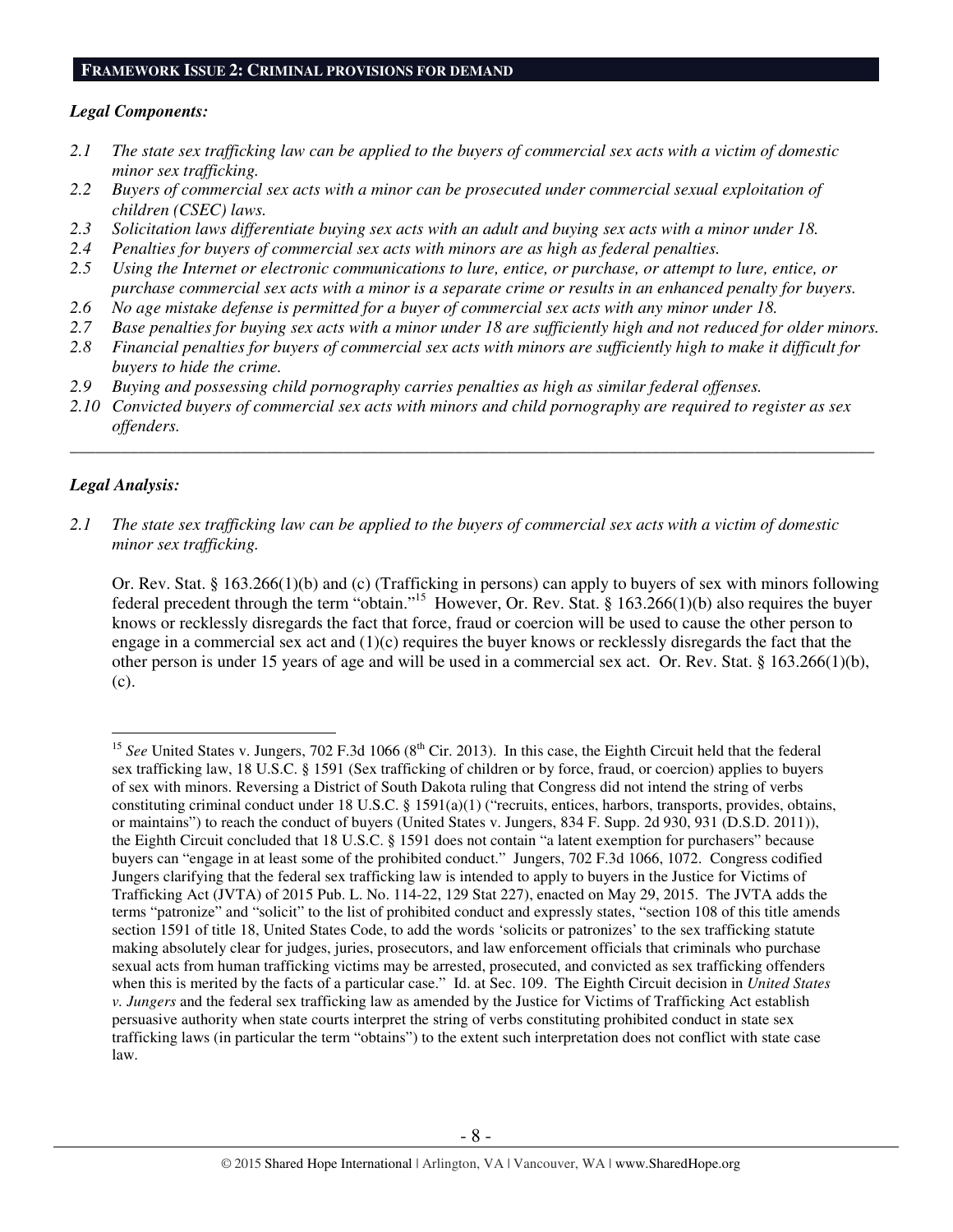- 2.2.1 Recommendation: Amend Or. Rev. Stat. § 163.266(1)(b) and (c) (Trafficking in persons) to clarify that buyer conduct is included as a violation of Or. Rev. Stat. § 163.266(1)(b) and (c) (Trafficking in persons). 16
- *2.2 Buyers of commercial sex acts with a minor can be prosecuted under commercial sexual exploitation of children (CSEC) laws.*

Or. Rev. Stat. § 163.413<sup>17</sup> (Purchasing sex with a minor) specifically criminalizes purchasing sex with a minor and states,

(1) A person commits the crime of purchasing sex with a minor if the person pays, or offers or agrees to pay, a fee to engage in sexual intercourse or sexual contact with a minor, a police officer posing as a minor or an agent of a police officer posing as a minor.

(2) (a) If the person does not have a prior conviction under this section at the time of the offense, purchasing sex with a minor is a Class C felony and the person may use a defense described in ORS  $163.325^{18}$  only if the minor or, in the case of a police officer or agent of a police officer posing as a minor, the age of the purported minor as reported to the defendant , was at least 16 years of age. (b) If the person has one or more prior convictions under this section at the time of the offense, purchasing sex with a minor is a Class B felony, the state need not prove that the person knew the minor or, in the case of a police officer or agent of a police officer posing as a minor, the purported minor was under 18 years of age and the person may not use a defense described in ORS 163.325.

A mandatory minimum sentence for a first conviction is "a fine in the amount of \$10,000, a term of incarceration of at least 30 days and completion of a john school program," and the second or subsequent conviction is "a fine in the amount of \$20,000 and the court shall designate the offense as a sex crime under ORS 181.805 (Definitions for 181.800 to 181.845)." Or. Rev. Stat. § 163.413(3)(a). Otherwise, a Class C felony is punishable by imprisonment up to 5 years and a possible fine not to exceed \$125,000, and a Class B felony is punishable by imprisonment up to 10 years and a possible fine not exceeding \$250,000. Or. Rev. Stat.  $§ 163.413(2)(a), (b), 161.605(2), (3), 161.625(1)(c), (d)<sup>19</sup>.$ 

Several sexual offenses might apply to certain buyers of sex acts with a minor.<sup>20</sup>

*2.3 Solicitation laws differentiate buying sex acts with an adult and buying sex acts with a minor under 18.* 

Pursuant to Or. Rev. Stat. § 163.413<sup>21</sup> (Purchasing sex with a minor), if a "person pays, or offers or agrees to pay, a fee to engage in sexual intercourse or sexual contact with a minor, a police officer posing as a minor or an agent of a police officer posing as a minor," they commit a Class C felony, enhanced to a Class B felony if the offender has one or more prior convictions at the time of the offense. A mandatory minimum sentence for a first conviction is "a fine in the amount of \$10,000, a term of incarceration of at least 30 days and completion of a john school program," and the second or subsequent conviction is "a fine in the amount of \$20,000 and the

<sup>19</sup> *See supra* note 9.

<sup>21</sup> *See supra* note 6.

 $\overline{a}$ <sup>16</sup> See generally SHARED HOPE INTERNATIONAL, "Eliminating the Third Party Control Barrier to Identifying Juvenile Sex Trafficking Victims," JuST Response Policy Paper (2015), http://sharedhope.org/wpcontent/uploads/2015/08/Policy-Paper\_Eliminating-Third-Party-Control\_Final1.pdf (discussing need to include buyer conduct in core sex trafficking offense regardless of whether victim is under control of a third party and explaining negative impact on victims and victim-identification when buyers are excluded as sex trafficking offenders).

<sup>17</sup> *See supra* note 6.

<sup>18</sup> *See supra* note8.

<sup>&</sup>lt;sup>20</sup> See supra Section 1.2 for discussion of the sexual offenses that may apply to some buyers.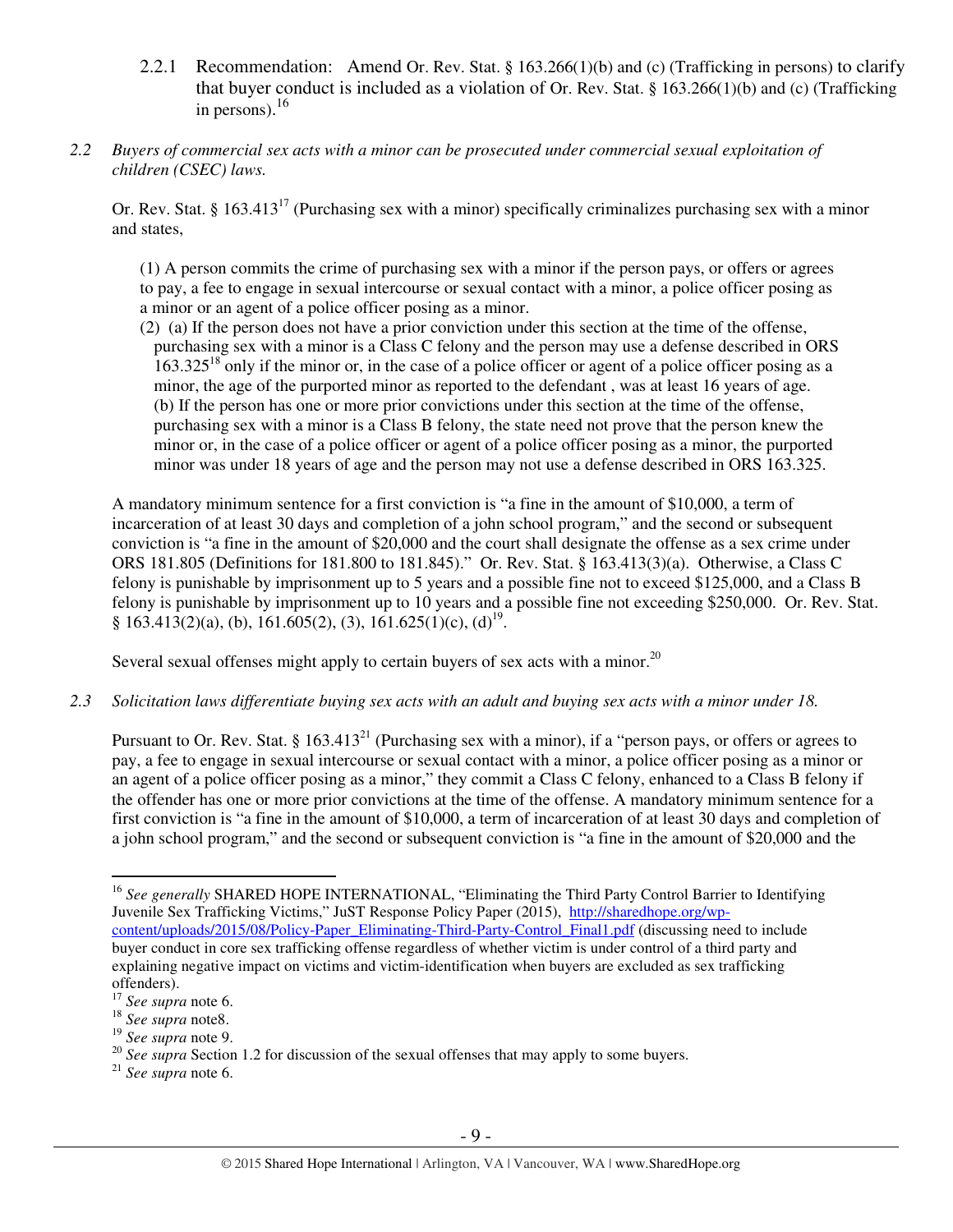court shall designate the offense as a sex crime under ORS 181.805 (Definitions for 181.800 to 181.845)." Or. Rev. Stat. § 163.413(3)(a). Otherwise, a Class C felony is punishable by imprisonment up to 5 years and a possible fine not to exceed \$125,000, and a Class B felony is punishable by imprisonment up to 10 years and a possible fine not exceeding \$250,000. Or. Rev. Stat. § 163.413(2)(a), (b), 161.605(2), (3), 161.625(1)(c), (d).<sup>22</sup>

In contrast, a conviction under Or. Rev. Stat. § 167.007(1)(b) (Prostitution), which criminalizes any person who "pays or offers or agrees to pay a fee to engage in sexual conduct<sup>23</sup> or sexual contact,"<sup>24</sup> is punishable as a Class A misdemeanor by up to 1 year imprisonment and a possible fine not to exceed \$ 6,250. Or. Rev. Stat. §§ 167.007(2), 161.615(1), 161.635(a).

## *2.4 Penalties for buyers of commercial sex acts with minors are as high as federal penalties.*

A conviction under Or. Rev. Stat. §§ 163.266(1)(b) or (c) (Trafficking in persons) is a Class A felony with a maximum imprisonment of 20 years and a possible fine not to exceed \$375,000. Or. Rev. Stat. §§ 163.266(5), 161.605(1), 161.625(1)(b).

Pursuant to Or. Rev. Stat. § 163.413<sup>25</sup> (Purchasing sex with a minor), the crime of purchasing sex with a minor is considered a Class C felony if a "person pays, or offers or agrees to pay, a fee to engage in sexual intercourse or sexual contact with a minor, a police officer posing as a minor or an agent of a police officer posing as a minor." A mandatory minimum sentence for a first conviction is "a fine in the amount of \$10,000, a term of incarceration of at least 30 days and completion of a john school program," and the second or subsequent conviction is "a fine in the amount of \$20,000 and the court shall designate the offense as a sex crime under ORS 181.805 (Definitions for 181.800 to 181.845)." Or. Rev. Stat. § 163.413(3)(a). Otherwise, a Class C felony is punishable by imprisonment up to 5 years and a possible fine not to exceed \$125,000, and a Class B felony is punishable by imprisonment up to 10 years and a possible fine not exceeding \$250,000. Or. Rev. Stat. § 163.413(2)(a), (b), 161.605(2), (3), 161.625(1)(c), (d).

In comparison, if the victim is under the age of 14, a conviction under the Trafficking Victims Protection Act  $(TVPA)<sup>26</sup>$  for child sex trafficking is punishable by 15 years to life imprisonment and a fine not to exceed \$250,000. 18 U.S.C. §§ 1591(b)(1),  $3559(a)(1)$ ,  $3571(b)(3)$ . If the victim is between the ages of 14–17, a conviction is punishable by 10 years to life imprisonment and a fine not to exceed \$250,000. 18 U.S.C. §§ 1591(b)(2), 3559(a)(1), 3571(b)(3). A conviction is punishable by mandatory life imprisonment, however, if the buyer has a prior conviction for a federal sex offense<sup>27</sup> against a minor. 18 U.S.C. § 3559(e)(1). To the

<sup>22</sup> *See supra* note9.

<sup>&</sup>lt;sup>23</sup> Or. Rev. Stat. § 167.002(4) (Definitions) defines "sexual conduct" as "sexual intercourse or deviate sexual intercourse."

 $^{24}$  Or. Rev. Stat. § 167.002(5) (Definitions) defines "sexual contact" as "any touching of the sexual organs or other intimate parts of a person not married to the actor for the purpose of arousing or gratifying the sexual desire of either party."

<sup>25</sup> *See supra* note 6.

<sup>&</sup>lt;sup>26</sup> Trafficking Victims Protection Act (TVPA) of 2000, Pub. L. No. 106-386, 114 Stat. 1464, 1466 (codified in scattered sections of 18 and 22 U.S.C.).

<sup>&</sup>lt;sup>27</sup> Pursuant to 18 U.S.C. § 3559 $(e)(2)$ , "federal sex offense" is defined as

an offense under section 1591 [18 USCS § 1591] (relating to sex trafficking of children), 2241 [18 USCS § 2241] (relating to aggravated sexual abuse), 2242 [18 USCS § 2242] (relating to sexual abuse),  $2244(a)(1)$  [18 USCS § 2244(a)(1)] (relating to abusive sexual contact), 2245 [18 USCS § 2245] (relating to sexual abuse resulting in death), 2251 [18 USCS § 2251] (relating to sexual exploitation of children), 2251A [18 USCS § 2251A] (relating to selling or buying of children), 2422(b) [18 USCS § 2422(b)] (relating to coercion and enticement of a minor into prostitution), or 2423(a) [18 USCS § 2423(a)] (relating to transportation of minors).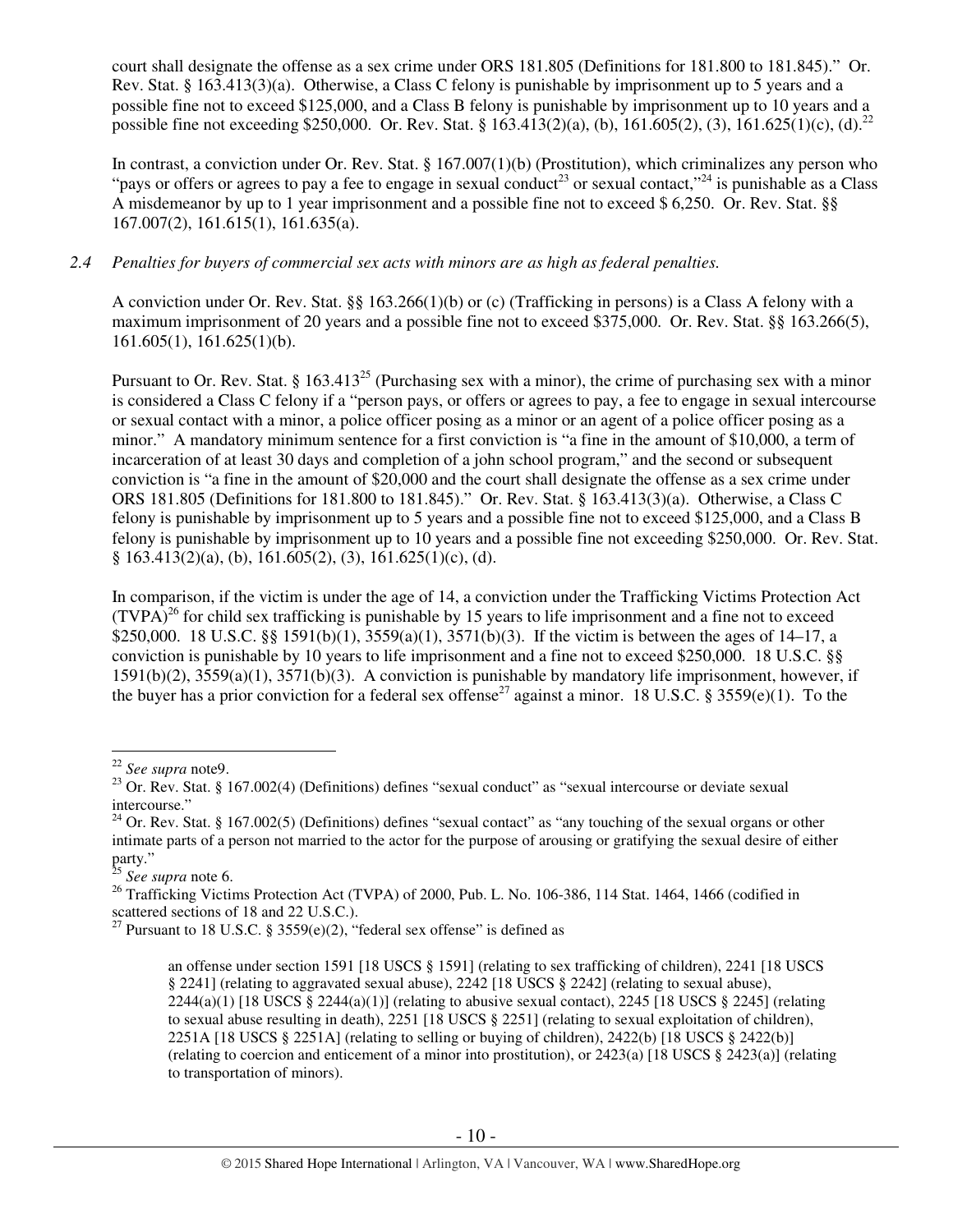extent buyers can be prosecuted under other federal CSEC laws, $^{28}$  a conviction is punishable by penalties ranging from a fine not to exceed \$250,000 to life imprisonment and a fine not to exceed \$250,000.<sup>29</sup>

*2.5 Using the Internet or electronic communications to lure, entice, or purchase, or attempt to lure, entice, or purchase commercial sex acts with a minor is a separate crime or results in an enhanced penalty for buyers.* 

Use of the Internet or electronic communications to engage and to offer or agree to meet a minor sexually is prohibited in two statutes although neither specifically refers to a commercial sexual arrangement. Pursuant to Or. Rev. Stat. § 163.432(1) (Online sexual corruption of a child in the second degree),

(1) A person commits the crime of online sexual corruption of a child<sup>30</sup> in the second degree if the person is 18 years of age or older and:

(a) For the purpose of arousing or gratifying the sexual desire of the person or another person, knowingly uses an online communication<sup>31</sup> to solicit<sup>32</sup> a child to engage in sexual contact<sup>33</sup> or sexually explicit conduct: $34$  and

(b) Offers or agrees to physically meet with the child.

A conviction under Or. Rev. Stat. § 163.432(1) is punishable as a Class C felony punishable by imprisonment up to 5 years and a possible fine not to exceed \$125,000. Or. Rev. Stat. §§ 163.432(2), 161.605(3), 161.625(1)(d).

Pursuant to Or. Rev. Stat. § 163.433(1) (Online sexual corruption of a child in the first degree), "A person commits the crime of online sexual corruption of a child in the first degree if the person violates ORS 163.432 and intentionally takes a substantial step toward physically meeting with or encountering the child." A conviction under Or. Rev. Stat. § 163.433 is punishable as a Class B felony by imprisonment up to 10 years and a possible fine not to exceed \$250,000. Or. Rev. Stat. §§ 163.433(2), 161.605(2), 161.625(1)(c).

 $\overline{a}$ <sup>28</sup> 18 U.S.C. §§ 2251A(b) (Selling or buying of children), 2251(a) (Sexual exploitation of children), 2423(a) (Transportation of a minor with intent for minor to engage in criminal sexual activity), 2422(a) (Coercion and enticement), 2252(a)(2), (a)(4) (Certain activities relating to material involving the sexual exploitation of minors).

<sup>&</sup>lt;sup>29</sup> 18 U.S.C. §§ 2251A(b) (conviction punishable by imprisonment for 30 years to life and a fine), 2251(e) (conviction punishable by imprisonment for 15–30 years and a fine), 2423(a) (conviction punishable by imprisonment for 10 years to life and a fine), 2422(a) (conviction punishable by a fine, imprisonment up to 20 years, or both),  $2252(a)(2)$ , (4), (b)(1),(2) (stating that a conviction under subsection (a)(2) is punishable by imprisonment for 5–20 years and a fine, while a conviction under subsection  $(a)(4)$  is punishable by imprisonment up to 10 years, a fine, or both); s*ee also* 18 U.S.C. §§ 3559(a)(1) (classifying all of the above listed offenses as felonies), 3571(b)(3) (providing a fine up to \$250,000 for any felony conviction).

 $30$  Pursuant to Or. Rev. Stat. § 163.431(1), "child" means "a person who the defendant reasonably believes to be under 16 years of age."

<sup>&</sup>lt;sup>31</sup> Pursuant to Or. Rev. Stat. § 163.431(2), "online communication" means "communication that occurs via telephone text messaging, electronic mail, personal or instant messaging, chat rooms, bulletin boards or any other transmission of information by wire, radio, optical cable, cellular system, electromagnetic system or other similar means."

<sup>&</sup>lt;sup>32</sup> Pursuant to Or. Rev. Stat. § 163.431(5), "solicit" means "to invite, request, seduce, lure, entice, persuade, prevail upon, coax, coerce or attempt to do so."

 $\overline{S}$  Or. Rev. Stat. § 163.305(6)(Definitions) defines, for purposes of Or. Rev. Stat. § 163.431(3), "sexual contact" as "any touching of the sexual or other intimate parts of a person or causing such person to touch the sexual or other intimate parts of the actor for the purpose of arousing or gratifying the sexual desire of either party."

<sup>34</sup> Pursuant to Or. Rev. Stat. § 163.431(4) "sexually explicit conduct" has the meaning given that term in ORS 163.665; s*ee supra* note 4.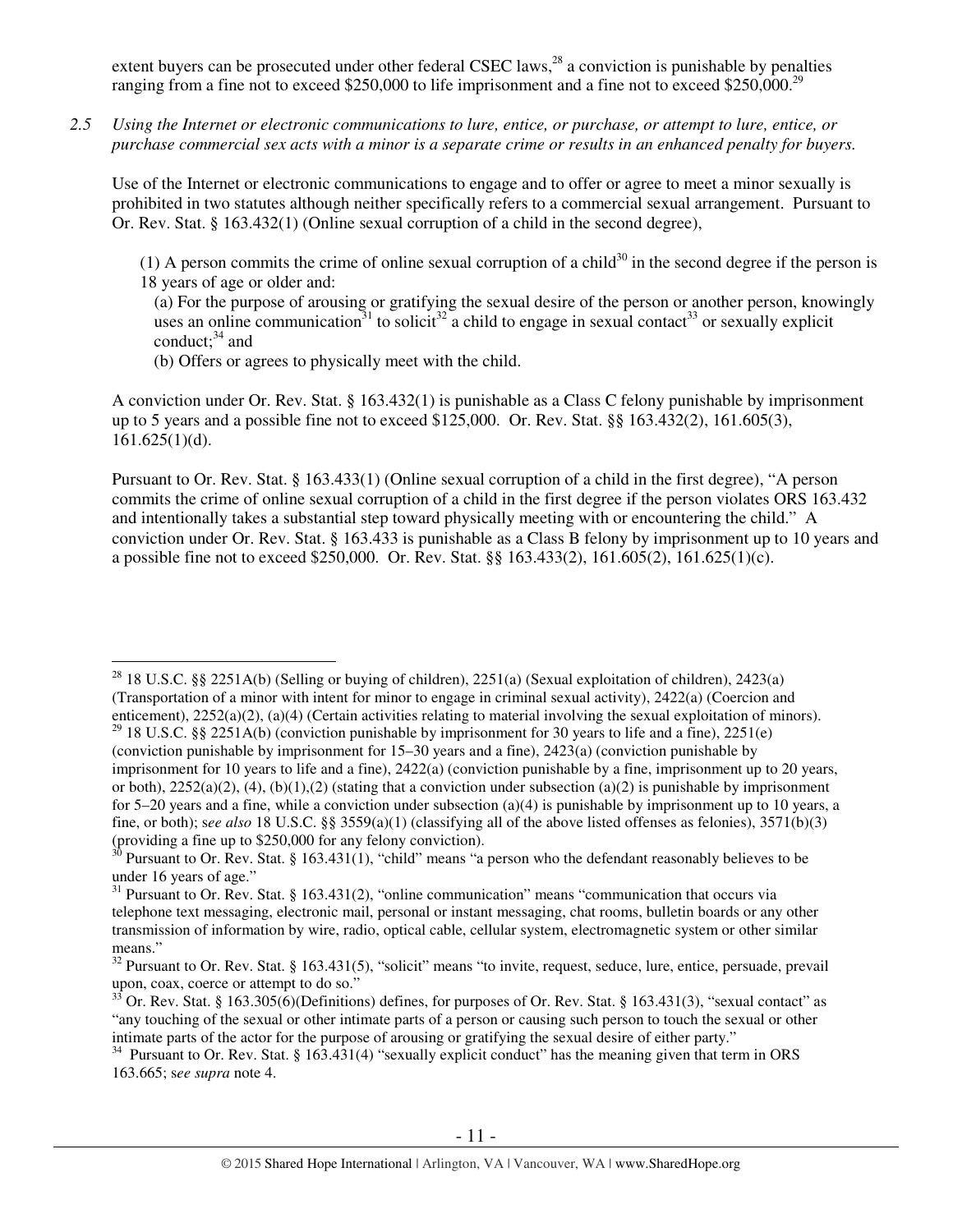## *2.6 No age mistake defense is permitted for a buyer of commercial sex acts with any minor under 18.*

Mistake of age may not be a defense for purchasing sex with a minor depending on whether the buyer has a prior conviction. Under Or. Rev. Stat. §  $163.413^{35}$ (2) (Purchasing sex with a minor), "[i]f the person does not have a prior conviction under this section at the time of the offense, ... the person may use a defense described in ORS 163.325 [Knowledge of victim's age] only if the minor or, in case of a police officer or agent of a police officer posing as a minor, the age of the purported minor as reported to the defendant , was at least 16 years of age." However, "[i]f the person has one or more prior convictions under this section at the time of the offense, . . . the state need not prove that the person knew the minor or, in the case of a police officer or agent of a police officer posing as a minor, the purported minor was under 18 years of age and the person may not use a defense described in ORS 163.325 [Knowledge of victim's age]."

Or. Rev. Stat. § 163.325(1) (Ignorance or mistake as a defense) states, "(1) In any prosecution under ORS § 163.355 to 163.445 [Sexual offenses] in which the criminality of conduct depends on a child's being under the age of 16, it is no defense that the defendant did not know the child's age or that the defendant reasonably believed the child to be older than the age of 16." However, subsection (2) states, "(2) When criminality depends on the child's being under a specified age other than 16, it is an affirmative defense for the defendant to prove that the defendant reasonably believed the child to be above the specified age at the time of the alleged offense."

With regard to Oregon's pornography statutes, Or. Rev. Stat. § 163.690 (Lack of knowledge of age of child as affirmative defense) states "an affirmative defense to any prosecution under ORS 163.684 [Encouraging child sexual abuse in the first degree], 163.686 [Encouraging child sexual abuse in the second degree], 163.687 [Encouraging child sexual abuse in the third degree] or 163.693 [Failure to report child pornography] that the defendant, at the time of engaging in the conduct prohibited therein, did not know and did not have reason to know that the relevant sexually explicit conduct involved a child."

2.6.1 Recommendation: Amend Or. Rev. Stat. § 163.413 (Purchasing sex with a minor) and Or. Rev. Stat. § 163.690 (Lack of knowledge of age of child as affirmative defense) to prohibit a mistake of age defense for buyers of sex with all minors, not just those under 16.

#### *2.7 Base penalties for buying sex acts with a minor under 18 are sufficiently high and not reduced for older minors.*

Or. Rev. Stat. § 163.266 (Trafficking in persons) can apply to buyers of sex with minors following federal precedent through the term "obtain." However, Or. Rev. Stat. § 163.266 requires the buyer knows or recklessly disregards the fact that force, fraud or coercion will be used to cause the other person to engage in a commercial sex act; or the fact that the other person is under 15 years of age and will be used in a commercial sex act. Or. Rev. Stat. §  $163.266(1)(b)(c)$ . A conviction under Or. Rev. Stat. §  $163.266(1)(a)$  (Trafficking in persons) is a Class B felony with a maximum imprisonment of 10 years and a possible fine not to exceed \$250,000. Or. Rev. Stat. §§ 163.266(4), 161.605(2), 161.625(1)(c). A conviction under Or. Rev. Stat. §§ 163.266(1)(b) or (c) (Trafficking in persons) is a Class A felony with a maximum imprisonment of 20 years and a possible fine not to exceed \$375,000. Or. Rev. Stat. §§ 163.266(5), 161.605(1), 161.625(1)(b).

Pursuant to Or. Rev. Stat. § 163.413<sup>36</sup> (Purchasing sex with a minor), a mandatory minimum sentence for a first conviction is "a fine in the amount of \$10,000, a term of incarceration of at least 30 days and completion of a john school program," and the second or subsequent conviction is "a fine in the amount of \$20,000 and the court shall designate the offense as a sex crime under ORS 181.805 (Definitions for 181.800 to 181.845)." Or. Rev. Stat. § 163.413(3)(a). Otherwise, a Class C felony is punishable by imprisonment up to 5 years and a

l <sup>35</sup> *See supra* note 6.

<sup>36</sup> *See supra* note 6.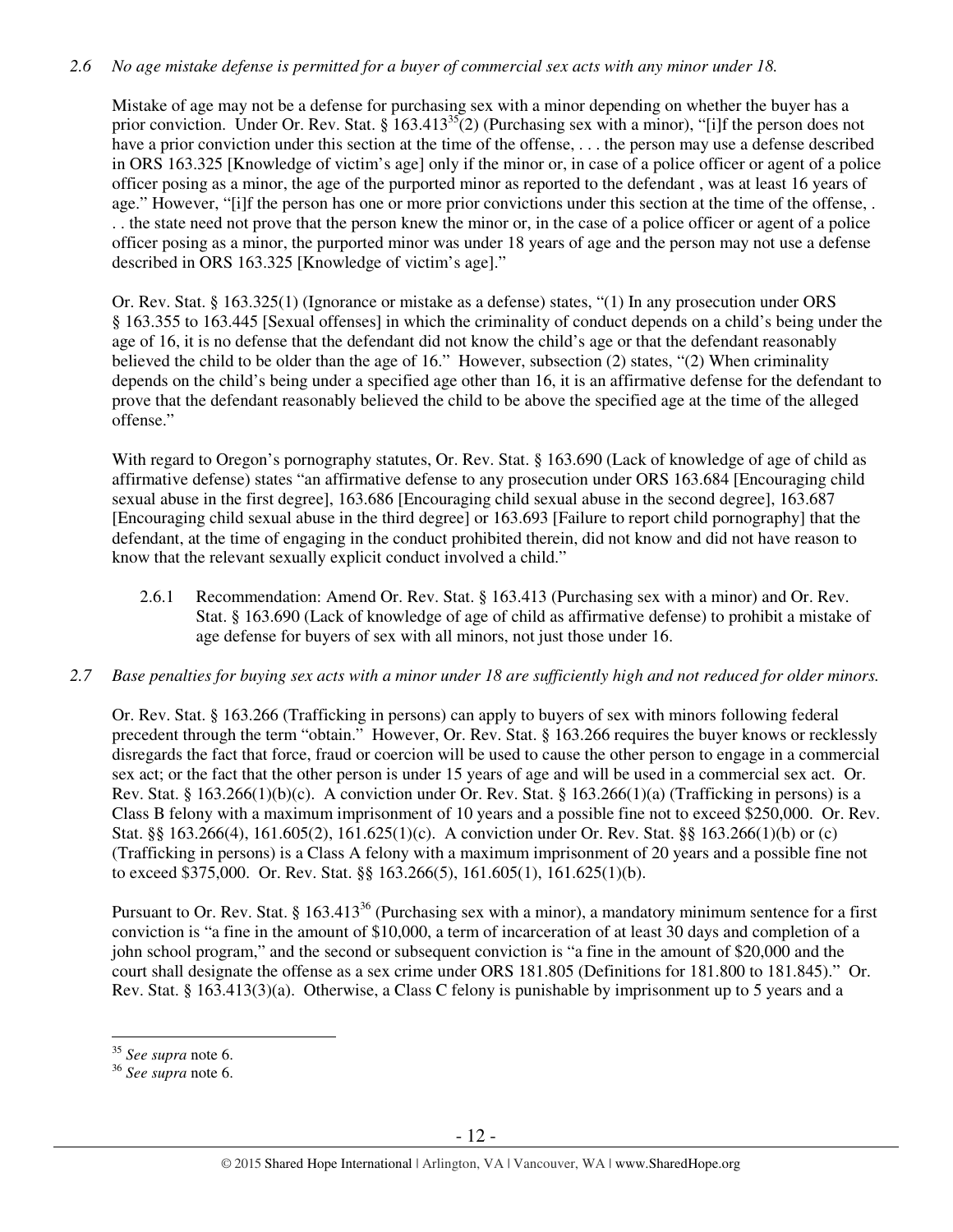possible fine not to exceed \$125,000, and a Class B felony is punishable by imprisonment up to 10 years and a possible fine not exceeding \$250,000. Or. Rev. Stat. § 163.413(2)(a), (b), 161.605(2), (3), 161.625(1)(c), (d).

*2.8 Financial penalties for buyers of commercial sex acts with minors are sufficiently high to make it difficult for buyers to hide the crime.* 

A conviction under Or. Rev. Stat. §§ 163.266(1)(b) or (c) (Trafficking in persons) is punishable as Class A felony and includes a possible fine not to exceed \$375,000. Or. Rev. Stat. §§ 163.266(5), 161.625(1)(b). A conviction under Or. Rev. Stat. § 163.433(1) (Online sexual corruption of a child in the first degree) is punishable as a Class B felony punishable by a possible fine not exceeding \$250,000. Or. Rev. Stat. § 161.625(1)(c). A conviction under Or. Rev. Stat. § 163.432 (Online sexual corruption of a child in the second degree) is punishable as a Class C felony punishable by a possible fine not to exceed \$125,000. Or. Rev. Stat. §  $161.625(1)(d)$ .

A buyer convicted under Or. Rev. Stat. § 163.413<sup>37</sup> (Purchasing sex with a minor), is subject to a Class C or B felony which carry a possible fine not to exceed \$125,000 or \$200,000, respectively. Or. Rev. Stat. §§  $161.605(2)$ , (3),  $161.625(1)(c)$ , (d). However, a mandatory minimum sentence for a first conviction is a fine in the amount of \$10,000, and the second or subsequent conviction is a fine in the amount of \$20,000. Or. Rev. Stat. § 163.413 (3)(a). Otherwise, a Class C felony is punishable by imprisonment up to 5 years and a possible fine not to exceed \$125,000, and a Class B felony is punishable by imprisonment up to 10 years and a possible fine not exceeding \$250,000. Or. Rev. Stat. § 163.413(2)(a), (b), 161.605(2), (3), 161.625(1)(c), (d).

Buyers may also be subject to discretionary, criminal asset forfeiture. Or. Rev. Stat. § 131.553(1)(e) (Legislative findings; effect on local laws; remedy not exclusive) calls "for the forfeiture of certain property subject to criminal forfeiture under ORS 131.550 to 131.600, to provide for the protection of the rights and interests of affected persons . . . that pertain to the criminal forfeiture of real and personal property based upon prohibited conduct."

Or. Rev. Stat. § 131.558 (Property subject to forfeiture) includes the following in the list of property that is subject to criminal forfeiture:

(4) . . . all conveyances, including aircraft, vehicles and vessels, that are used or intended for use in prohibited conduct or to facilitate prohibited conduct . . . .

(5) All books, records, computers and research, including formulae, microfilm, tapes and data that are used or intended for use to facilitate prohibited conduct;

(6) All moneys, negotiable instruments, balances in deposit or other accounts, securities or other things of value furnished or intended to be furnished by any person in the course of prohibited conduct, all proceeds of or from prohibited conduct, and all moneys, negotiable instruments, balances in deposit and other accounts and securities used or intended to be used to facilitate any prohibited conduct;

(7) All real property, including any right, title and interest in the whole of any lot or tract of land and any appurtenances or improvements, that is used or intended to be used to commit or facilitate the commission of prohibited conduct;

(10) All personal property that is used or intended to be used to commit or facilitate prohibited conduct.

"Prohibited conduct" is defined in Or. Rev. Stat. § 131.550(12) (Definitions) as the following: "(a) For purposes of proceeds, a felony or a Class A misdemeanor. (b) For purposes of instrumentalities, any crime listed in ORS

. . . .

 $\overline{a}$ <sup>37</sup> *See supra* note 6.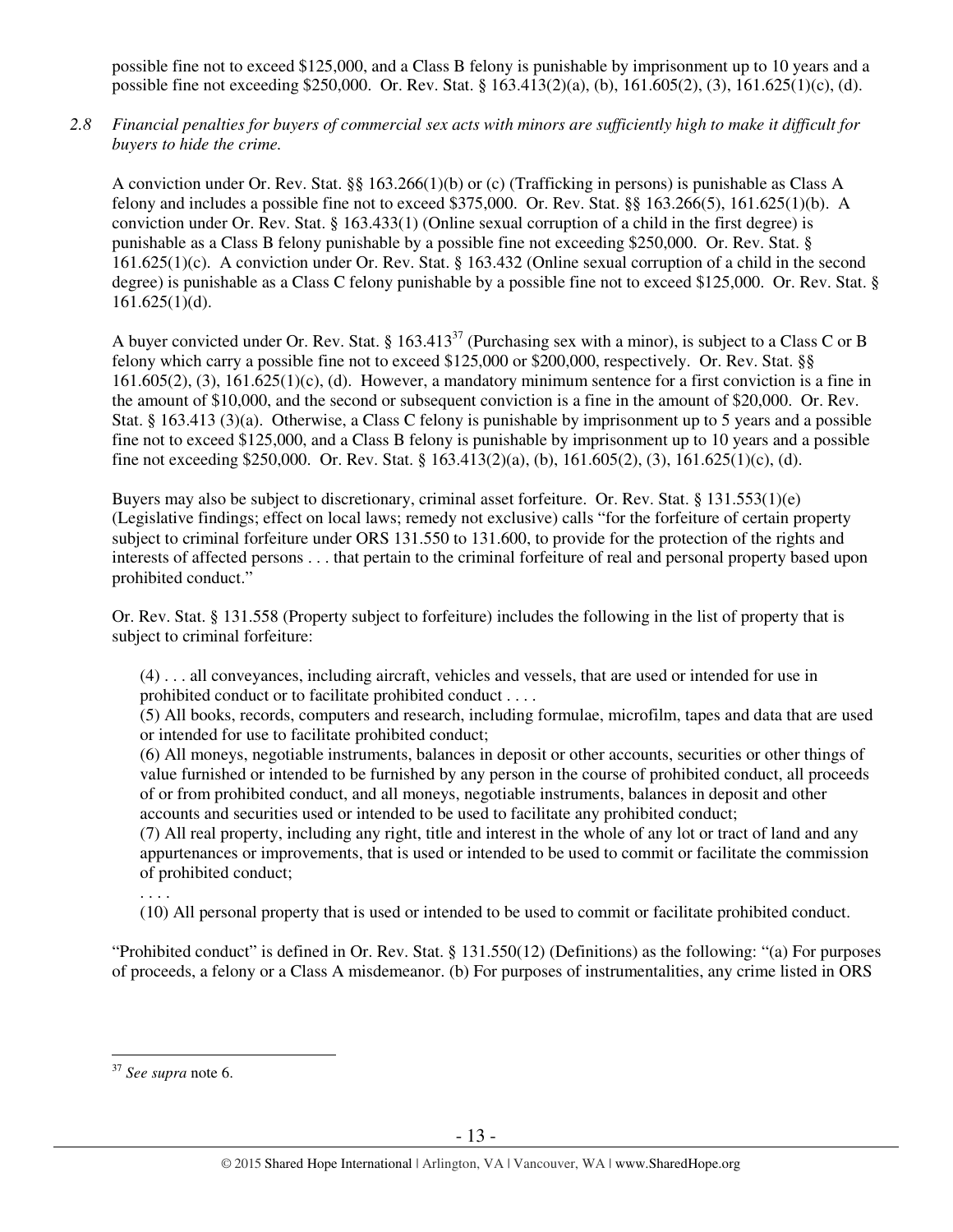131.602." Under Or. Rev. Stat. § 131.602<sup>38</sup> (Prohibited conduct for purposes of instrumentalities of crime) the following crimes are included:

(11) Buying or selling a person under 18 years of age, as defined in ORS 163.537.

(12) Using a child in a display of sexually explicit conduct, as defined in ORS 163.670.

(13) Encouraging child sexual abuse in the first degree, as defined in ORS 163.684.

(14) Encouraging child sexual abuse in the second degree, as defined in ORS 163.686.

(15) Encouraging child sexual abuse in the third degree, as defined in ORS 163.687.

(16) Possession of materials depicting sexually explicit conduct of a child in the first degree, as defined in ORS 163.688.

(17) Possession of materials depicting sexually explicit conduct of a child in the second degree, as defined in ORS 163.689.

(90) Prostitution, as defined in ORS 167.007.

(91) Commercial sexual solicitation, as defined in ORS 167.008.

. . . .

. . . .

(93) Compelling prostitution, as defined in ORS 167.017.

(94) Exhibiting an obscene performance to a minor, as defined in ORS 167.075.

. . . .

 $\overline{a}$ 

(139) Subjecting another person to involuntary servitude in the first degree, as defined in ORS 163.264.

(140) Subjecting another person to involuntary servitude in the second degree, as defined in ORS 163.263.

(141) Trafficking in persons, as defined in ORS 163.266.

- (142) Luring a minor, as defined in ORS 167.057.
- (143) Online sexual corruption of a child in the second degree, as defined in ORS 163.432.
- (144) Online sexual corruption of a child in the first degree, as defined in ORS 163.433.

(145) An attempt, conspiracy or solicitation to commit a crime in subsections (1) to (144) of this section if the attempt, conspiracy or solicitation is a felony or a Class A misdemeanor.

Where the seizing agency is the state, the forfeited property shall be distributed pursuant to Or. Rev. Stat. § 131.597 which provides that the property shall be distributed as follows: to pay costs and to the victim, any amount ordered. . . . . Or. Rev. Stat. § 131.597.

A buyer may also be subject to restitution pursuant to Or. Rev. Stat. § 137.106 (Restitution to victims), which requires the district attorney to investigate and present to the court evidence of economic damages suffered as a result of human trafficking or CSEC offenses. The court is authorized to order restitution<sup>39</sup> as part of a criminal case when the victim "suffered economic damages."<sup>40</sup> Or. Rev. Stat. § 137.106(1).

<sup>40</sup> Or. Rev. Stat. § 137.103(2) states,

(a) Has the meaning given that term in ORS 31.710, except that "economic damages" does not include future impairment of earning capacity; and

 $38$  The text of Or. Rev. Stat. § 131.602 included here and elsewhere in this report includes amendments made by the enactment of House Bill 2206 during the 2015 Regular session of the 78th Oregon legislature. (Or. 2015) (effective January 1, 2016).

 $39$  "Restitution" is defined in Or. Rev. Stat. § 137.103(3) (Definitions for ORS 137.101 to 137.109) as "full, partial or nominal payment of economic damages to a victim. Restitution is independent of and may be awarded in addition to a compensatory fine awarded under ORS § 137.101."

<sup>(2) &</sup>quot;Economic damages":

<sup>(</sup>b) In cases involving criminal activities described in ORS 163.263, 163.264 or 163.266, includes the greater of:

<sup>(</sup>A) The value to the defendant of the victim's services as defined in ORS 163.261; or

<sup>(</sup>B) The value of the victim's services, as defined in ORS 163.261, computed using the minimum wage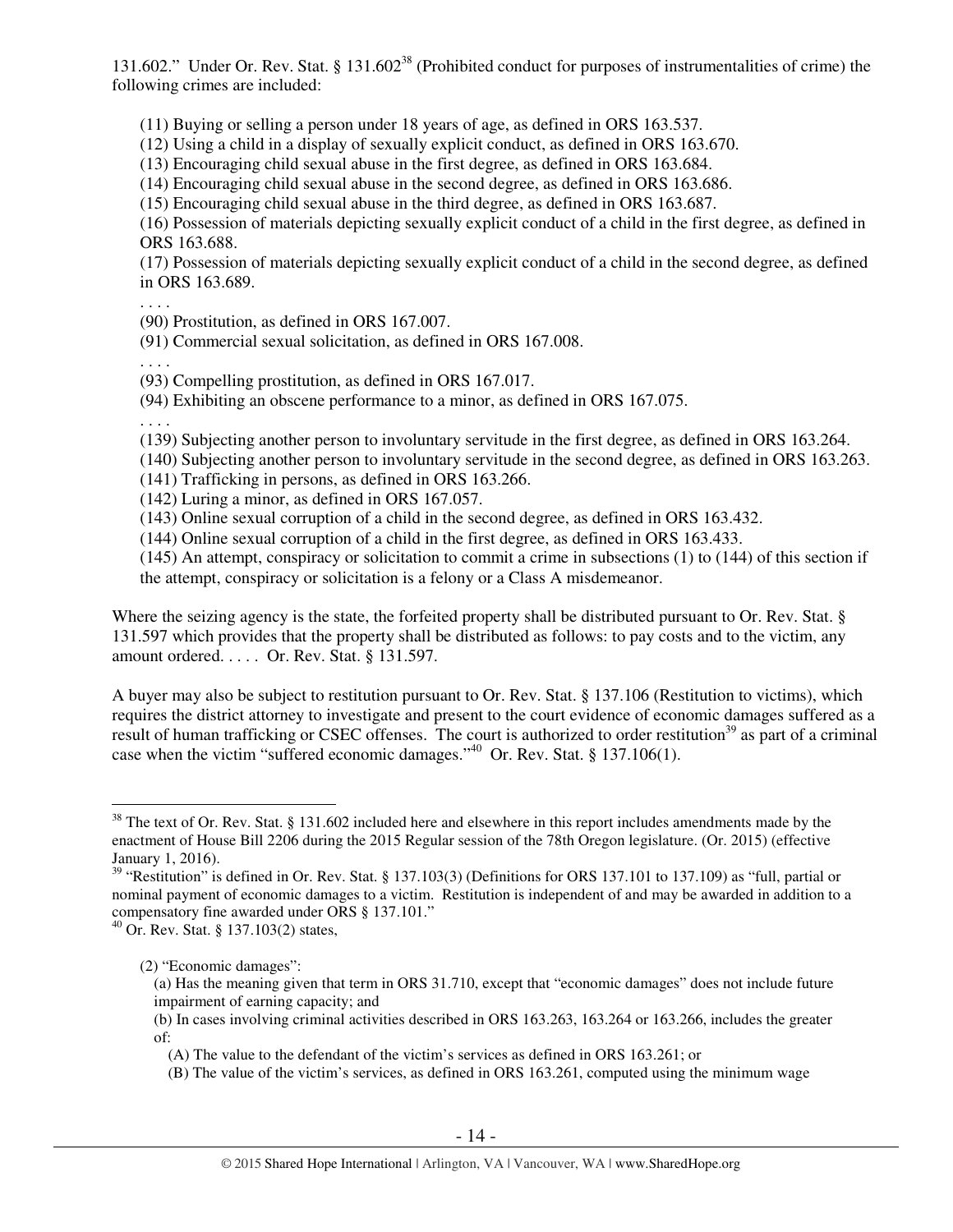## *2.9 Buying and possessing child pornography carries penalties as high as similar federal offenses.*

Or. Rev. Stat. § 163.686(1) (Encouraging child sexual abuse in the second degree) states,

(1) A person commits the crime of encouraging child sexual abuse<sup>41</sup> in the second degree if the person: (a) (A) (i) Knowingly possesses or controls, or knowingly accesses with the intent to view, a visual recording<sup>42</sup> of sexually explicit conduct<sup>43</sup> involving a child<sup>44</sup> for the purpose of arousing or satisfying the sexual desires of the person or another person; or

(ii) Knowingly pays, exchanges or gives anything of value to obtain or view a visual recording of sexually explicit conduct involving a child for the purpose of arousing or satisfying the sexual desires of the person or another person; and

(B) Knows or is aware of and consciously disregards the fact that creation of the visual recording of sexually explicit conduct involved child abuse; or

(b) (A) Knowingly pays, exchanges or gives anything of value to observe sexually explicit conduct by a child or knowingly observes, for the purpose of arousing or gratifying the sexual desire of the person, sexually explicit conduct by a child; and

(B) Knows or is aware of and consciously disregards the fact that the conduct constitutes child abuse.

A conviction under Or. Rev. Stat. § 163.686(1) is punishable as a Class C felony by imprisonment up to 5 years and a possible fine not to exceed \$125,000. Or. Rev. Stat. § 163.686(2), 161.605(3), 161.625(1)(d).

Or. Rev. Stat. § 163.687(1) (Encouraging child sexual abuse in the third degree) states,

A person commits the crime of encouraging child sexual abuse in the third degree if the person: (a) (A) (i) Knowingly possesses or controls, or knowingly accesses with the intent to view, a visual recording<sup>45</sup> of sexually explicit conduct<sup>46</sup> involving a child for the purpose of arousing or satisfying the sexual desires of the person or another person; or

(ii) Knowingly pays, exchanges or gives anything of value to obtain or view a visual recording of sexually explicit conduct involving a child for the purpose of arousing or satisfying the sexual desires of the person or another person; and

(B) Knows or fails to be aware of a substantial and unjustifiable risk that the creation of the visual recording of sexually explicit conduct involved child abuse; or

(b)(A) Knowingly pays, exchanges or gives anything of value to observe sexually explicit conduct by a child or knowingly observes, for the purpose of arousing or gratifying the sexual desire of the person, sexually explicit conduct by a child; and

(B) Knows or fails to be aware of a substantial and unjustifiable risk that the conduct constitutes child abuse.

A conviction under Or. Rev. Stat. § 163.687(1) is punishable as a Class A misdemeanor by imprisonment up to 1 year and a possible fine not to exceed \$6,250. Or. Rev. Stat. §§ 163.687(2), 161.615(1), 161.635(a).

established under ORS 653.025 and the overtime provisions of the federal Fair Labor Standards Act of 1938 (29 U.S.C. 201 et seq.).

 $41$  Or. Rev. Stat. § 163.665(2) (Definitions) defines "child abuse" as "conduct that constitutes, or would constitute if committed in this state, a crime in which the victim is a child."

<sup>42</sup> *See supra* note 5.

<sup>43</sup> *See supra* note 4.

<sup>44</sup> *See supra* note 3.

<sup>45</sup> *See supra* note 5.

<sup>46</sup> *See supra* note 4.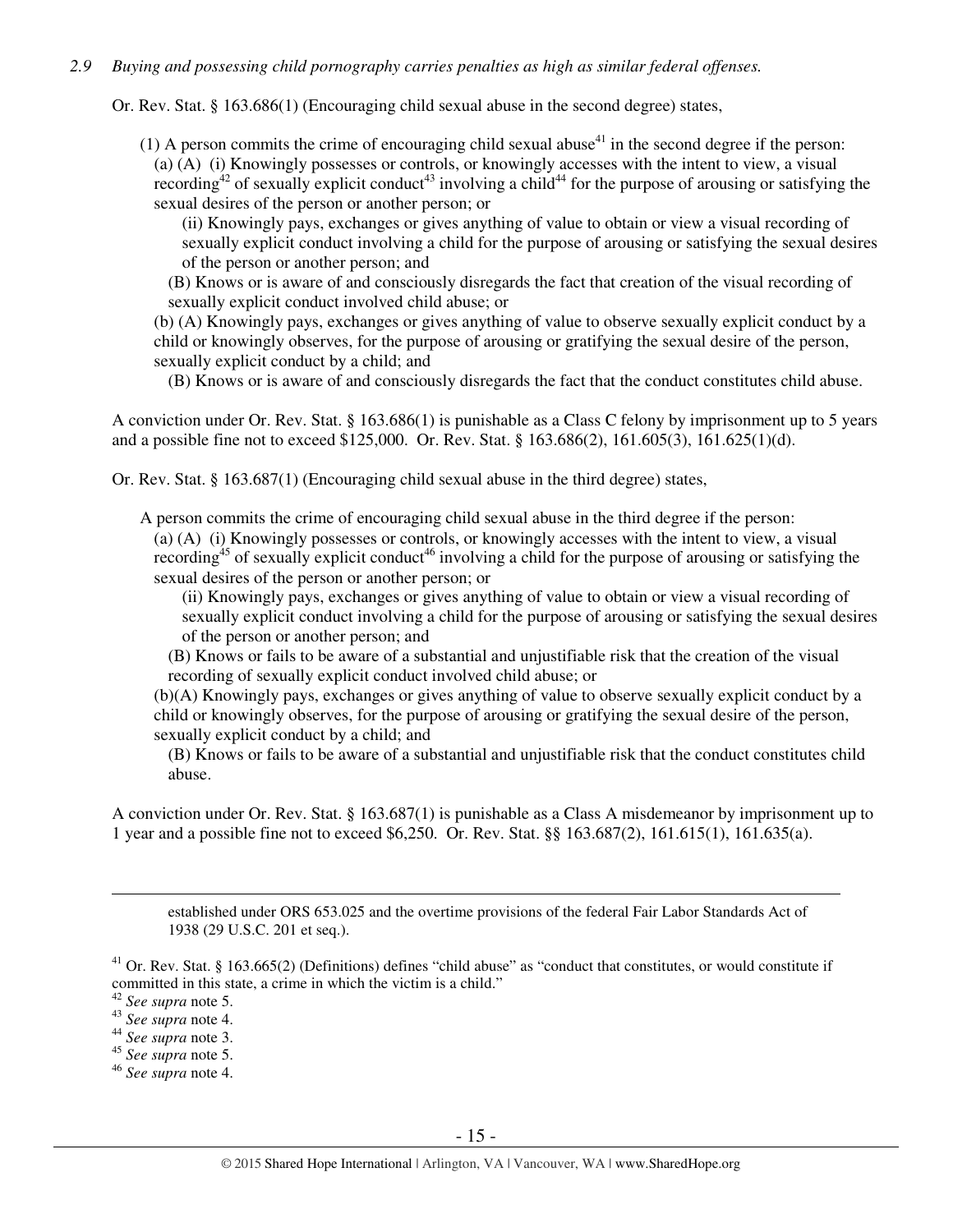Or. Rev. Stat. § 163.688(1) (Possession of materials depicting sexually explicit conduct of a child in the first degree) states, "A person commits the crime of possession of materials depicting sexually explicit conduct of a child" if the person, "(a) Knowingly possesses, accesses or views a visual depiction of sexually explicit conduct involving a child or a visual depiction of sexually explicit conduct that appears to involve a child; and (b) Uses the visual depiction to induce a child to participate or engage in sexually explicit conduct." A conviction under Or. Rev. Stat. § 163.688 is punishable as a Class B felony punishable by imprisonment up to 10 years and a possible fine not to exceed \$250,000. Or. Rev. Stat. §§ 163.688(2), 161.605(2), 161.625(1)(c).

Or. Rev. Stat. § 163.689(1) (Possession of materials depicting sexually explicit conduct of a child in the second degree) states, "A person commits the crime of possession of materials depicting sexually explicit conduct" if the person, "(a) Knowingly possesses, accesses or views a visual depiction of sexually explicit conduct involving a child or a visual depiction of sexually explicit conduct that appears to involve a child; and (b) Intends to use the visual depiction to induce a child to participate or engage in sexually explicit conduct." A conviction under Or. Rev. Stat. § 163.689(1) is punishable as a Class C felony by imprisonment up to 5 years and possible fine not to exceed \$125,000. Or. Rev. Stat. §§ 163.689(2), 161.605(3), 161.625(1)(d).

In comparison, a federal conviction for possession of child pornography<sup>47</sup> is generally punishable by imprisonment for 5–20 years and a fine not to exceed \$250,000.<sup>48</sup> Subsequent convictions, however, are punishable by imprisonment up to 40 years and a fine not to exceed \$250,000.<sup>49</sup>

- 2.9.1 Recommendation: Amend Or. Rev. Stat. § 163.687(1) (Encouraging child sexual abuse in the third degree) and Or. Rev. Stat. § 163.689(1) (Possession of materials depicting sexually explicit conduct of a child in the second degree) to reflect the seriousness of each offense.
- *2.10 Convicted buyers of commercial sex acts with minors and child pornography are required to register as sex offenders.*

Pursuant to Or. Rev. Stat. §§ 181.805-181.814 , a sex offender, or a person who has been convicted of a sex crime, must register as a sex offender. The definition of "sex crime" in Or. Rev. Stat. § 181.805(5)<sup>50</sup> includes several provisions that could be applicable to certain buyers of commercial sex with a minor, including, but not limited to the following:

l

<sup>&</sup>lt;sup>47</sup> 18 U.S.C. §§ 2252(a)(2), (a)(4) (Certain activities relating to material involving the sexual exploitation of minors),  $2252A(a)(2)$ –(3) (Certain activities relating to material constituting or containing child pornography), 1466A(a), (b) (Obscene visual representations of the sexual abuse of children).

<sup>&</sup>lt;sup>48</sup> 18 U.S.C. §§ 2252(b) (stating that a conviction under subsection (a)(2) is punishable by imprisonment for 5–20 years and a fine, while a conviction under subsection (a)(4) is punishable by imprisonment up to 10 years, a fine, or both), 2252A(b)(1) (a conviction is punishable by imprisonment for 5–20 years and a fine), 1466A(a), (b) (stating that a conviction under subsection (a) is "subject to the penalties provided in section 2252A(b)(1)," imprisonment for 5–20 years and a fine, while a conviction under subsection (b) is "subject to the penalties provided in section 2252A(b)(2)," imprisonment up to 10 years, a fine, or both); *see also* 18 U.S.C. §§ 3559(a)(1) (classifying all of the above listed offenses as felonies), 3571(b)(3) (providing a fine up to \$250,000 for any felony conviction).

 $49$  18 U.S.C. §§ 2252(b) (stating if a person has a prior conviction under subsection (a)(2), or a list of other statutes, a conviction is punishable by a fine and imprisonment for 15–40 years, but if a person has a prior conviction under subsection (a)(4), or a list of other statutes, a conviction is punishable by a fine and imprisonment for  $10-20$  years),  $2252A(b)(1)$  (stating if a person has a prior conviction under subsection (a)(2), (a)(3), or a list of other statutes, a conviction is punishable by a fine and imprisonment for  $15-40$  years),  $1466A(a)$ , (b) (stating that the penalty scheme for section 2252A(b) applies); *see also* 18 U.S.C. §§ 3559(a)(1) (classifying all of the above listed offenses as felonies), 3571(b)(3) (providing a fine up to \$250,000 for any felony conviction).

<sup>&</sup>lt;sup>50</sup> The text of Or. Rev. Stat. § 181.805 included here and elsewhere in this report includes amendments made by the enactment of House Bill 2385 and House Bill 2356 during the 2015 Regular session of the 78th Oregon legislature. (Or. 2015) (both effective January 1, 2016).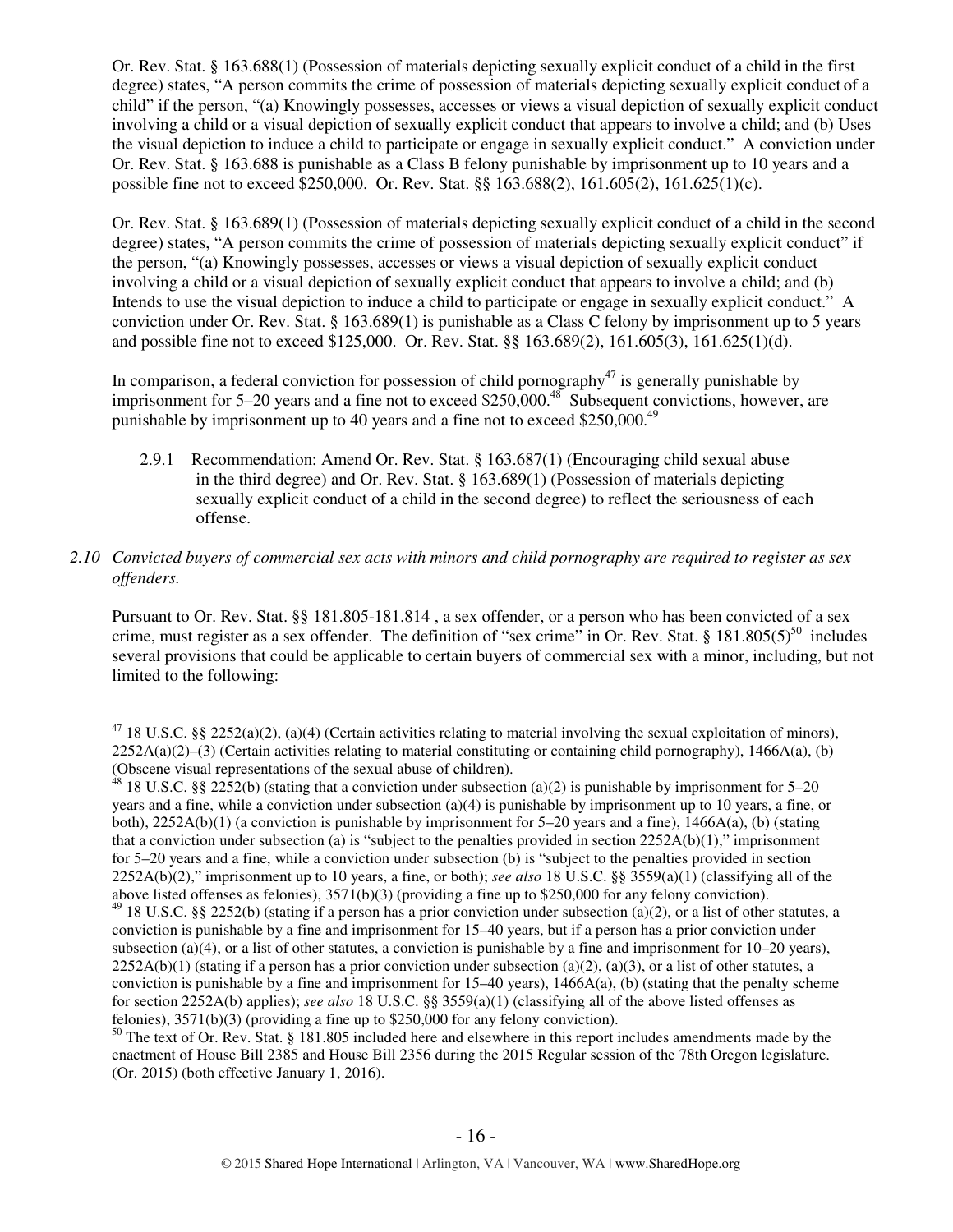(a) Rape in any degree;

(b) Sodomy in any degree;

(c) Unlawful sexual penetration in any degree;

(d) Sexual abuse in any degree;

(e) Incest with a child victim;

(f) Using a child in a display of sexually explicit conduct;

(g) Encouraging child sexual abuse in any degree;

(h) Transporting child pornography into the state;

(i) Paying for viewing a child's sexually explicit conduct;

. . .

(l) Kidnapping in the first degree if the victim was under 18 years of age;

(m) Contributing to the sexual delinquency of a minor;

(n) Sexual misconduct if the offender is at least 18 years of age;

(o) Possession of materials depicting sexually explicit conduct of a child in the first degree;

(p) Kidnapping in the second degree if the victim was under 18 years of age, except by a parent or by a person found to be within the jurisdiction of the juvenile court;

(q) Online sexual corruption of a child in any degree if the offender reasonably believed the child to be more than five years younger than the offender;

(r) Luring a minor if,

(A) The offender reasonably believed the minor or, in the case of a police officer or agent of a police officer posing as a minor, the purported minor to be more than five years younger than the offender or under 16 years of age; and

(B)The court designates in the judgment that the offense is a sex crime;

. . .

(u) Trafficking in persons as described in ORS  $163.266(1)(b)$  or (c);

(v) Purchasing sex with a minor if the court designates the offense a sex crime pursuant to [section

4(3)(d) of Or. Rev. Stat. § 163.413], or the defendant's second or subsequent conviction under [section 4(3)(b)(B) of Or. Rev. Stat. § 163.413];

(w) Invasion of personal privacy in the first degree, if the court designates the offense as a sex crime pursuant to section 2 (3) of this 2015 Act [Enacted House Bill 2356];

(x) Any attempt to commit any of the crimes listed in paragraphs (a) to (w) of this subsection; . . .

(z) Criminal conspiracy if the offender agrees with one or more persons to engage in or cause the performance of an offense listed in paragraphs (a) to (w) of this subsection.

Under Or. Rev. Stat. § 181.806(2) (Reporting by sex offender discharged, paroled or released from correctional facility or another United States jurisdiction) sex offender registration also applies to a person who:

(a) Is discharged, paroled or released on any form of supervised or conditional release from a jail, prison or other correctional facility or detention facility in this state at which the person was confined as a result of:

(A) Conviction of a sex crime or a crime for which the person would have to register as a sex offender under federal law; or

(B) Having been found guilty except for insanity of a sex crime;

(b) Is paroled to this state under ORS 144.610 (Out-of-state supervision of parolees) after being convicted in another United States court of a crime:(A) That would constitute a sex crime if committed in this state; or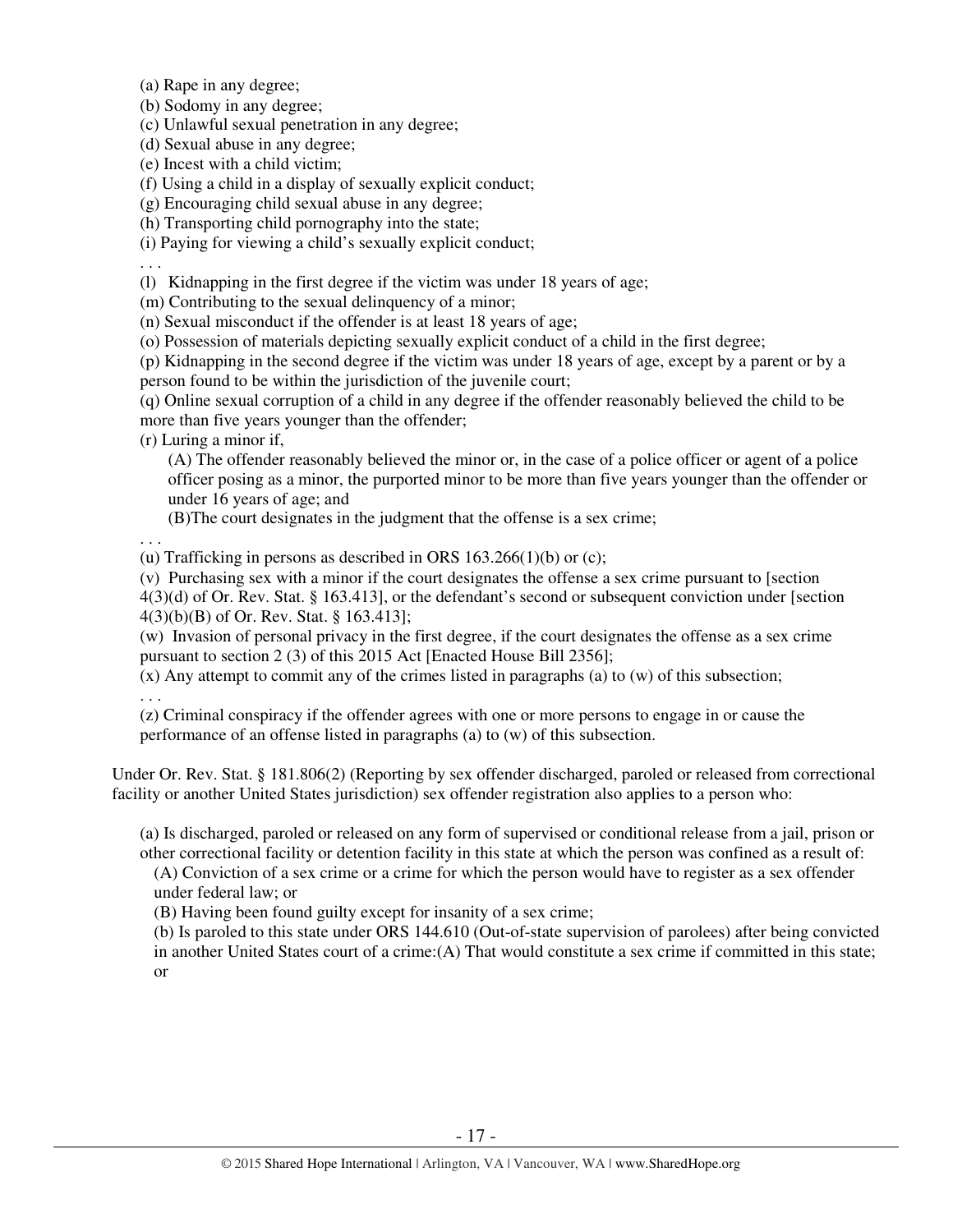(B) For which the person would have to register as a sex offender in that court's jurisdiction, or as required under federal law<sup>51</sup>, regardless of whether the crime would constitute a sex crime in this state  $\dots$ 

. . . .

.

 $\overline{a}$ <sup>51</sup> Federal law requires sex offenders to register "and keep the registration current, in each jurisdiction where the offender resides, where the offender is an employee, and where the offender is a student." 42 U.S.C.A. § 16913 (Registry requirements for sex offenders). Pursuant to 42 U.S.C.A. § 16911(1) (Relevant definitions, including Amie Zyla expansion of sex offender definition and expanded inclusion of child predators), "The term "sex offender" means an individual who was convicted of a sex offense." Furthermore, 42 U.S.C.A. § 16911(5)(A) states that the term " sex offense" generally means: "(i) a criminal offense that has an element involving a sexual act or sexual contact with another; (ii) a criminal offense that is a specified offense against a minor; . . . ." Under 42 U.S.C.A. § 16911(7), the definition of "specified offense of against a minor" is expanded "to include all offenses by child predators" and "an offense against a minor that involves any of the following:"

<sup>(</sup>A) An offense (unless committed by a parent or guardian) involving kidnapping.

<sup>(</sup>B) An offense (unless committed by a parent or guardian) involving false imprisonment.

<sup>(</sup>C) Solicitation to engage in sexual conduct.

<sup>(</sup>D) Use in a sexual performance.

<sup>(</sup>E) Solicitation to practice prostitution.

<sup>(</sup>F) Video voyeurism as described in section 1801 of Title 18.

<sup>(</sup>G) Possession, production, or distribution of child pornography.

<sup>(</sup>H) Criminal sexual conduct involving a minor, or the use of the Internet to facilitate or attempt such conduct.

<sup>(</sup>I) Any conduct that by its nature is a sex offense against a minor.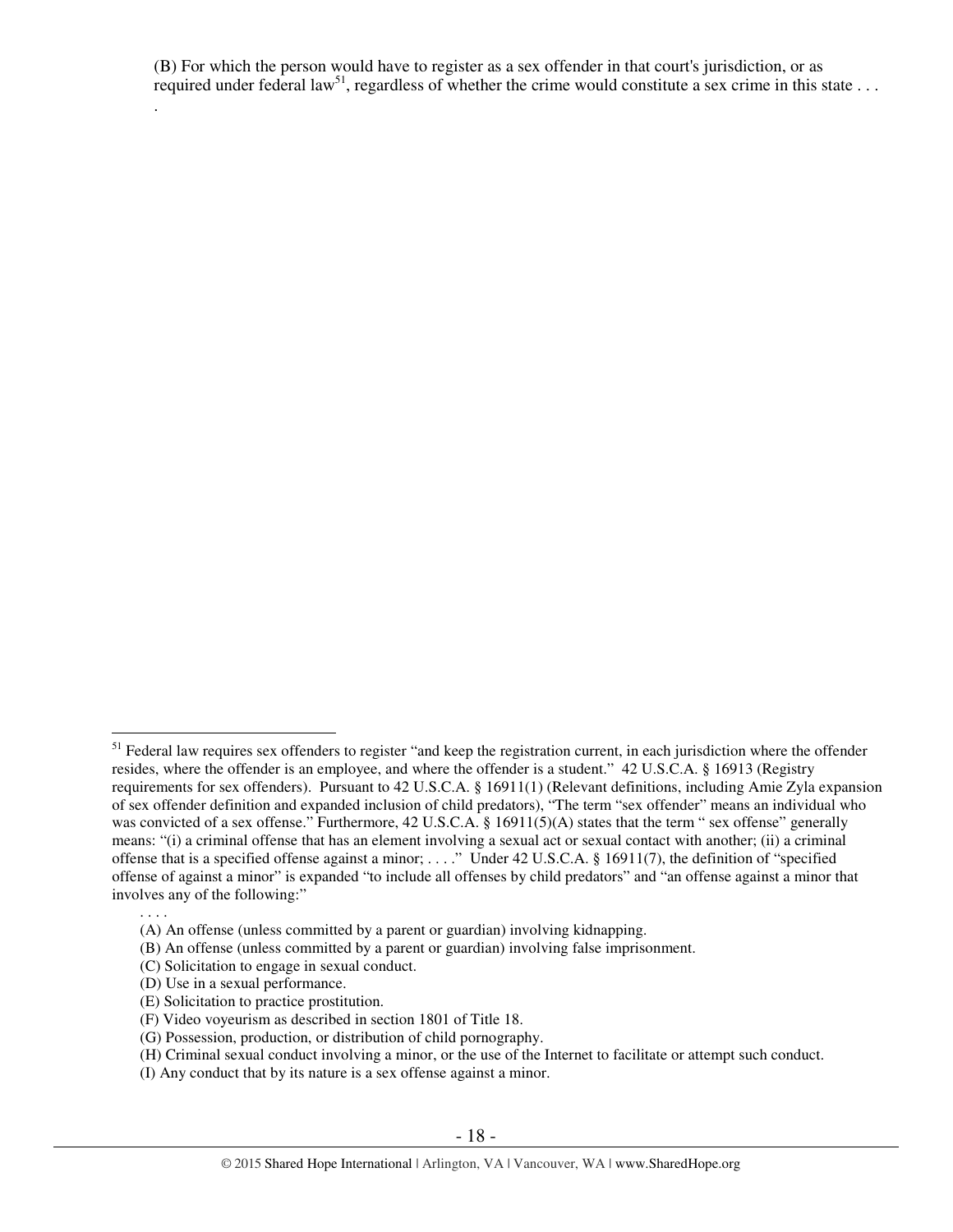## **FRAMEWORK ISSUE 3: CRIMINAL PROVISIONS FOR TRAFFICKERS**

#### *Legal Components:*

- *3.1 Penalties for trafficking a child for sexual exploitation are as high as federal penalties.*
- *3.2 Creating and distributing child pornography carries penalties as high as similar federal offenses.*
- *3.3 Using the Internet or electronic communications to lure, entice, recruit or sell commercial sex acts with a minor is a separate crime or results in an enhanced penalty for traffickers.*
- *3.4 Financial penalties for traffickers, including asset forfeiture, are sufficiently high.*
- *3.5 Convicted traffickers are required to register as sex offenders.*
- *3.6 Laws relating to termination of parental rights for certain offenses include sex trafficking or commercial sexual exploitation of children (CSEC) offenses in order to remove the children of traffickers from their control and potential exploitation.*

*\_\_\_\_\_\_\_\_\_\_\_\_\_\_\_\_\_\_\_\_\_\_\_\_\_\_\_\_\_\_\_\_\_\_\_\_\_\_\_\_\_\_\_\_\_\_\_\_\_\_\_\_\_\_\_\_\_\_\_\_\_\_\_\_\_\_\_\_\_\_\_\_\_\_\_\_\_\_\_\_\_\_\_\_\_\_\_\_\_\_\_\_\_\_* 

## *Legal Analysis:*

 $\overline{a}$ 

*3.1 Penalties for trafficking a child for sexual exploitation are as high as federal penalties.* 

Traffickers of children for commercial sexual exploitation are subject to prosecution under several criminal statutes. A conviction under Or. Rev. Stat. §§ 163.266(1)(a), (2) (Trafficking in persons)<sup>52</sup> or Or. Rev. Stat. § 167.017 (Compelling prostitution)<sup>53</sup> is punishable as a Class B felony by imprisonment up to 10 years and a possible fine not to exceed \$250,000. Or. Rev. Stat. §§ 163.266(4), 161.605(2), 161.625(1)(c).<sup>54</sup> A conviction under Or. Rev. Stat. §§ 163.266(1)(b), (c) (Trafficking in persons) or Or. Rev. Stat. § 163.670 (Using child in display of sexually explicit conduct)<sup>55</sup> is punishable as a Class A felony by imprisonment for up to 20 years and a possible fine not to exceed \$375,000. Or. Rev. Stat. §§ 163.266(5), 161.605(1), 161.625(1)(b).

Traffickers could also face penalties under the money laundering provisions. Or. Rev. Stat. § 164.172 (Engaging in a financial transaction in property derived from unlawful activity) states,

(1) A person commits the crime of engaging in a financial transaction<sup>56</sup> in property derived from unlawful  $\arct{activity}^{57}$  if the person knowingly engages in or attempts to engage in a financial transaction in property that:

- (a) Constitutes, or is derived from, the proceeds of unlawful activity;
- (b) Is of a value greater than \$ 10,000; and
- (c) The person knows is derived from or represents the proceeds of some form, though not necessarily which form, of unlawful activity.
- (2) (a) Engaging in a financial transaction in property derived from unlawful activity is a Class C felony.

<sup>55</sup> *See supra* Section 1.2 for the substantive provisions of Or. Rev. Stat. § 163.670.

<sup>52</sup> *See supra* Section 1.1 for the substantive provisions of Or. Rev. Stat. § 163.266.

<sup>&</sup>lt;sup>53</sup> *See supra* Section 1.2 for the substantive provisions of Or. Rev. Stat. § 167.017.

<sup>&</sup>lt;sup>54</sup> Alternatively, under Or. Rev. Stat. § 161.625(3)(a), "If a person has gained money or property through the commission of a felony, then upon conviction thereof the court, in lieu of imposing the fine authorized for the crime under subsection (1) or (2) of this section, may sentence the defendant to pay an amount, fixed by the court, not exceeding double the amount of the defendant's gain from the commission of the crime."

<sup>56</sup> Or. Rev. Stat. § 164.172(3)(a) references 164.170 for the definition of "financial transaction." Or. Rev. Stat. § 164.170(5)(d) states, "(d) 'Financial transaction' means a transaction involving: (A) The movement of funds by wire or other means; (B) One or more monetary instruments; (C) The transfer of title to any real property, vehicle, vessel or aircraft; or (D) The use of a financial institution."

 $57$  Pursuant to Or. Rev. Stat. § 164.172(3)(b), "unlawful activity" is defined by Or. Rev. Stat. § 164.170(5)(h), which states, "'Unlawful activity' means any act constituting a felony under state, federal or foreign law."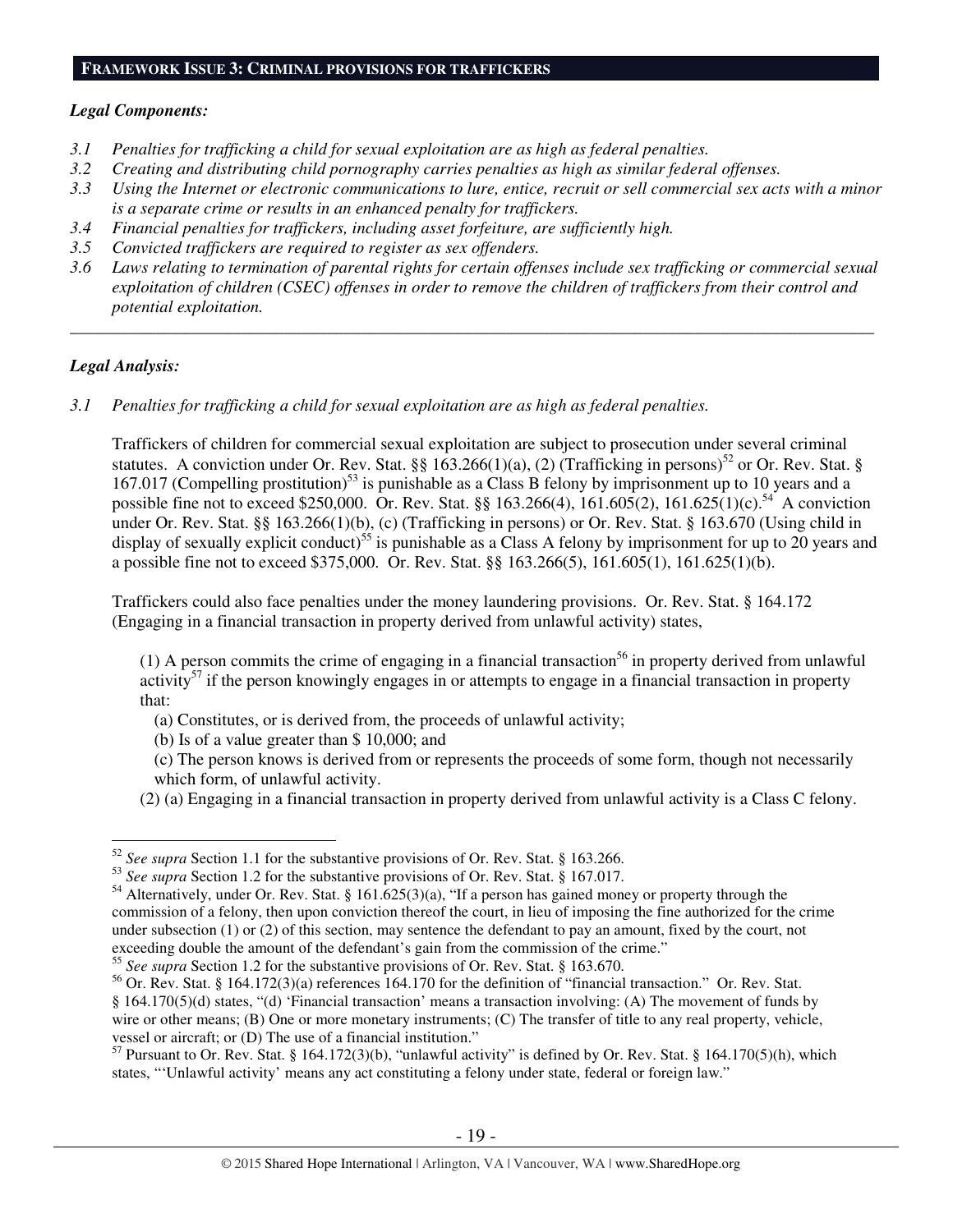(b) In addition to any other sentence of imprisonment or fine that a court may impose and notwithstanding ORS 161.625, a court may include in the sentence of a person convicted under this section a fine in an amount equal to the value of the property involved in the unlawful transaction.

A conviction under the money laundering provisions is punishable by imprisonment up to 5 years and a possible fine not to exceed \$125,000. Or. Rev. Stat. §§ 164.172(2)(a), 161.605(3), 161.625(1)(d).

In comparison, if the victim is under the age of 14, a conviction under the Trafficking Victims Protection Act  $(TVPA)<sup>58</sup>$  for child sex trafficking is punishable by 15 years to life imprisonment and a fine not to exceed \$250,000. 18 U.S.C. §§ 1591(b)(1), 3559(a)(1), 3571(b)(3). If the victim is between the ages of 14–17, a conviction is punishable by 10 years to life imprisonment and a fine not to exceed \$250,000. 18 U.S.C. §§ 1591(b)(2), 3559(a)(1), 3571(b)(3). A conviction is punishable by mandatory life imprisonment, however, if the trafficker has a prior conviction for a federal sex offense<sup>59</sup> against a minor.

*3.2 Creating and distributing child pornography carries penalties as high as similar federal offenses.* 

Traffickers who permit a child to be used in child pornography may be prosecuted under Or. Rev. Stat. § 163.670(1) (Using child in display of sexually explicit conduct), which states, "A person commits the crime of using a child<sup>60</sup> in a display of sexually explicit conduct<sup>61</sup> if the person employs, authorizes, permits, compels or induces a child to participate or engage in sexually explicit conduct for any person to observe or to record in a visual recording."<sup>62</sup> Pursuant to Or. Rev. Stat. § 163.670(2) a conviction under Or. Rev. Stat. § 163.670(1) is punishable as a Class A felony by imprisonment up to 20 years and a possible fine not to exceed \$375,000. Or. Rev. Stat. §§ 161.605(1), 161.625(1)(b).<sup>63</sup>

Under Or. Rev. Stat. § 163.684 (Encouraging child sexual abuse in the first degree) states,

(1) A person commits the crime of encouraging child sexual abuse in the first degree if the person: (a) (A) Knowingly develops, duplicates, publishes, prints, disseminates, exchanges, displays, finances, attempts to finance or sells a visual recording<sup>64</sup> of sexually explicit conduct<sup>65</sup> involving a child or knowingly possesses, accesses or views such a visual recording with the intent to develop, duplicate, publish, print, disseminate, exchange, display or sell it; or

(B) Knowingly brings into this state, or causes to be brought or sent into this state, for sale or distribution, a visual recording of sexually explicit conduct involving a child; and

(b) Knows or is aware of and consciously disregards the fact that creation of the visual recording of sexually explicit conduct involved child abuse.

Pursuant to Or. Rev. Stat. § 163.684(2), a conviction of Or. Rev. Stat. § 163.684 is punishable as a Class B felony by imprisonment up to 10 years and a possible fine not to exceed \$250,000. Or. Rev. Stat. §§  $161.605(2)$ ,  $161.625(1)(c)$ .

In comparison, if the victim is under the age of 14, a conviction under the  $TVPA^{66}$  for child sex trafficking is punishable by 15 years to life imprisonment and a fine not to exceed \$250,000. 18 U.S.C. §§ 1591(b)(1),

<sup>58</sup> *See supra* note26.

<sup>59</sup> *See supra* note27.

<sup>60</sup> *See supra* note 3.

<sup>61</sup> *See supra* note 4.

<sup>62</sup> *See supra* note 5.

<sup>63</sup> *See supra* note54.

<sup>64</sup> *See supra* note 5.

<sup>65</sup> *See supra* note 4.

<sup>66</sup> *See supra* note 26.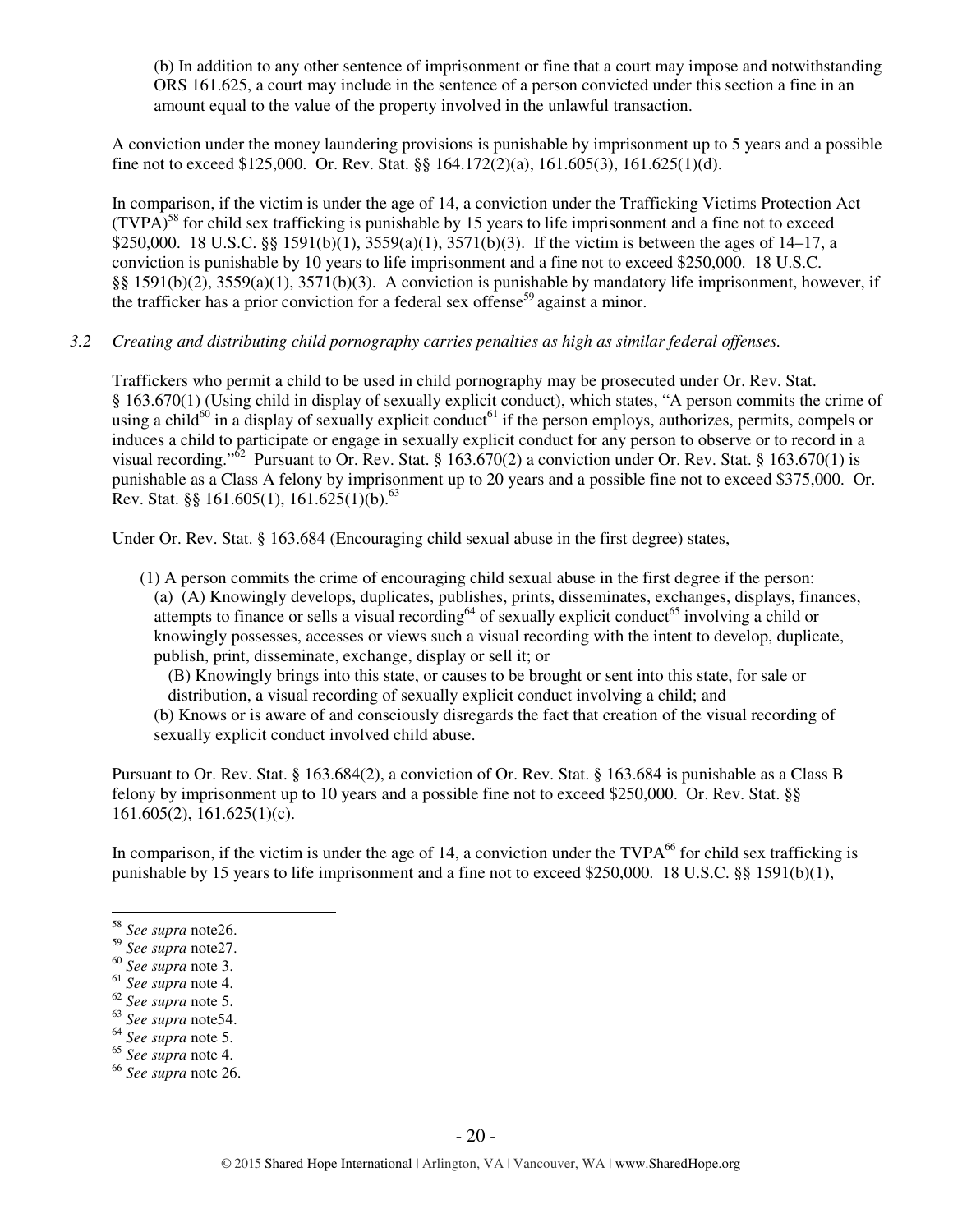$3559(a)(1)$ ,  $3571(b)(3)$ . If the victim is between the ages of  $14-17$ , a conviction is punishable by 10 years to life imprisonment and a fine not to exceed \$250,000. 18 U.S.C. §§ 1591(b)(2), 3559(a)(1), 3571(b)(3). A conviction is punishable by mandatory life imprisonment, however, if the trafficker has a prior conviction for a federal sex offense<sup>67</sup> against a minor. Additionally, a federal conviction for distribution of child pornography<sup>68</sup> is generally punishable by imprisonment for  $5-20$  years and a fine not to exceed \$250,000.<sup>69</sup> Subsequent convictions, however, are punishable by imprisonment up to 40 years and a fine not to exceed \$250,000.<sup>70</sup>

*3.3 Using the Internet or electronic communications to lure, entice, recruit or sell commercial sex acts with a minor is a separate crime or results in an enhanced penalty for traffickers.* 

Pursuant to Or. Rev. Stat. § 163.432(1) (Online sexual corruption of a child in the second degree),

(1) A person commits the crime of online sexual corruption of a child<sup>71</sup> in the second degree if the person is 18 years of age or older and:

(a) For the purpose of arousing or gratifying the sexual desire of the person or another person, knowingly uses an online communication<sup>72</sup> to solicit<sup>73</sup> a child to engage in sexual contact<sup>74</sup> or sexually explicit conduct: $75$  and

(b) Offers or agrees to physically meet with the child.

A conviction under Or. Rev. Stat. § 163.432(1) is punishable as a Class C felony by imprisonment up to 5 years and a possible fine not to exceed \$125,000. Or. Rev. Stat. §§ 163.432(2), 161.605(3), 161.625(1)(d).

Pursuant to Or. Rev. Stat. § 163.433(1) (Online sexual corruption of a child in the first degree), "A person commits the crime of online sexual corruption of a child in the first degree if the person violates ORS 163.432 [Online sexual corruption of a child in the second degree] and intentionally takes a substantial step toward physically meeting with or encountering the child." A conviction under Or. Rev. Stat. § 163.433(1) is punishable as a class B felony by imprisonment up to 10 years and a possible fine not to exceed \$250,000. Or. Rev. Stat. §§ 163.433(2), 161.605(2), 161.625(1)(c).

 $\overline{a}$ <sup>67</sup> *See supra* note 27.

<sup>&</sup>lt;sup>68</sup> 18 U.S.C. §§ 2252(a)(1), (a)(2), (a)(3) (Certain activities relating to material involving the sexual exploitation of minors),  $2252A(a)(2)$ ,  $(a)(3)$  (Certain activities relating to material constituting or containing child pornography), 1466A(a) (Obscene visual representations of the sexual abuse of children).

<sup>&</sup>lt;sup>69</sup> 18 U.S.C. §§ 2252(b) (stating that a conviction under subsection (a)(1), (a)(2), or (a)(3) is punishable by imprisonment for 5–20 years and a fine), 2252A(b)(1) (a conviction is punishable by imprisonment for 5–20 years and a fine), 1466A(a), (b) (stating that a conviction under subsection (a) is "subject to the penalties provided in section 2252A(b)(1)," imprisonment for 5–20 years and a fine, while a conviction under subsection (b) is "subject to the penalties provided in section 2252A(b)(2)," imprisonment up to 10 years, a fine, or both); *see also* 18 U.S.C. §§ 3559(a)(1) (classifying all of the above listed offenses as felonies),  $3571(b)(3)$  (providing a fine up to \$250,000 for any felony conviction).

<sup>&</sup>lt;sup>70</sup> 18 U.S.C. §§ 2252(b) (stating if a person has a prior conviction under subsection (a)(1), (a)(2), or (a)(3) or a list of other statutes, a conviction is punishable by a fine and imprisonment for  $15-40$  years),  $2252A(b)(1)$  (stating if a person has a prior conviction under subsection (a)(2), (a)(3), or a list of other statutes, a conviction is punishable by a fine and imprisonment for 15–40 years),  $1466A(a)$ , (b) (stating that the penalty scheme for section 2252A(b) applies); *see also* 18 U.S.C. §§ 3559(a)(1) (classifying all of the above listed offenses as felonies), 3571(b)(3) (providing a fine up to \$250,000 for any felony conviction).

<sup>71</sup> *See supra* note30.

<sup>72</sup> *See supra* note31.

<sup>73</sup> *See supra* note32.

<sup>74</sup> *See supra* note33.

<sup>75</sup> *See supra* note34.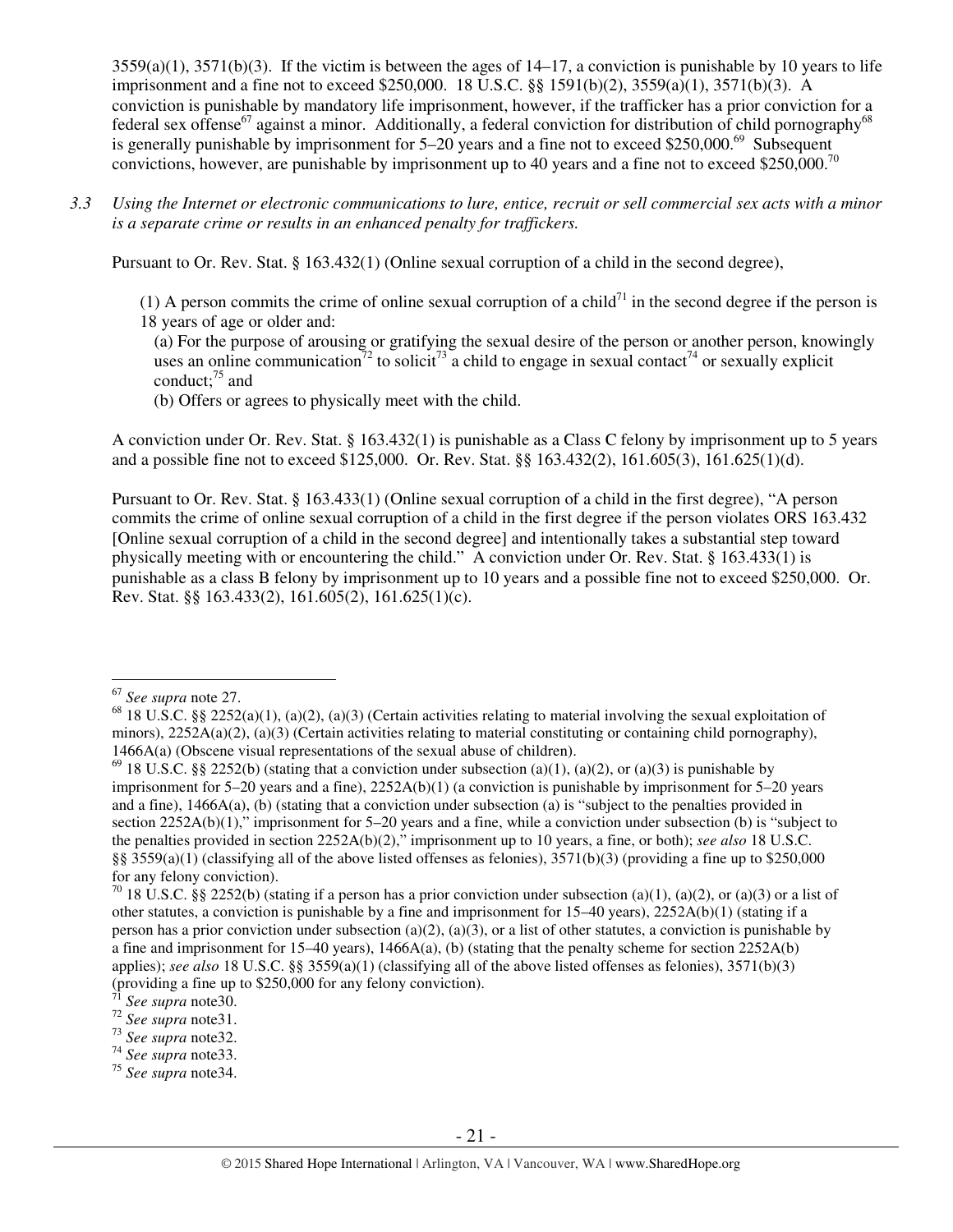## *3.4 Financial penalties for traffickers, including asset forfeiture, are sufficiently high.*

A conviction under Or. Rev. Stat. §§ 163.266(1)(a) or (2) (Trafficking in persons) or § 167.017 (Compelling prostitution) is punishable as a Class B felony by a possible fine not exceeding \$250,000. Or. Rev. Stat. § 163.266(4), 161.625(1)(c).<sup>76</sup> A conviction under Or. Rev. Stat. §§ 163.266(1)(b), (c), or Or. Rev. Stat. § 163.670 (Using child in display of sexually explicit conduct) is punishable as a Class A felony by a possible fine not to exceed \$375,000. Or. Rev. Stat. §161.625(1)(b). A conviction under Or. Rev. Stat. § 164.172 (Engaging in a financial transaction in property derived from unlawful activity) is punishable as a Class C felony by a possible fine not to exceed \$125,000. Or. Rev. Stat.  $§$  161.625(1)(d).

Traffickers may also be subject to certain discretionary, criminal forfeiture provisions. Or. Rev. Stat. § 131.553(1)(e) (Legislative findings; effect on local laws; remedy not exclusive) calls "for the forfeiture of certain property subject to criminal forfeiture under ORS 131.550 to 131.600, to provide for the protection of the rights and interests of affected persons and to provide for uniformity throughout this state with respect to the laws of this state that pertain to the criminal forfeiture of real and personal property based upon prohibited conduct."

"Prohibited conduct" is defined in Or. Rev. Stat. § 131.550(12) (Definitions) as the following: "(a) For purposes of proceeds, a felony or a Class A misdemeanor. (b) For purposes of instrumentalities, any crime listed in ORS 131.602." Or. Rev. Stat. § 131.602<sup>77</sup> (Prohibited conduct for purposes of instrumentalities of crime) includes the following crimes:

- (11) Buying or selling a person under 18 years of age, as defined in ORS 163.537.
- (12) Using a child in a display of sexually explicit conduct, as defined in ORS 163.670.
- (13) Encouraging child sexual abuse in the first degree, as defined in ORS 163.684.
- (14) Encouraging child sexual abuse in the second degree, as defined in ORS 163.686.
- (15) Encouraging child sexual abuse in the third degree, as defined in ORS 163.687.

(16) Possession of materials depicting sexually explicit conduct of a child in the first degree, as defined in ORS 163.688.

(17) Possession of materials depicting sexually explicit conduct of a child in the second degree, as defined in ORS 163.689.

. . . .

- (90)Prostitution, as defined in ORS 167.007.
- (91) Commercial sexual solicitation, as defined in ORS 167.008.
- (92) Promoting prostitution, as defined in ORS 167.012.
- (93) Compelling prostitution, as defined in ORS 167.017.
- (94) Exhibiting an obscene performance to a minor, as defined in ORS 167.075.

. . . .

- (139) Subjecting another person to involuntary servitude in the first degree, as defined in ORS 163.264.
- (140) Subjecting another person to involuntary servitude in the second degree, as defined in ORS 163.263.
- (141) Trafficking in persons, as defined in ORS 163.266.

(142) Luring a minor, as defined in ORS 167.057.

(143) Online sexual corruption of a child in the second degree, as defined in ORS 163.432.

(144) Online sexual corruption of a child in the first degree, as defined in ORS 163.433.

(145) An attempt, conspiracy or solicitation to commit a crime in subsections (1) to (144) of this section if the attempt, conspiracy or solicitation is a felony or a Class A misdemeanor.

Or. Rev. Stat. § 131.558 (Property subject to forfeiture) includes the following in the list of property that is subject to criminal forfeiture:

l <sup>76</sup> *See supra* note54.

<sup>77</sup> *See supra* note 38.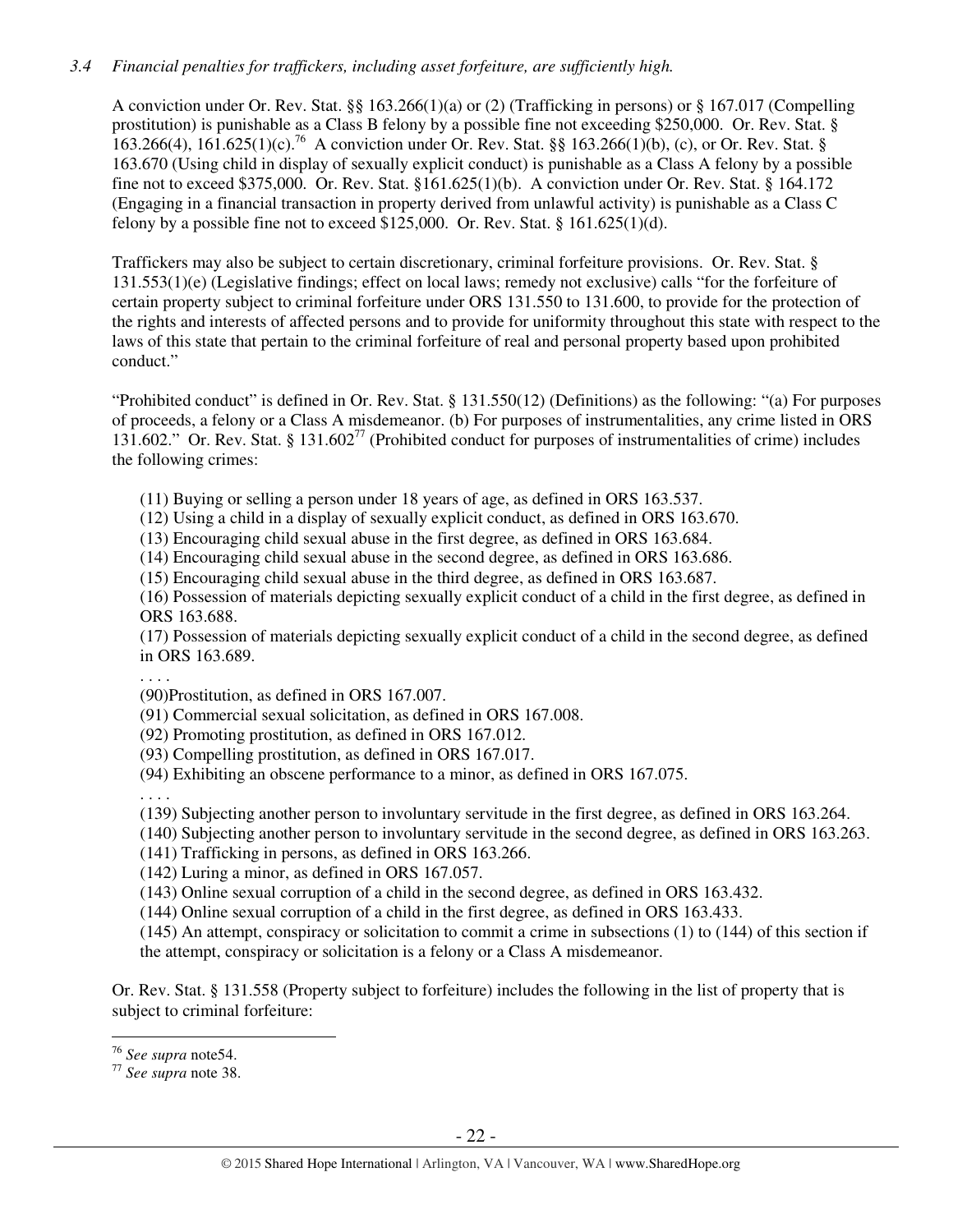(2) All raw materials, products and equipment of any kind that are used, or intended for use, in providing, manufacturing, compounding, processing, delivering, importing or exporting any service or substance in the course of prohibited conduct;

(3) All property that is used, or intended for use, as a container for property described in subsection . . . (2) of this section;

. . . .

(4) All conveyances, including aircraft, vehicles and vessels, that are used, or are intended for use, to transport or facilitate the transportation, sale, receipt, possession or concealment of property described in subsection (1) or (2) of this section, and all conveyances, including aircraft, vehicles and vessels, that are used or intended for use in prohibited conduct or to facilitate prohibited conduct . . . .

(5) All books, records, computers and research, including formulae, microfilm, tapes and data that are used or intended for use to facilitate prohibited conduct;

(6) All moneys, negotiable instruments, balances in deposit or other accounts, securities or other things of value furnished or intended to be furnished by any person in the course of prohibited conduct, all proceeds of or from prohibited conduct, and all moneys, negotiable instruments, balances in deposit and other accounts and securities used or intended to be used to facilitate any prohibited conduct;

(7) All real property, including any right, title and interest in the whole of any lot or tract of land and any appurtenances or improvements, that is used or intended to be used to commit or facilitate the commission of prohibited conduct;

. . . .

(9) All property described in this section that is intended for use in committing or facilitating an attempt to commit a crime as described in ORS 161.405, a solicitation as described in ORS 161.435 or a conspiracy as described in ORS 161.450; and

(10) All personal property that is used or intended to be used to commit or facilitate prohibited conduct.

Seizure of forfeitable property is governed by Or. Rev. Stat. § 131.561, which states in relevant part,

(4)(a) A police officer may seize property pursuant to an order of the court. Forfeiture counsel or a seizing agency may apply for an ex parte order directing seizure of specified property.

. . . .

(5)Property may be constructively seized by posting notice of seizure for criminal forfeiture on it or by filing notice of seizure for criminal forfeiture or notice of pending criminal forfeiture in the public records that impart constructive notice of matters relating to such property.

Where the seizing agency is the state, the forfeited property shall be distributed pursuant to Or. Rev. Stat. § 131.597, which provides that the property shall be distributed as follows: to pay costs and to the victim, any amount ordered. . . . Or. Rev. Stat. § 131.597.

A trafficker may also be subject to restitution pursuant to Or. Rev. Stat. § 137.106 (Restitution to victims), which requires the district attorney to investigate and present to the court evidence of economic damages suffered as a result of human trafficking or CSEC offenses. The court is authorized to order restitution<sup>78</sup> as part of a criminal case when the victim "suffered economic damages."<sup>79</sup> Or. Rev. Stat. § 137.106(1).

#### *3.5 Convicted traffickers are required to register as sex offenders.*

Pursuant to Or. Rev. Stat. §§ 181.805-181.814 (Registration), a sex offender, or a person who has been convicted of a sex crime, must register as a sex offender. The definition of "sex crime" in Or. Rev. Stat. §

l <sup>78</sup> *See supra* note39.

<sup>79</sup> *See supra* note40.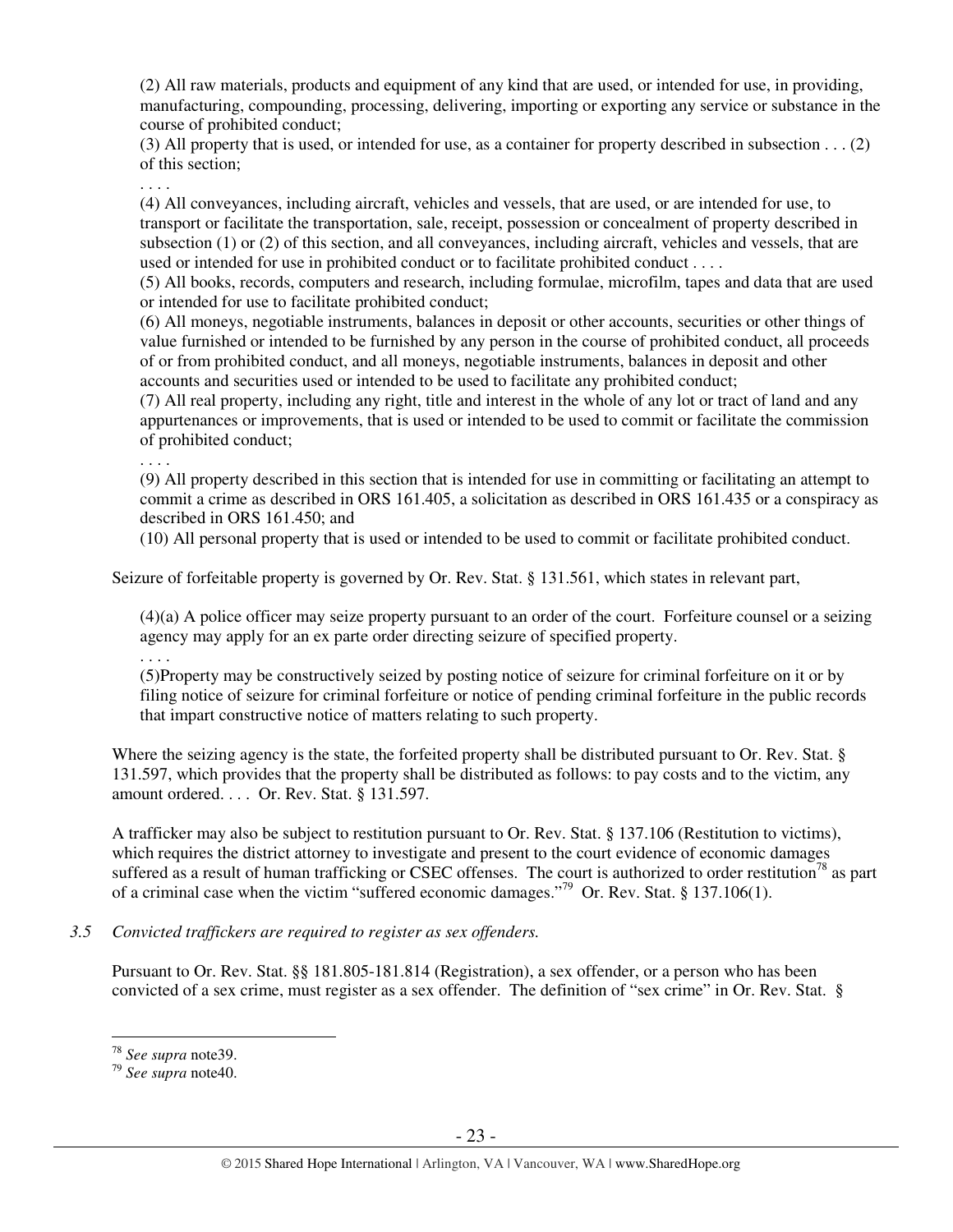181.805(5) includes several provisions that could be applicable to certain traffickers, including, but not limited to the following:

(a) Rape in any degree;

(b) Sodomy in any degree;

(c) Unlawful sexual penetration in any degree;

(d) Sexual abuse in any degree;

(e) Incest with a child victim;

(f) Using a child in a display of sexually explicit conduct;

(g) Encouraging child sexual abuse in any degree;

(h) Transporting child pornography into the state;

. . . .

(j) Compelling prostitution;

(k) Promoting prostitution;

(l) Kidnapping in the first degree if the victim was under 18 years of age;

(m) Contributing to the sexual delinquency of a minor;

(n) Sexual misconduct if the offender is at least 18 years of age;

(o) Possession of materials depicting sexually explicit conduct of a child in the first degree;

(p) Kidnapping in the second degree if the victim was under 18 years of age, except by a parent or by a person found to be within the jurisdiction of the juvenile court;

(q) Online sexual corruption of a child in any degree if the offender reasonably believed the child to be more than five years younger than the offender; ...

(r) Luring a minor if,

(A) The offender reasonably believed the [*child*] minor or, in the case of a police officer or agent of a police officer posing as a minor, the purported minor to be more than five years younger than the offender or under 16 years of age; and

(B)The court designates in the judgment that the offense is a sex crime;

. . .

(u) Trafficking in persons as described in ORS  $163.266(1)(b)$  or (c);

(v) Purchasing sex with a minor if the court designates the offense as a sex crime pursuant to section 4(3)(d) of this 2013 Act [Or. Rev. Stat. § 163.413], or the offense is the defendant's second or subsequent conviction under section  $4(3)(b)(B)$  of this 2013 Act [Or. Rev. Stat. § 163.413];

(w) Invasion of personal privacy in the first degree, if the court designates the offense as a sex crime pursuant to section 2 (3) of this 2015 Act;

(x) Any attempt to commit any of the crimes listed in paragraphs (a) to (w) of this subsection;

(v) Burglary, when committed with intent to commit any of the offenses listed in paragraphs (a) to (t) or (w) of this subsection;

. . . .

Under Or. Rev. Stat. § 181.806(2) (Reporting by sex offender discharged, paroled or released from correctional facility or another United States jurisdiction) sex offender registration also applies to a person who:

(a) Is discharged, paroled or released on any form of supervised or conditional release from a jail, prison or other correctional facility or detention facility in this state at which the person was confined as a result of:

(A) Conviction of a sex crime or a crime for which the person would have to register as a sex offender under federal law; or

(B) Having been found guilty except for insanity of a sex crime;

(b) Is paroled to this state under ORS 144.610 (Out-of-state supervision of parolees) after being convicted in another United States court of a crime:

(A) That would constitute a sex crime if committed in this state; or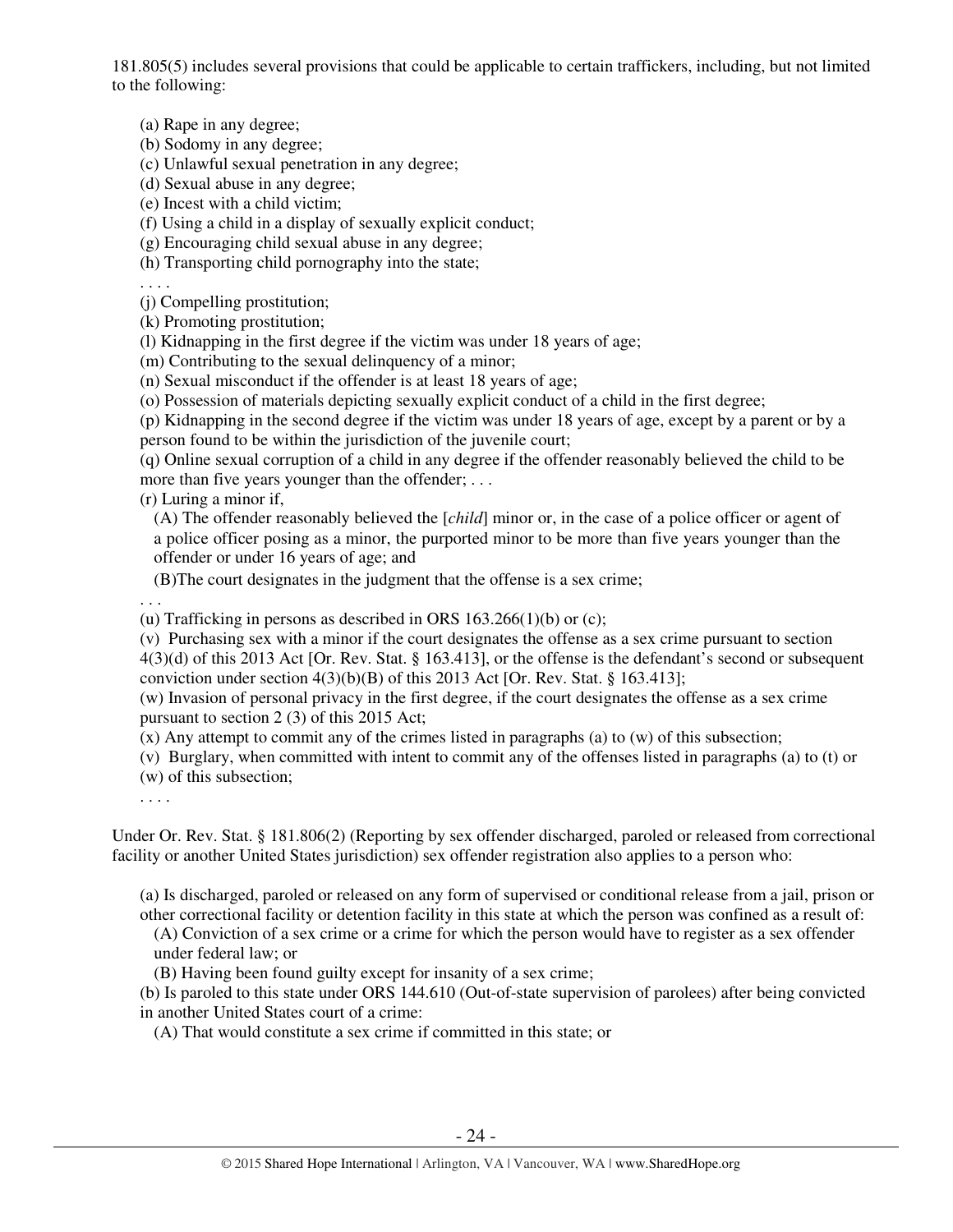(B) For which the person would have to register as a sex offender in that court's jurisdiction, or as required under federal law,  $80$  regardless of whether the crime would constitute a sex crime in this state  $\dots$ 

*3.6 Laws relating to termination of parental rights for certain offenses include sex trafficking or commercial sexual exploitation of children (CSEC) offenses in order to remove the children of traffickers from their control and potential exploitation.* 

Or. Rev. Stat. § 419B.502 (Termination upon finding of extreme conduct) states in part, "The rights of the parent or parents may be terminated as provided in ORS 419B.500 [Termination of parental rights generally] if the court finds that the parent or parents are unfit by reason of a single or recurrent incident of extreme conduct toward any child." The actions that the court is directed to consider in determining extreme conduct include, "[r]ape, sodomy or sex abuse of any child by the parent" and "[a]buse or neglect by the parent of any child resulting in death or serious physical injury." Or. Rev. Stat. § 419B.502(1), (3).

Or. Rev. Stat. § 419B.504 (Termination upon finding of unfitness) allows for termination of parental rights upon a finding that "the parent or parents are unfit by reason of conduct or condition seriously detrimental to the child or ward and integration of the child or ward into the home of the parent or parents is improbable within a reasonable time due to conduct or conditions not likely to change." "In determining such conduct and conditions" the court is directed to consider, among other things, "[c]onduct toward any child of an abusive, cruel or sexual nature" and "[c]riminal conduct that impairs the parent's ability to provide adequate care for the child or ward." Or. Rev. Stat. § 419B.504(2), (6).

Or. Rev. Stat. § 419B.502 and Or. Rev. Stat. § 419B.504 could apply in the case of traffickers, although there is no specific reference to a conviction for trafficking in persons, compelling prostitution, or promoting prostitution of a minor listed as grounds for termination of parental rights.

.

 $\overline{a}$ <sup>80</sup> *See supra* note51.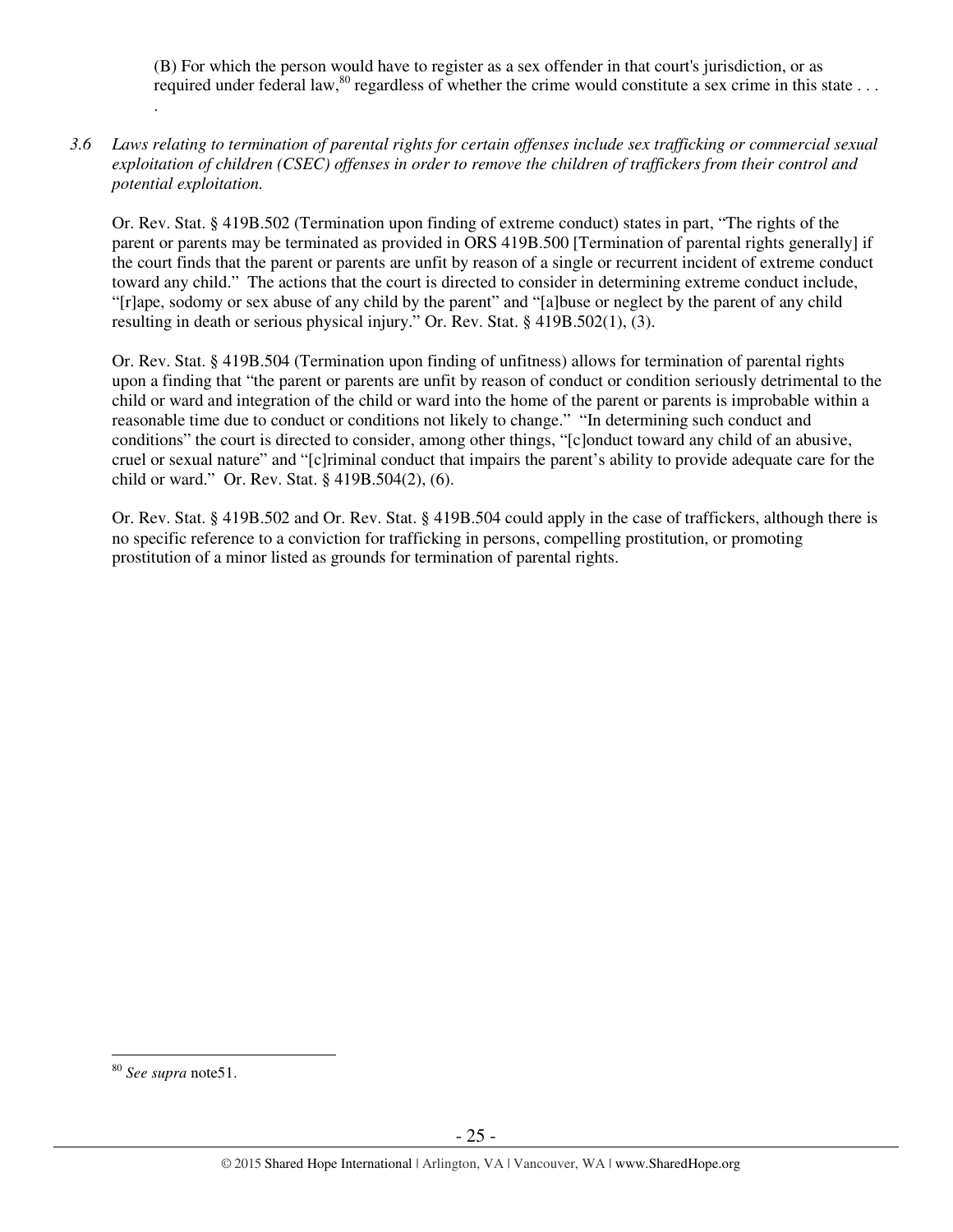#### **FRAMEWORK ISSUE 4: CRIMINAL PROVISIONS FOR FACILITATORS**

#### *Legal Components:*

- *4.1 The acts of assisting, enabling, or financially benefitting from child sex trafficking are included as criminal offenses in the state sex trafficking statute.*
- *4.2 Financial penalties, including asset forfeiture laws, are in place for those who benefit financially from or aid and assist in committing domestic minor sex trafficking.*

*\_\_\_\_\_\_\_\_\_\_\_\_\_\_\_\_\_\_\_\_\_\_\_\_\_\_\_\_\_\_\_\_\_\_\_\_\_\_\_\_\_\_\_\_\_\_\_\_\_\_\_\_\_\_\_\_\_\_\_\_\_\_\_\_\_\_\_\_\_\_\_\_\_\_\_\_\_\_\_\_\_\_\_\_\_\_\_\_\_\_\_\_\_\_* 

- *4.3 Promoting and selling child sex tourism is illegal.*
- *4.4 Promoting and selling child pornography is illegal.*

#### *Legal Analysis:*

*4.1 The acts of assisting, enabling, or financially benefitting from child sex trafficking are included as criminal offenses in the state sex trafficking statute.* 

Or. Rev. Stat. § 163.266(2) states that "a person commits the crime of trafficking in persons if the person knowingly benefits financially or receives something of value from participation in a venture that involves an act prohibited by subsection (1) of this section or ORS  $163.263^{81}$  or  $163.264$ ."<sup>82</sup> If force or attempted force, fraud or coercion can be proven, facilitators may be in violation of Or. Rev. Stat § 163.263 (Subjecting another person to involuntary servitude in the second degree) or Or. Rev. Stat § 163.264 (Subjecting another person to involuntary servitude in the first degree), punishable as a Class C and a Class B felony respectively. Or. Rev. Stat §§ 163.263(2), 163.264(2). These offenses are underlying offenses for Or. Rev. Stat. § 163.266(1)(a) (Trafficking in persons), a Class B felony with a maximum imprisonment of 10 years and a possible fine not to exceed \$250,000. Or. Rev. Stat. §§ 163.266(4), 161.605(2), 161.625(1)(c). A violation of Or. Rev. Stat. § 163.266(2) is punishable as a Class B felony by imprisonment up to 10 years and a possible fine not to exceed \$250,000. Or. Rev. Stat. §§ 161.605(2), 161.625(1)(c).<sup>83</sup>

Or. Rev. Stat. § 167.017(1)(c) (Compelling prostitution) makes it a crime if any person "[a]ids or facilitates the commission of prostitution or attempted prostitution by a person under 18 years of age." A conviction under Or. Rev. Stat. §  $167.017(1)(c)$  is punishable as a Class B felony by imprisonment up to ten years and a possible fine not to exceed \$250,000. Or. Rev. Stat. §§ 161.605(2), 161.625(1)(c). Or. Rev. Stat. § 163.670(1) (Using child in display of sexually explicit conduct) could be applied to facilitators by its statement, "A person commits the crime of using a child in a display of sexually explicit conduct if the person employs, authorizes, permits, compels or induces a child to participate or engage in sexually explicit conduct for any person to observe or to record in a visual recording." A conviction under Or. Rev. Stat. § 163.670 is punishable as a Class A felony by imprisonment up to 20 years and a possible fine not to exceed \$375,000. Or. Rev. Stat. §§  $161.605(1)$ ,  $161.625(1)(b)$ .<sup>84</sup>

Facilitators could also face penalties under the money laundering provisions. Or. Rev. Stat. § 164.172 (Engaging in a financial transaction in property derived from unlawful activity) states,

<sup>&</sup>lt;sup>81</sup> See supra section 1.1 for a full discussion of the provisions of Or. Rev. Stat. § 163.263 (Subjecting another person to involuntary servitude in the second degree).

<sup>&</sup>lt;sup>82</sup> See supra section 1.1 for a full discussion of the provisions of Or. Rev. Stat. § 163.264 (Subjecting another person to involuntary servitude in the first degree).

<sup>83</sup> *See supra* note54.

<sup>84</sup> *See supra* note54.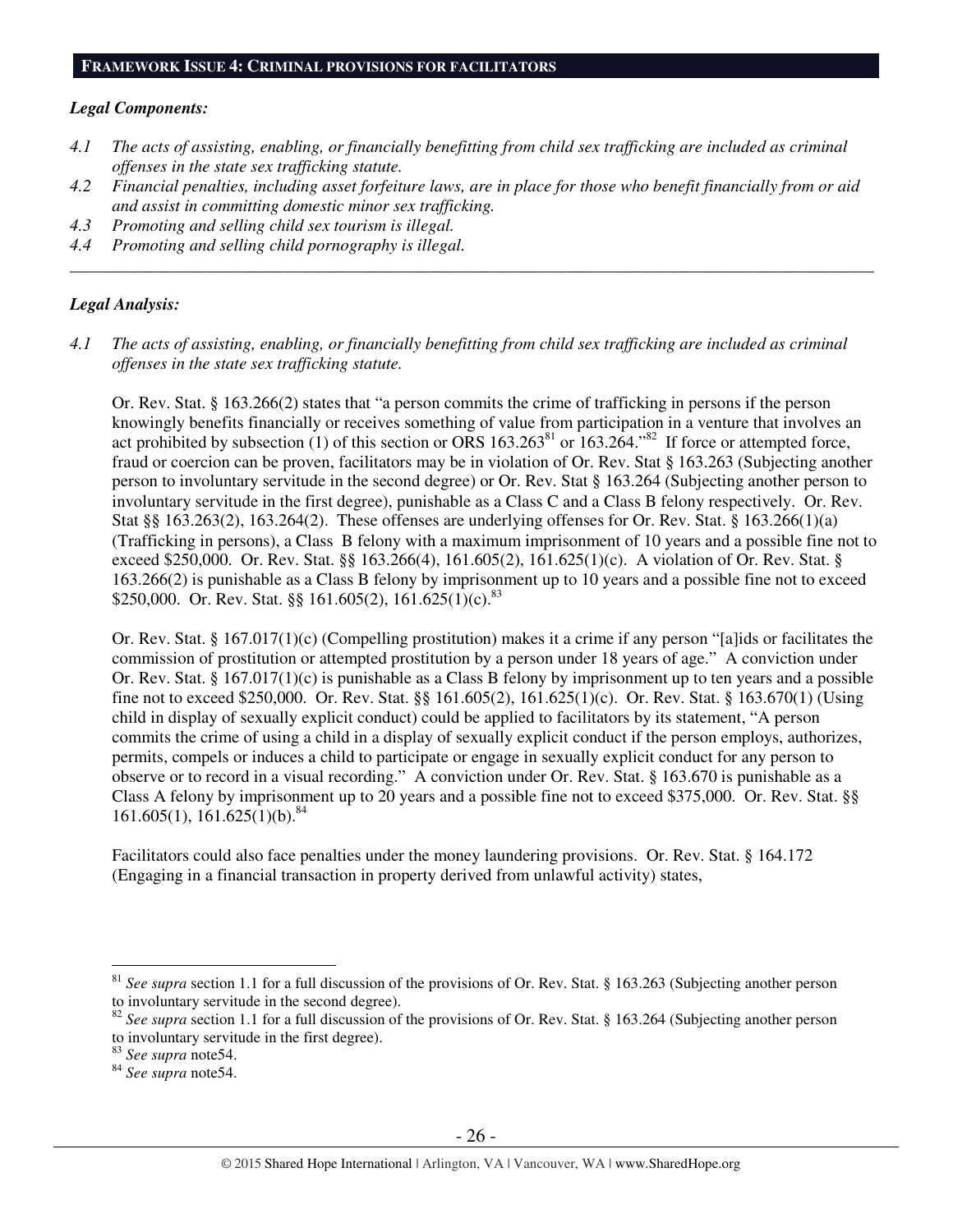(1) A person commits the crime of engaging in a financial transaction<sup>85</sup> in property derived from unlawful  $\arct{activity}^{86}$  if the person knowingly engages in or attempts to engage in a financial transaction in property that:

- (a) Constitutes, or is derived from, the proceeds of unlawful activity;
- (b) Is of a value greater than \$ 10,000; and

(c) The person knows is derived from or represents the proceeds of some form, though not necessarily which form, of unlawful activity.

- (2) (a) Engaging in a financial transaction in property derived from unlawful activity is a Class C felony. (b) In addition to any other sentence of imprisonment or fine that a court may impose and notwithstanding ORS 161.625, a court may include in the sentence of a person convicted under this section a fine in an amount equal to the value of the property involved in the unlawful transaction.
- *4.2 Financial penalties, including asset forfeiture laws, are in place for those who benefit financially from or aid and assist in committing domestic minor sex trafficking.*

Facilitators convicted under Or. Rev. Stat. §§ 163.266(1)(a) or (2) (Trafficking in persons), or § 167.017(1)(c) (Compelling prostitution) are punishable as Class B felonies by a possible fine not to exceed  $$250,000.<sup>87</sup>$  Or. Rev. Stat. §§ 163.266(4), 161.625(1)(c). A conviction under Or. Rev. Stat. § 163.670(1) (Using child in display of sexually explicit conduct) is punishable as a Class A felony by a possible fine not to exceed \$375,000. Or. Rev. Stat. §161.625(1)(b).

Under Oregon's discretionary, criminal forfeiture provisions, Or. Rev. Stat. § 131.553(1)(c), (e) (Legislative findings; effect on local laws; remedy not exclusive) finds that "[p]erpetrators of crimes should not be allowed to keep the proceeds and instrumentalities of their crimes" and that "[t]here is a need to provide for the forfeiture of certain property subject to criminal forfeiture under ORS 131.550 to 131.600, to provide for the protection of the rights and interests of affected persons and to provide for uniformity throughout this state with respect to the laws of this state that pertain to the criminal forfeiture of real and personal property based upon prohibited conduct."

Or. Rev. Stat. § 131.558 (Property subject to forfeiture) includes the following in the list of property that is subject to criminal forfeiture:

(4) All conveyances, including aircraft, vehicles and vessels, that are used, or are intended for use, to transport or facilitate the transportation, sale, receipt, possession or concealment of property described in subsection (1) or (2) of this section, and all conveyances, including aircraft, vehicles and vessels, that are used or intended for use in prohibited conduct or to facilitate prohibited conduct . . .

# . . .

(5) All books, records, computers and research, including formulae, microfilm, tapes and data that are used or intended for use to facilitate prohibited conduct;

(6) All moneys, negotiable instruments, balances in deposit or other accounts, securities or other things of value furnished or intended to be furnished by any person in the course of prohibited conduct, all proceeds of or from prohibited conduct, and all moneys, negotiable instruments, balances in deposit and other accounts and securities used or intended to be used to facilitate any prohibited conduct;

(7) All real property, including any right, title and interest in the whole of any lot or tract of land and any appurtenances or improvements, that is used or intended to be used to commit or facilitate the commission of prohibited conduct;

(10) All personal property that is used or intended to be used to commit or facilitate prohibited conduct.

. . .

<sup>85</sup> *See supra* note56.

<sup>86</sup> *See supra* note57.

<sup>87</sup> *See supra* note 54.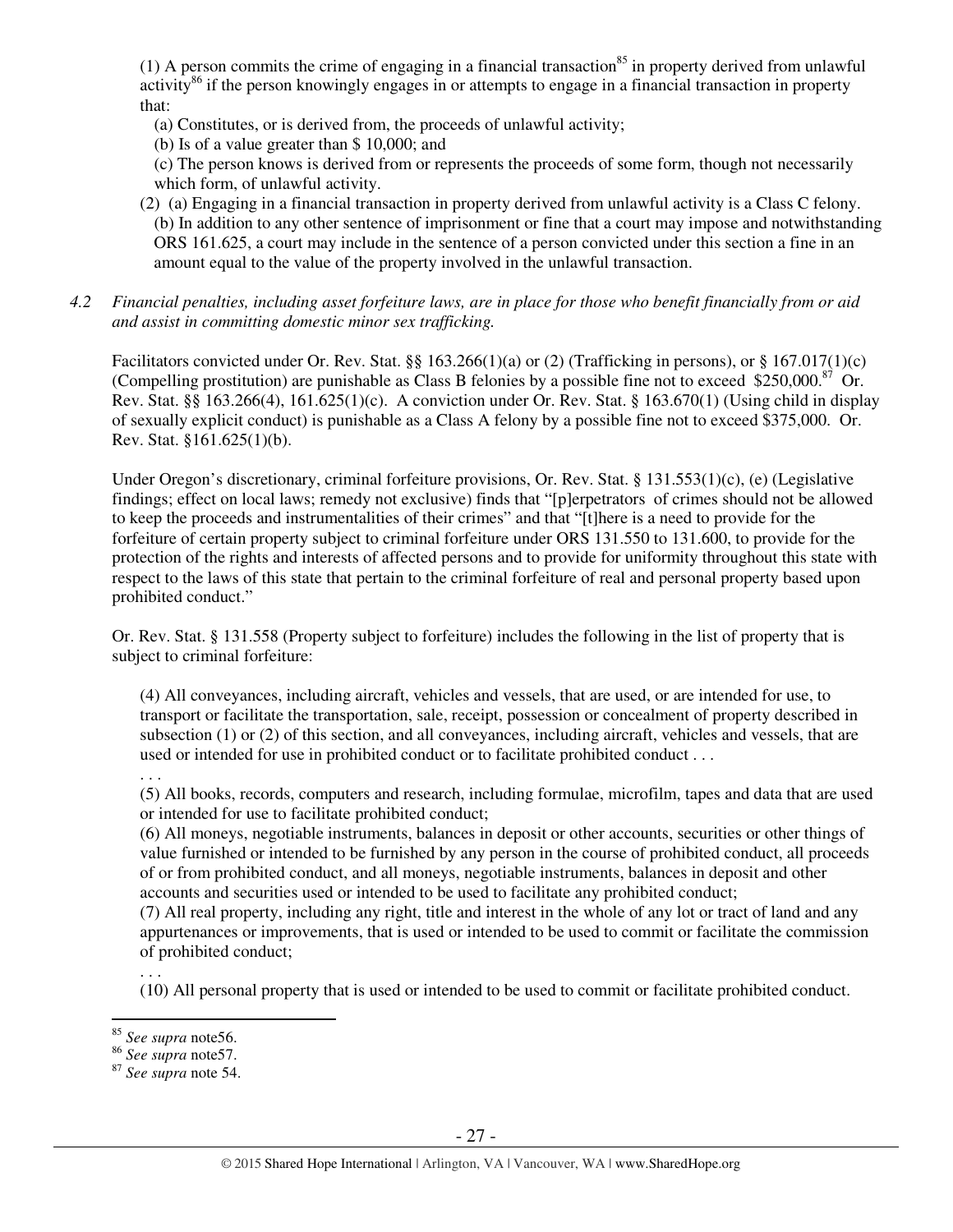"Prohibited conduct" is defined in Or. Rev. Stat. § 131.550(12) (Definitions) as the following: "(a) For purposes of proceeds, a felony or a Class A misdemeanor. (b) For purposes of instrumentalities, any crime listed in ORS 131.602." Or. Rev. Stat. § 131.602<sup>88</sup> (Prohibited conduct for purposes of instrumentalities of crime) includes trafficking in persons. Notably for those facilitators providing common carrier transportation, Or. Rev. Stat. § 131.558 (Property subject to forfeiture) makes an exception for any common carrier conveyance from seizure in Subsection (4):

All conveyances, including aircraft, vehicles and vessels, that are used, or are intended for use, to transport or facilitate the transportation, sale, receipt, possession or concealment of property described in subsection (1) or (2) of this section, and all conveyances, including aircraft, vehicles and vessels, that are used or intended for use in prohibited conduct or to facilitate prohibited conduct . . .

Seizure of forfeitable property is governed by Or. Rev. Stat. § 131.561, which states in relevant part,

(4)(a) A police officer may seize property pursuant to an order of the court. Forfeiture counsel or a seizing agency may apply for an ex parte order directing seizure of specified property.

. . . .

. . .

(5)Property may be constructively seized by posting notice of seizure for criminal forfeiture on it or by filing notice of seizure for criminal forfeiture or notice of pending criminal forfeiture in the public records that impart constructive notice of matters relating to such property.

Where the seizing agency is the state, the forfeited property shall be distributed pursuant to Or. Rev. Stat. § 131.597, which provides that the property shall be distributed as follows: to pay costs and to the victim, any amount ordered. Of the remaining amount, 3% to the Asset Forfeiture Oversight Account, 7% to the Illegal Drug Cleanup Fund, 10% to the General Fund, 40% to the Dept. of State Police, 40% to the Drug Prevention and Education Fund. Where the seizing agency is not the state, the forfeited property shall be distributed pursuant to Or. Rev. Stat. § 131.594.

Facilitators may also be subject to restitution pursuant to Or. Rev. Stat. § 137.106 (Restitution to victims), which requires the district attorney to investigate and present to the court before sentencing evidence of economic damages suffered as a result of the crime. The court is authorized to order restitution<sup>89</sup> as part of a criminal case when the crime "has resulted in economic damages."<sup>90</sup> Or. Rev. Stat. § 137.106(1).

In addition to these provisions, Oregon's racketeering provisions provide for civil asset forfeiture.<sup>91</sup> Or. Rev. Stat. § 166.725(2) (Remedies for violation of ORS 166.720; time limitation) states in part,

All property, real or personal, including money, used in the course of, derived from or realized through conduct in violation of a provision of ORS 166.715 to 166.735 is subject to civil forfeiture to the state. The state shall dispose of all forfeited property as soon as commercially feasible. If property is not exercisable or transferable for value by the state, it shall expire. All forfeitures or dispositions under this section shall be made with due provision for the rights of innocent persons. . . .

#### *4.3 Promoting and selling child sex tourism is illegal.*

There is no specific law prohibiting the promotion or sale of child sex tourism.

<sup>88</sup> *See supra* note 38.

<sup>89</sup> *See supra* note39.

<sup>90</sup> *See supra* note40.

<sup>&</sup>lt;sup>91</sup> Or. Rev. Stat. §§ 166.715–166.735.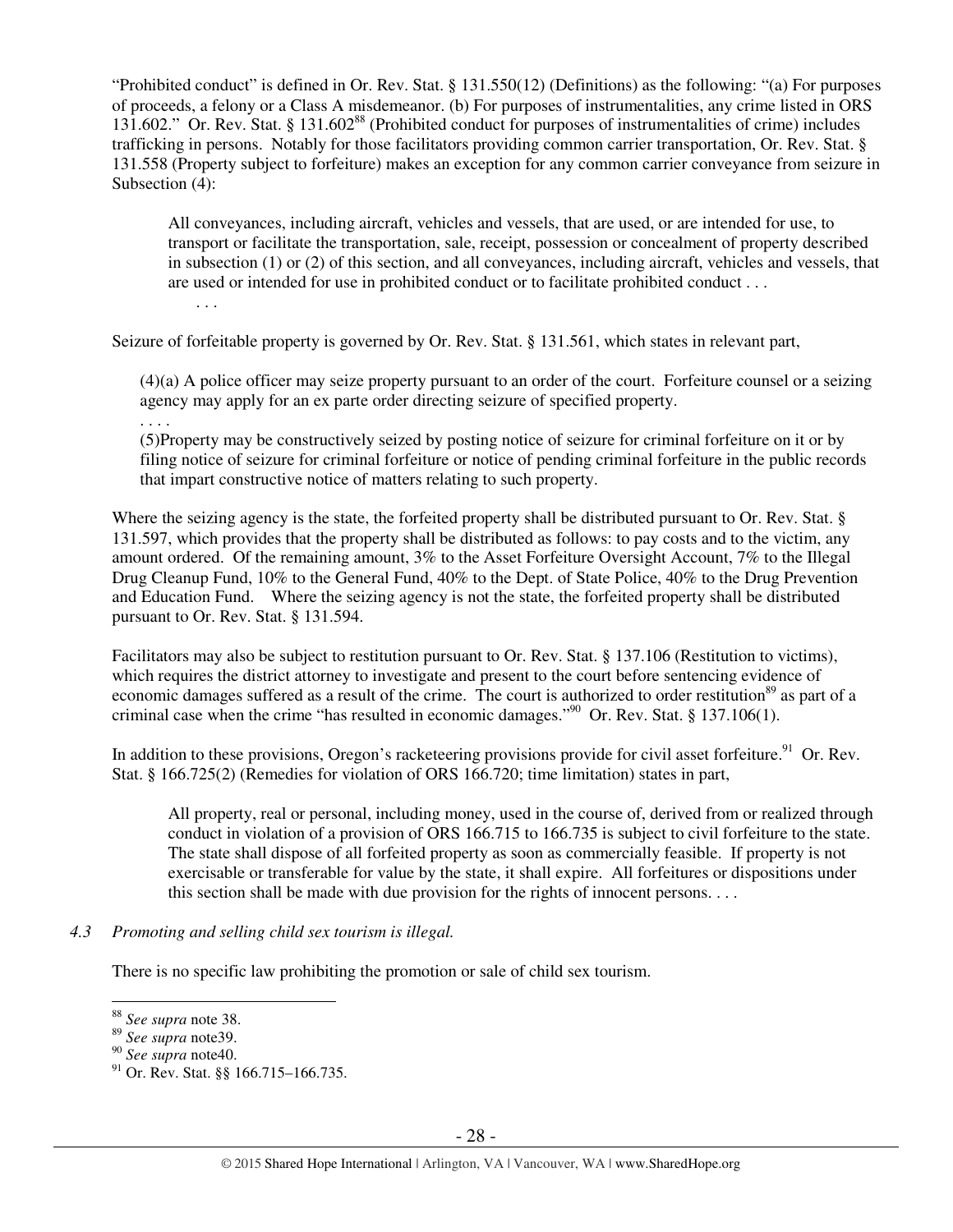- 4.3.1 Recommendation: Enact a law prohibiting selling or offering to sell travel services that include or facilitate travel for the purpose of engaging in commercial sexual exploitation of a minor or prostitution of a minor, if occurring in Oregon.
- *4.4 Promoting and selling child pornography is illegal.*

Under Or. Rev. Stat. § 163.684(1) (Encouraging child sexual abuse in the first degree),

(a) A person commits the crime of encouraging child sexual abuse in the first degree if the person: (A) Knowingly develops, duplicates, publishes, prints, disseminates, exchanges, displays, finances, attempts to finance or sells a visual recording of sexually explicit conduct involving a child or knowingly possesses, accesses or views such a visual recording with the intent to develop, duplicate, publish, print, disseminate, exchange, display or sell it; or

(B) Knowingly brings into this state, or causes to be brought or sent into this state, for sale or distribution, a visual recording of sexually explicit conduct involving a child; and

(b) Knows or is aware of and consciously disregards the fact that creation of the visual recording of sexually explicit conduct involved child abuse.

A conviction under Or. Rev. Stat. § 163.684 is punishable as a Class B felony punishable by imprisonment up to 10 years and a possible fine not to exceed \$250,000. Or. Rev. Stat. §§ 163.684(2), 161.605(2),  $161.625(1)(c)$ .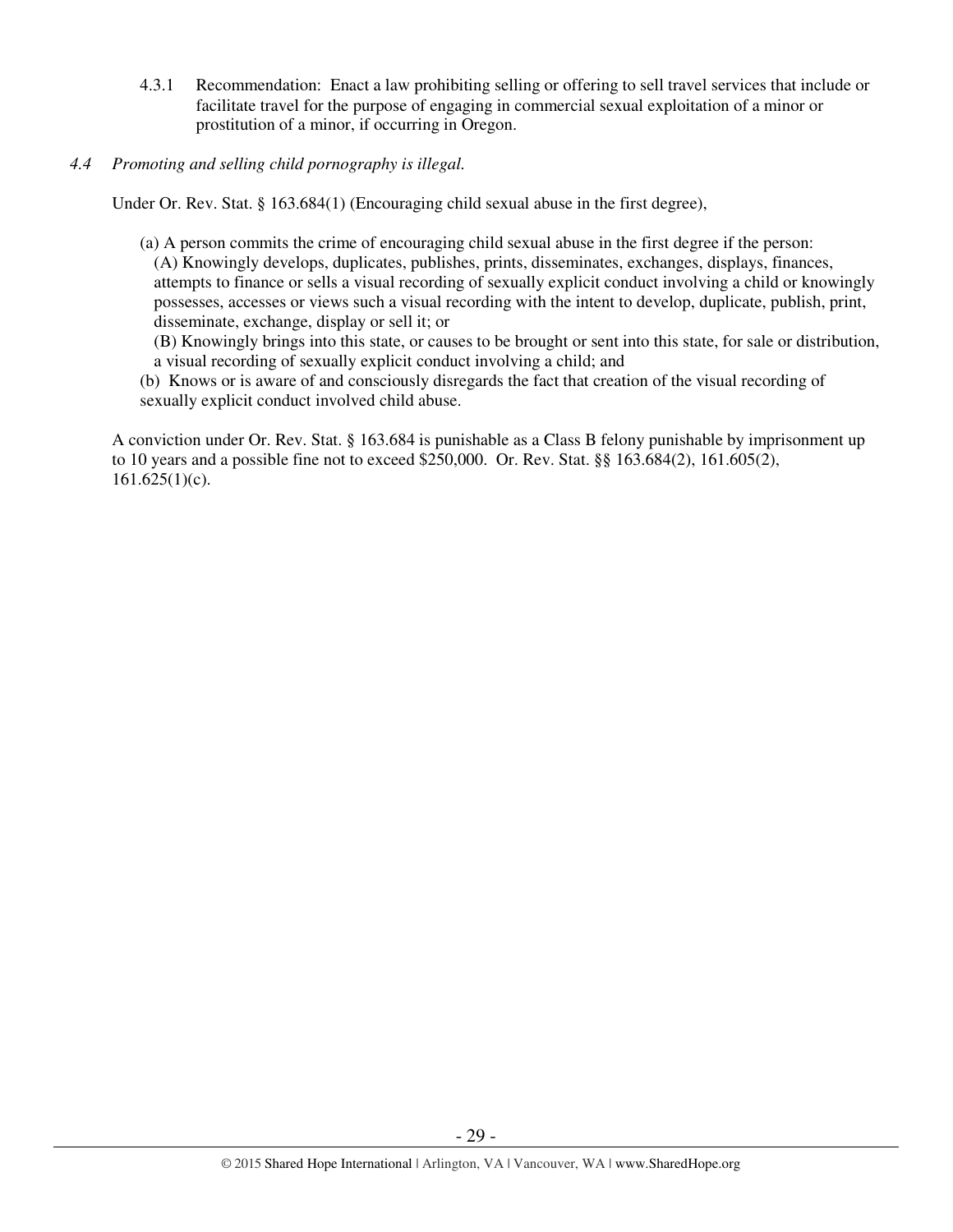## **FRAMEWORK ISSUE 5: PROTECTIVE PROVISIONS FOR THE CHILD VICTIMS**

#### *Legal Components:*

- *5.1 Statutorily-mandated victim services define "victim" to specifically include victims of domestic minor sex trafficking or commercial sexual exploitation of children (CSEC) to ensure prompt identification and access to victims' rights and services.*
- *5.2 The state sex trafficking statute expressly prohibits a defendant from raising consent of the minor to the commercial sex acts as a defense.*
- *5.3 Prostitution laws apply only to adults, preventing criminalization of minors under 18 for prostitution offenses.*
- *5.4 State law provides a non-punitive avenue to specialized services through one or more points of entry.*
- *5.5 Commercial sexual exploitation is identified as a type of abuse and neglect within child protection statutes.*
- *5.6 The definition of "caregiver" or another related term in the child welfare statutes is not a barrier to a sex trafficked child accessing the protection of child welfare.*
- *5.7 Crime victims' compensation is specifically available to a child victim of sex trafficking or commercial sexual exploitation of children (CSEC) without regard to ineligibility factors.*
- *5.8 Victim-friendly procedures and protections are provided in the trial process for minors under 18.*
- *5.9 Expungement or sealing of juvenile delinquency records resulting from arrests or adjudications for prostitution-related offenses committed as a result of, or in the course of, the commercial sexual exploitation of a minor is available within a reasonable time after turning 18.*
- *5.10 Victim restitution and civil remedies for victims of domestic minor sex trafficking or commercial sexual exploitation of children (CSEC) are authorized by law.*
- *5.11 Statutes of limitations for civil and criminal actions for child sex trafficking or commercial sexual exploitation of children (CSEC) offenses are eliminated or lengthened sufficiently to allow prosecutors and victims a realistic opportunity to pursue criminal action and legal remedies.*

*\_\_\_\_\_\_\_\_\_\_\_\_\_\_\_\_\_\_\_\_\_\_\_\_\_\_\_\_\_\_\_\_\_\_\_\_\_\_\_\_\_\_\_\_\_\_\_\_\_\_\_\_\_\_\_\_\_\_\_\_\_\_\_\_\_\_\_\_\_\_\_\_\_\_\_\_\_\_\_\_\_\_\_\_\_\_\_\_\_\_\_\_\_\_* 

# *Legal Analysis:*

 $\overline{a}$ 

*5.1 Statutorily-mandated victim services define "victim" to specifically include victims of domestic minor sex trafficking or commercial sexual exploitation of children (CSEC) to ensure prompt identification and access to victims' rights and services.* 

Under Oregon's compensation of crime victim provisions, codified in Chapter 147 of Oregon Revised Statutes, a "victim" is defined in part as "[a] person: (A) Killed or injured in this state as a result of a compensable crime<sup>92</sup> perpetrated or attempted against that person; ... (D) Killed or injured in another state as a result of a criminal episode that began in this state  $\dots$ ." Or. Rev. Stat. § 147.005(15)(a) (Definitions).

For purposes of victim restitution, pursuant to Or. Rev. Stat. § Rev. Stat. § 137.103<sup>93</sup> (Definitions for ORS 137.101 to 137.109) "(4) Victim means: (a) The person or decedent against whom the defendant committed the criminal offense, if the court determines that the person or decedent has suffered or did suffer economic damages as a result of the offense. . . . (5) Victim does not include any coparticipant in the defendant s criminal activities."

5.1.1 Recommendation: Amend the definition of victim in Or. Rev. Stat. § 147.005(15)(a) (Definitions) and § 137.03(4)-(5) (Definitions for ORS 137.101 to 137.109) to expressly include trafficking and CSEC victims, regardless of participation in criminal acts during their

 $92$  Or. Rev. Stat. § 147.005(4) (Definitions) defines "compensable crime" as "abuse of corpse in any degree or an intentional, knowing, reckless, or criminally negligent act that results in injury or death of another person and that, if committed by a person of full legal capacity, would be punishable as a crime in this state."

<sup>&</sup>lt;sup>93</sup> The text of Or. Rev. Stat. § 137.103 included here and elsewhere in this report includes amendments made by the enactment of House Bill 2226 during the 2015 Regular session of the 78th Oregon legislature. (OR 2015) (effective January 1, 2016).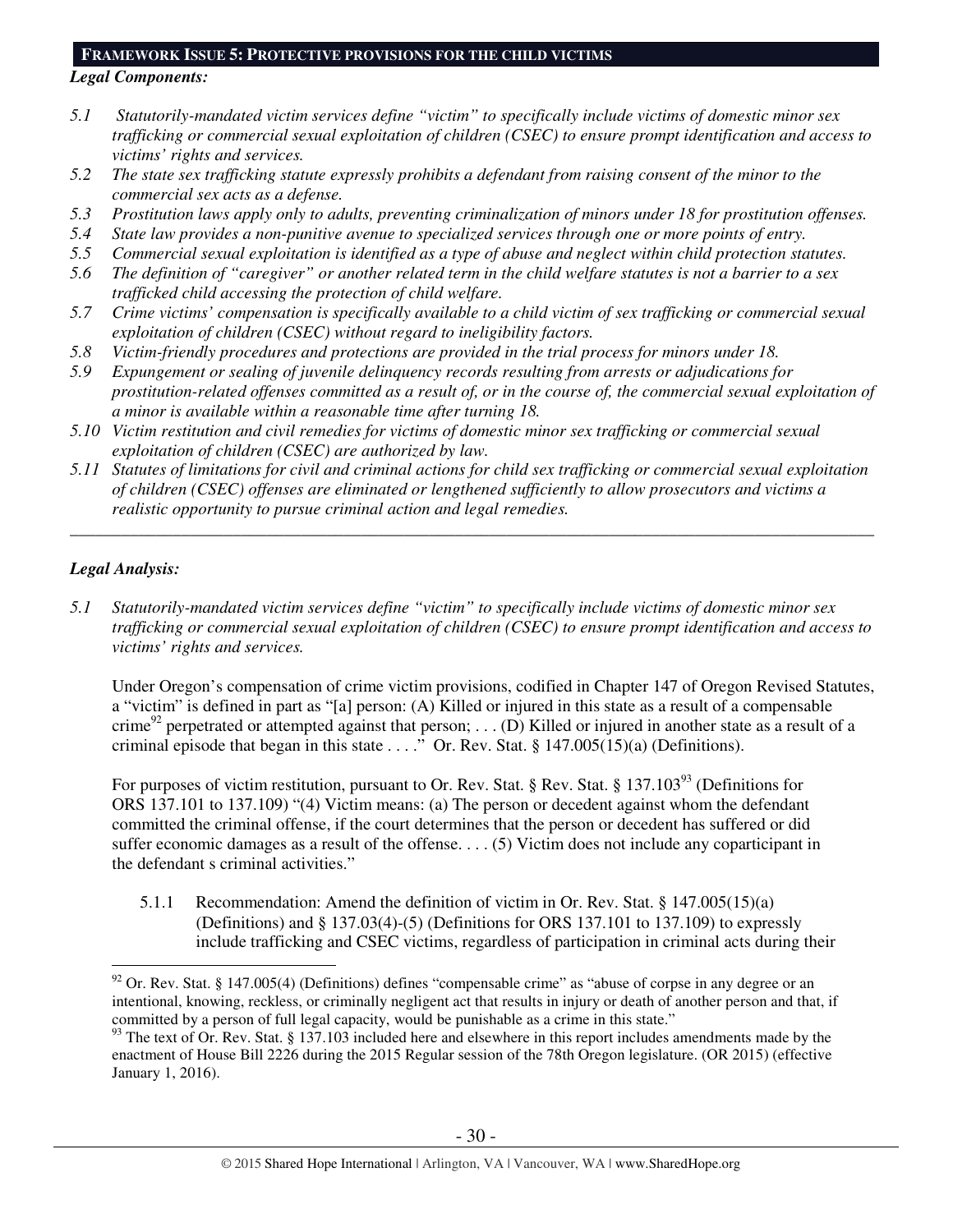exploitation, by referring to Or. Rev. Stat. § 163.266(1) (Trafficking in persons), §  $167.017(1)(b)$ , (c), (d) (Compelling prostitution), § 163.670(1) (Using child in display of sexually explicit conduct), and  $\S 167.008<sup>94</sup>$  (Commercial sexual solicitation).

*5.2 The state sex trafficking statute expressly prohibits a defendant from raising consent of the minor to the commercial sex acts as a defense.* 

Or. Rev. Stat. § 163.266 (Trafficking in persons) and CSEC laws do not refer to a defense based on the consent of the minor to the commercial sex act. However, the code does not specifically prohibit a defendant from raising such a defense.

- 5.2.1 Recommendation: Add a provision that expressly prohibits a consent defense for commercial sexual exploitation of children offenses, such as human trafficking and prostitution when the victim is a minor.
- *5.3 Prostitution laws apply only to adults, preventing criminalization of minors under 18 for prostitution offenses.*

Or. Rev. Stat. § 167.007 (Prostitution) applies to adults as well as minors, leaving minors liable for prosecutions for prostitution and failing to specifically identify a minor engaged in prostitution as a victim of sex trafficking. However, victims of Or. Rev. Stat. § 163.266 (Trafficking in persons) may assert an affirmative defense to prostitution charges if force or threat of force was used to cause the prostitution. Pursuant to Or. Rev. Stat. § 163.269 (Victim assertion of defense of duress),

A person who is the victim of a crime described in ORS 163.263 [Subjecting another person to involuntary servitude in the second degree], 163.264 [Subjecting another person to involuntary servitude in the first degree], or 163.266 [Trafficking in persons] may assert the defense of duress, as described in ORS 161.270 [Duress],  $^{95}$  if the person is prosecuted for conduct that constitutes services under ORS  $163.261<sup>96</sup>$  that the person was caused to provide.

5.3.1 Recommendation: Amend Or. Rev. Stat. § 167.007 (Prostitution) to eliminate liability for prostitution offenses for all minors under 18.

 $\overline{a}$ 

. . . .

 $94$  The text of Or. Rev. Stat. § 167.008 included here and elsewhere in this report includes amendments made by the enactment of House Bill 2206 during the 2015 Regular session of the 78th Oregon legislature. (OR 2015) (effective January 1, 2016).

<sup>95</sup> Pursuant to Or. Rev. Stat.  $\S$  161.270 (Duress),

<sup>(1)</sup> The commission of acts which would otherwise constitute an offense, other than murder, is not criminal if the actor engaged in the proscribed conduct because the actor was coerced to do so by the use or threatened use of unlawful physical force upon the actor or a third person, which force or threatened force was of such nature or degree to overcome earnest resistance.

<sup>(2)</sup> Duress is not a defense for one who intentionally or recklessly places oneself in a situation in which it is probable that one will be subjected to duress.

<sup>96</sup> Pursuant to Or. Rev. Stat. § 163.261 (Definitions for ORS 163.263 and 163.264), "'services' means activities performed by one person under the supervision or for the benefit of another person."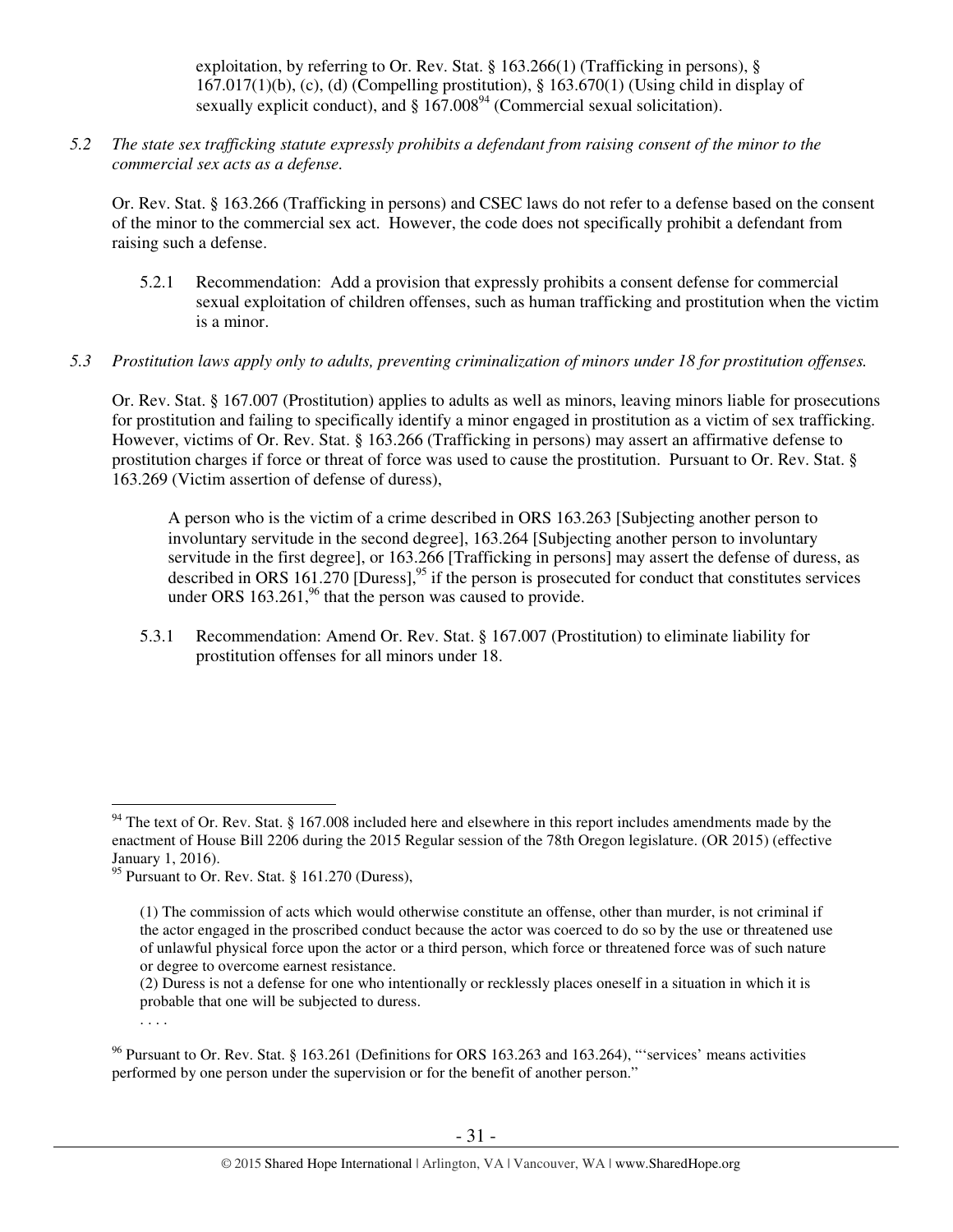# **Child Identified as Abused**

Pursuant to Or Rev. Stat. § 419B.005 $\degree$ 7 (Definitions),

 $(1)(a)$  "Abuse" means:

(A) Any assault, as defined in ORS chapter 163, of a child and any physical injury to a child which has been caused by other than accidental means, including any injury which appears to be at variance with the explanation given of the injury.

(B) Any mental injury to a child, which shall include only observable and substantial impairment of the child's mental or psychological ability to function caused by cruelty to the child, with due regard to the culture of the child.

(C) Rape of a child, which includes but is not limited to rape, sodomy, unlawful sexual penetration and incest, as those acts are described in ORS chapter 163.

(D) Sexual abuse, as described in ORS chapter 163.

(E) Sexual exploitation, including but not limited to:

(i) Contributing to the sexual delinquency of a minor, as defined in ORS chapter 163, and any other conduct which allows, employs, authorizes, permits, induces or encourages a child to engage in the performing for people to observe or the photographing, filming, tape recording or other exhibition which, in whole or in part, depicts sexual conduct or contact, as defined in ORS 167.002 or described in ORS 163.665 and 163.670, sexual abuse involving a child or rape of a child, but not including any conduct which is part of any investigation conducted pursuant to ORS 419B.020 or which is designed to serve educational or other legitimate purposes; and

(ii) Allowing, permitting, encouraging or hiring a child to engage in prostitution, as defined in ORS 167.007 or a commercial sex act as defined in ORS 163.266, to purchase sex with a minor as described in Section 4 of this 2013 Act [Or. Rev. Stat. § 163.413] or to engage in commercial sexual solicitation as described in ORS  $167.008.<sup>98</sup>$ 

## *I. Initial Custody*

a. Authority for initial custody

Officials must report child abuse pursuant to Or. Rev. Stat. § 419B.010(1) (Duty of officials to report child abuse; exceptions; penalty), which states, in part, "Any public or private official having reasonable cause to believe that any child with whom the official comes in contact has suffered abuse or that any person with whom the official comes in contact has abused a child shall immediately report or cause a report to be made in the manner required in ORS 419B.015. . . ." Upon receiving a report, the Department of Human Services or law enforcement agency, must investigate the claim. Or. Rev. Stat. § 419B.020(1)(a). Pursuant to Or. Rev. Stat. § 419B.020(3),

If the law enforcement agency conducting the investigation finds reasonable cause to believe that abuse has occurred, the law enforcement agency shall notify by oral report followed by written report the local

 $\overline{a}$  $97$  The text of Or. Rev. Stat. § 419B.005 included here and elsewhere in this report includes amendments made by the enactment of House Bill 2206 during the 2015 Regular session of the 78th Oregon legislature. (OR 2015) (effective January 1, 2016).

 $\frac{98}{98}$  Pursuant to Or Rev. Stat. § 419B.005, a sexually exploited child is likely to be identified as abused. If a child is identified as abused under Or Rev. Stat. § 419B.005 the definition of caregiver under Or. Admin. R. 413-015- 0115(1) is not sufficiently broad to involve Child Protective Services in investigations where the child is in the custody or control of a non-family trafficker. *See supra* note 97.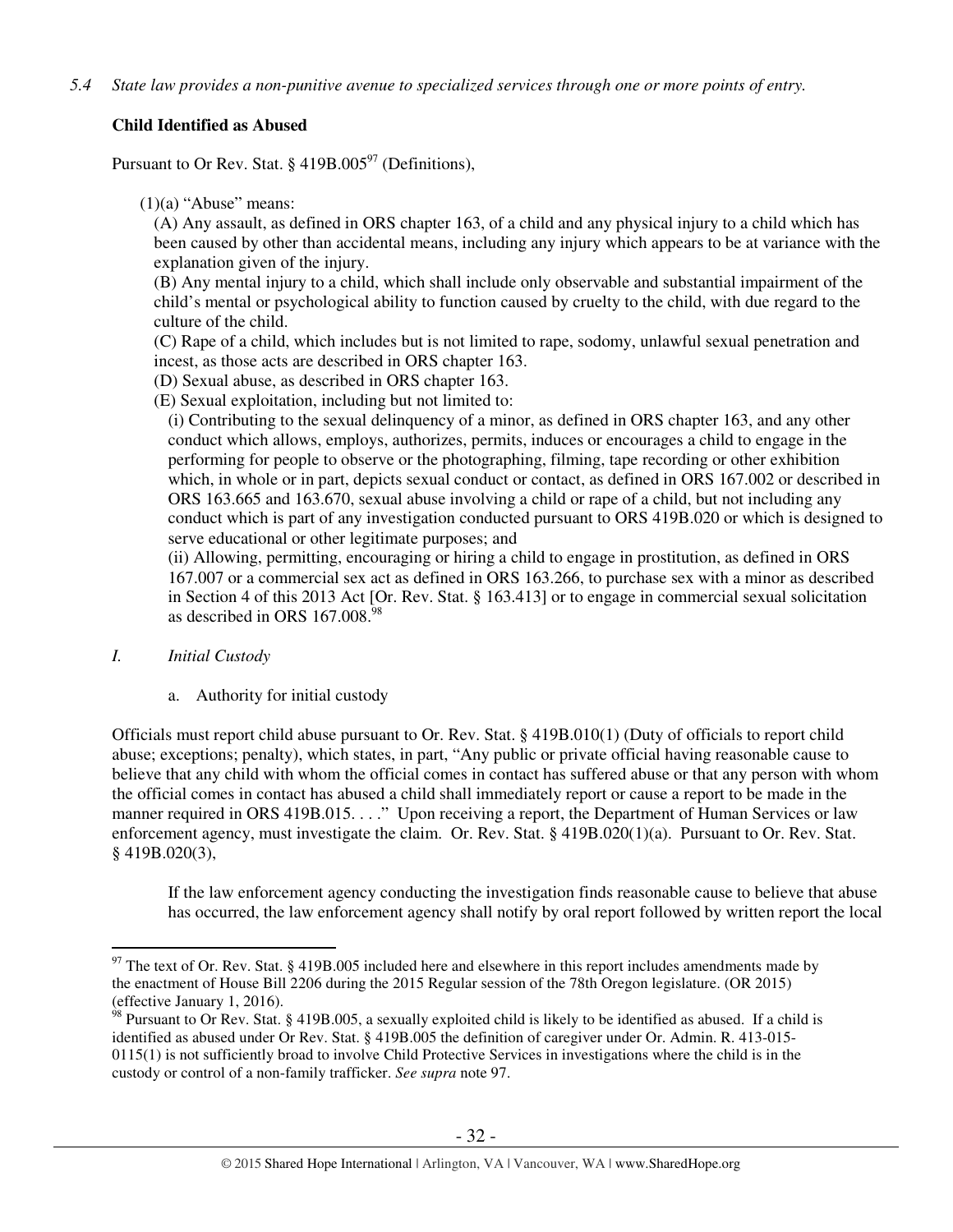office of the department. The department shall provide protective social services of its own or of other available social agencies if necessary to prevent further abuses to the child or to safeguard the child's welfare.

Additionally, pursuant to Or. Rev. Stat. § 419B.150 (When protective custody authorized; disposition of runaway child taken into protective custody),

(1) A child may be taken into protective custody by a peace officer, counselor, employee of the Department of Human Services or any other person authorized by the juvenile court of the county in which the child is found, in the following circumstances:

(a) When the child's condition or surroundings reasonably appear to be such as to jeopardize the child's welfare;

(b) When the juvenile court, by order indorsed on the summons as provided in ORS 419B.839 [Required and discretionary summons] or otherwise, has ordered that the child be taken into protective custody; or (c) When it reasonably appears that the child has run away from home.

 $(2) \ldots$ 

(c) The court may issue an order even though no services have been provided if the court makes written findings that no existing services could eliminate the need for protective custody of the child and that protective custody is in the best interests of the child.

"Protective custody shall not be deemed an arrest so far as the child is concerned." Or. Rev. Stat. § 419B.155(1) (Protective custody not arrest).

Another route into protection is through Or. Rev. Stat. § 418.015(1) (Custody and care of needy children by department), which states that "[t]he Department of Human Services [DHS] may, in its discretion, accept custody of children and may provide care, support and protective services for children who are dependent or neglected, who have mental or physical disabilities or who for other reasons are in need of public service." Additionally, pursuant to Or. Rev. Stat. § 418.015(2), DHS "shall accept any child placed in its custody by a court under, but not limited to ORS chapter 419B [Juvenile Code—Dependency] or 419C [Juvenile code Delinquency], and shall provide such services for the child as the department finds to be necessary."

b. Placement

Under Or. Rev. Stat. § 419B.160 (Place of detention; record; parental notice required),

(1) A child or ward may not be detained at any time in a police station, jail, prison or other place where adults are detained, except that a child or ward may be detained in a police station for up to five hours when necessary to obtain the child or ward's name, age, residence and other identifying information.

. . . .

Generally, the child shall be released to the parent or other person responsible for the child's care unless an order for protective custody has been issued or "[w]here the person taking the child into custody has probable cause to believe that the welfare of the child or others may be immediately endangered by the release of the child." Or. Rev. Stat. § 419B.165.

Pursuant to Or. Rev. Stat. § 419B.150 (When protective custody authorized; disposition of runaway child taken into protective custody),

(3) When a child is taken into protective custody as a runaway under subsection (1) of this section, the peace officer or other person who takes the child into custody: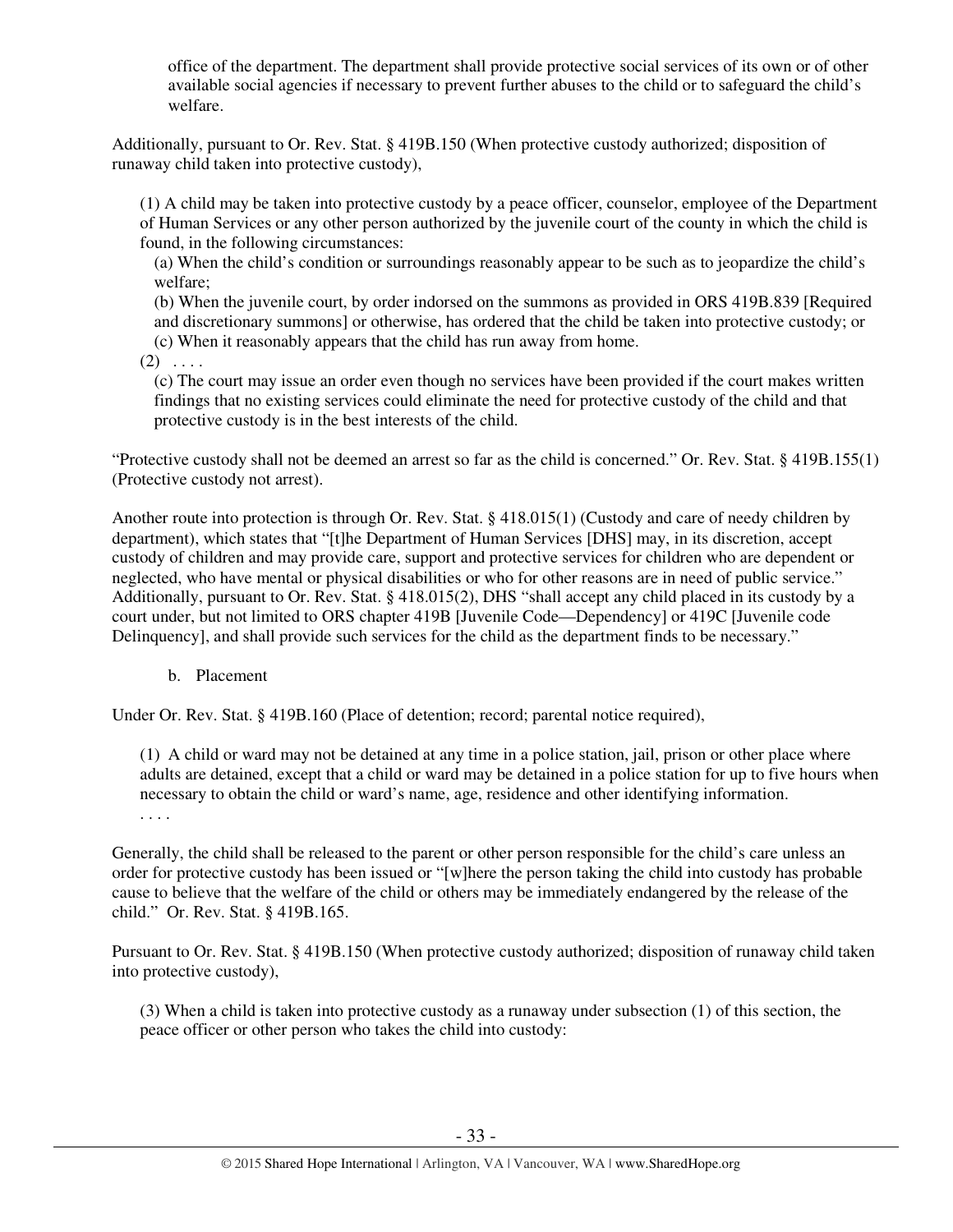(a) (A) Shall release the child without unnecessary delay to the custody of the child's parent or guardian or to a shelter facility that has agreed to provide care and services to children who have run away from home and that has been designated by the juvenile court to provide such care and services; or

(B) Shall follow the procedures described in ORS 419B.160 [Place of detention; record; parental notice required], 419B.165 [Release of child taken into custody], 419B.168 [Procedure when child is not released] and 419B.171 [Report required when child is taken into custody];

(b) Shall, if possible, determine the preferences of the child and the child's parent or guardian as to whether the best interests of the child are better served by placement in a shelter facility that has agreed to provide care and services to children who have run away from home and that has been designated by the juvenile court to provide such care and services or by release to the child's parent or guardian; and (c) Notwithstanding ORS 419B.165 and subsection (1) of this section, shall release the child to a shelter facility that has agreed to provide care and services to children who have run away from home and that has been designated by the juvenile court to provide such care and services if it reasonably appears that the child would not willingly remain at home if released to the child's parent or guardian.

## *II. Process Following Initial Custody*

Pursuant to Or. Rev. Stat. § 419B.168 (Procedure when child is not released),

(1) If a child taken into protective custody is not released as provided in ORS 419B.165 and the juvenile court for the county has not established the alternative procedure authorized in subsection (4) of this section, the person taking the child into custody shall, without unnecessary delay, do one of the following:

(a) Take the child before the court or a person appointed by the court to effect disposition under ORS 419B.165.

(b) Take the child to a place of detention or shelter care or a public or private agency designated by the court and as soon as possible thereafter notify the court that the child has been taken into custody.

(2) Where a child residing in some other county is taken into protective custody the child may be:

(a) Released to the child's parent or other responsible person in this state as provided in ORS 419B.165. (b) Delivered to a peace officer or juvenile counselor in the county in which the child resides, if such delivery can be made without unnecessary delay. In such event, the person to whom the child is delivered shall assume protective custody of the child and shall proceed as provided in this chapter.

(3) Where a child is released or delivered as provided in subsection (2) of this section, the jurisdiction of the juvenile court of the county in which the child resides shall attach from the time the child is taken into custody.

(4) The juvenile court may establish, as an alternative to the provisions of subsection (1) of this section, that if a child taken into protective custody is not released as provided in ORS 419B.165, procedures shall be followed that comply with the following:

(a) The person taking the child into custody may communicate, by telecommunications or otherwise, with the person appointed by the court to effect disposition under ORS 419B.175.

(b) After interviewing the person taking the child into custody and obtaining such other information as is considered necessary, the person appointed by the court under ORS 419B.175 to effect disposition may exercise the authority granted under that section and shall, in such case, direct that the person taking the child into custody release the child or deliver the child in accordance with such direction.

(c) The person taking the child into custody shall comply with the direction of the person appointed by the court to effect disposition.

Additionally, under ORS § 419B.845(1)(a) (Restraining order when child abuse alleged), "[w]hen a petition has been filed alleging that the child has been physically or sexually abused, the court may enter an order restraining the alleged perpetrator of the abuse from having contact with the child or attempting to contact the child and requiring the alleged perpetrator to move from the household in which the child resides." Restraining orders may be issued only if the court finds: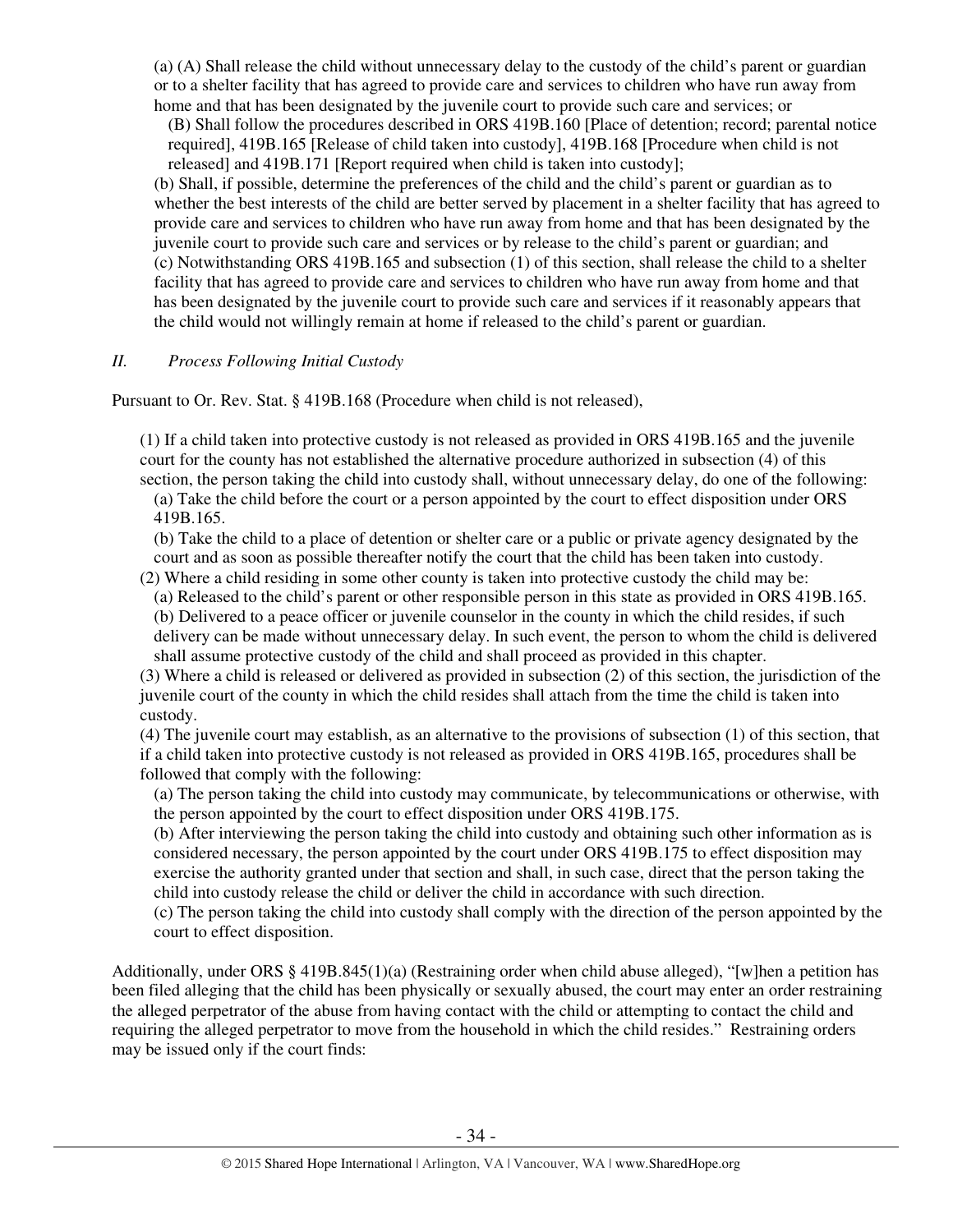(A) There is probable cause to believe the abuse occurred and that the person to be restrained committed the abuse; and

(B) The order is in the best interest of the child.

Or. Admin. R. 413-015-0210(2) (Determining Department's Response and Required Time Lines for CPS Information) lays out the requirements for CPS involvement as follows:

(2) CPS assessment required. A CPS assessment is required if:

(a) The screener determines that information received constitutes a report of child abuse or neglect, as defined in ORS 419B.005 [Definitions], and the information indicates:

(A) The alleged perpetrator is a legal parent of the alleged child victim;

(B) The alleged perpetrator resides in the alleged child victim's home;

(C) The alleged perpetrator may have access to the alleged child victim, and the parent or caregiver may not be able or willing to protect the child; or

(D) The alleged child abuse occurred in a day care facility, the home of a Department certified foster parent or relative caregiver, or a private child caring agency that is not a Children's Care Provider (CCP).

. . . .

Jurisdiction attaches at the time the child is taken into custody. Or. Rev. Stat. § 419B.157 (Jurisdiction attaches at time of custody).

## *III. Placement Process Pending Adjudication/Investigation*

A detention hearing must be held within 24 hours of a child being taken into custody. Or. Rev. Stat. § 419B.183 (Speedy hearing required).

If a child is taken into protective custody, Or. Rev. Stat. § 419B.175(1) (Initial disposition of child taken into custody) states,

[A] person designated by a court to effect disposition of a child taken into protective custody or brought before the court ... shall ....

(a) Release the child to the custody of a parent, guardian or other responsible person;

(b) Release the child on the child's own recognizance when appropriate;

(c) Subject to ORS 419B.121 or 419B.180, place the child in shelter care or detention. The child shall be placed in shelter care rather than detention, unless the person has probable cause to believe that the court will be able to detain the child under ORS 419B.121; or

(d) Pursuant to order of the court made after the filing of a petition, hold, retain or place the child in shelter care subject to further order.

## *IV. Adjudication or Referral to Alternate Process*

A hearing must be conducted no later than 60 days following a petition alleging that a child is a runaway, abandoned, dependent, or neglected and the court must enter an order for disposition of the child at the termination of the hearing. Or. Rev. Stat. §§ 419B.305, 419B.100, 419B.325.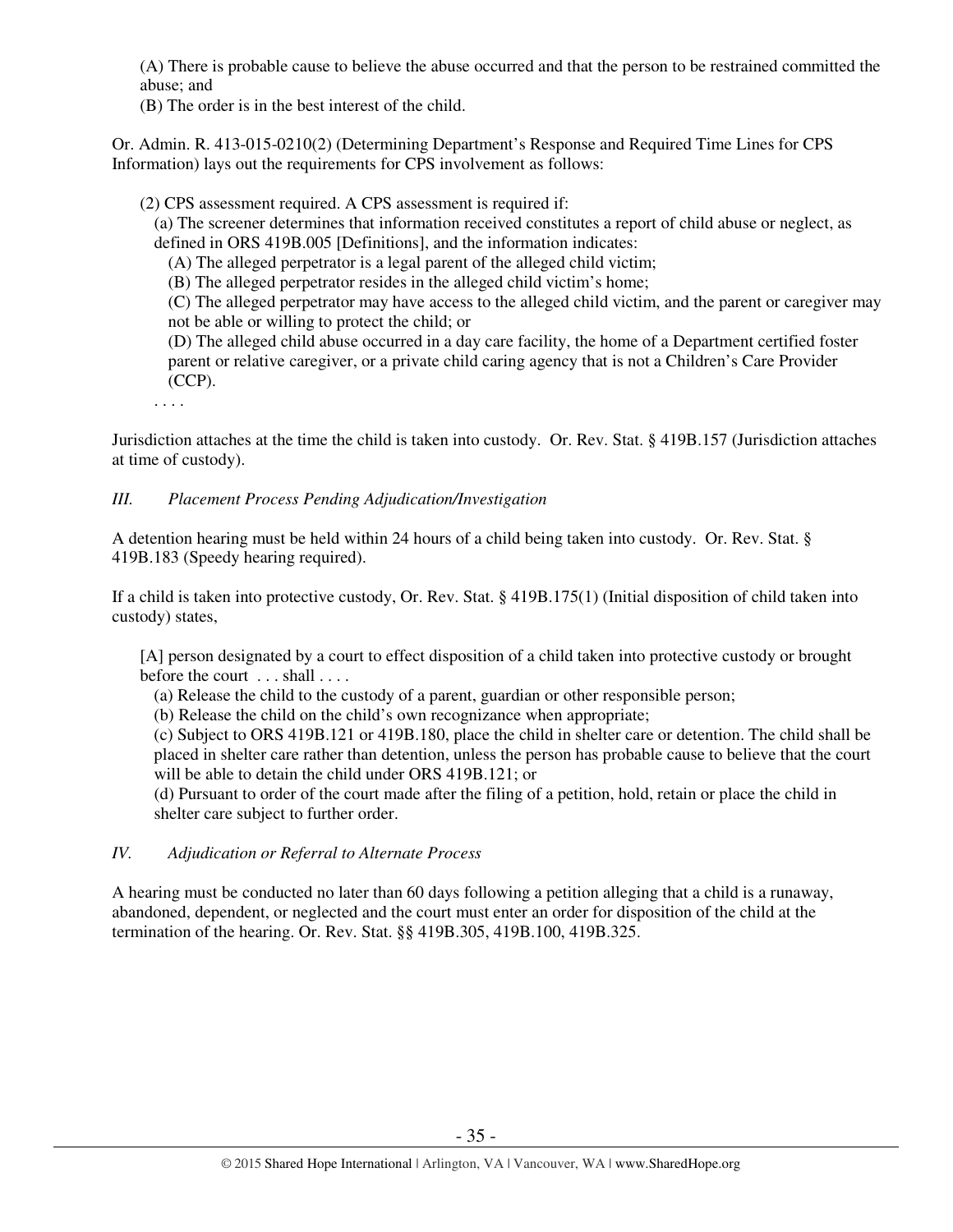## *V. Outcomes*

Following a hearing, "the court may place the ward in the legal custody of the Department of Human Services for care, placement, and supervision." Or. Rev. Stat. § 419B.337<sup>99</sup> (Commitment to custody of Department of Human Services). The Department of Human services shall then give preference to "relatives and persons who have a caregiver relationship with the child . . . [and] make diligent efforts to place the child or ward with such persons." Or. Rev. Stat. §§ 419B.192(1) (Placement of child or ward; preference given to relatives and caregivers; written findings of court required). Alternatively, "[t]he department may place the ward in a child care center authorized to accept the ward." Or. Rev. Stat. § 419B.337(2). Finally, "if the ward has been placed in the custody of the Department of Human Services, the court shall make no commitment directly to any residential facility . . . and a ward so committed may not be placed in a Department of Corrections Institution." Or. Rev. Stat. § 419B.337(5). A child in need of protective supervision may be placed with a relative under supervision, "some person maintaining a foster home approved by the court, or in a child care center or a youth care center authorized to accept the ward" or alternatively may be placed in the custody of the Department of Human Services. Or. Rev. Stat. §§ 419B.331, 419B.337.

# **Child Identified as Delinquent**

Delinquency is not defined in the Oregon code. However, the jurisdiction of the juvenile court extends to "any case involving a person who is under 18 years of age and who has committed an act that is a violation, or that if done by an adult would constitute a violation, of a law or ordinance of the United States or a state, county or city." Or. Rev. Stat. § 419C.005(1) (Jurisdiction).

- *I. Initial Custody* 
	- a. Authority for initial custody

A domestic minor sex trafficking victim may be treated as a delinquent. Pursuant to Or. Rev. Stat. § 419C.080 (Custody; when authorized),

(1) A peace officer, or any other person authorized by the juvenile court of the county in which the youth is found, may take a youth into custody in the following circumstances:

(a) When, if the youth were an adult, the youth could be arrested without a warrant; or

(b) When the juvenile court, by order indorsed on the summons as provided in ORS 419C.306 or otherwise, has ordered that the youth be taken into custody.

(2) In any order issued under subsection  $(1)(b)$  of this section that may result in a substitute care placement or detention, the court shall include a written finding describing why it is in the best interests of the youth to be taken into custody.

Instead of taking the youth into custody, the peace officer may opt to issue a citation for the offense. Or. Rev. Stat. § 419C.085.

b. Placement

Generally, after taking the youth into custody, the youth should be released to the parent, guardian or other person responsible for care of the child. Or. Rev. Stat. § 419C.100 (Release of youth taken into custody; exceptions). However, pursuant to Or. Rev. Stat. § 419C.100, the youth shall not be released in the following circumstances:

 $\overline{a}$  $99$  The text of Or. Rev. Stat. § 419B.337 included here and elsewhere in this report includes amendments made by the enactment of House Bill 2908 during the 2015 Regular session of the 78th Oregon legislature. (OR 2015) (effective October 1, 2015).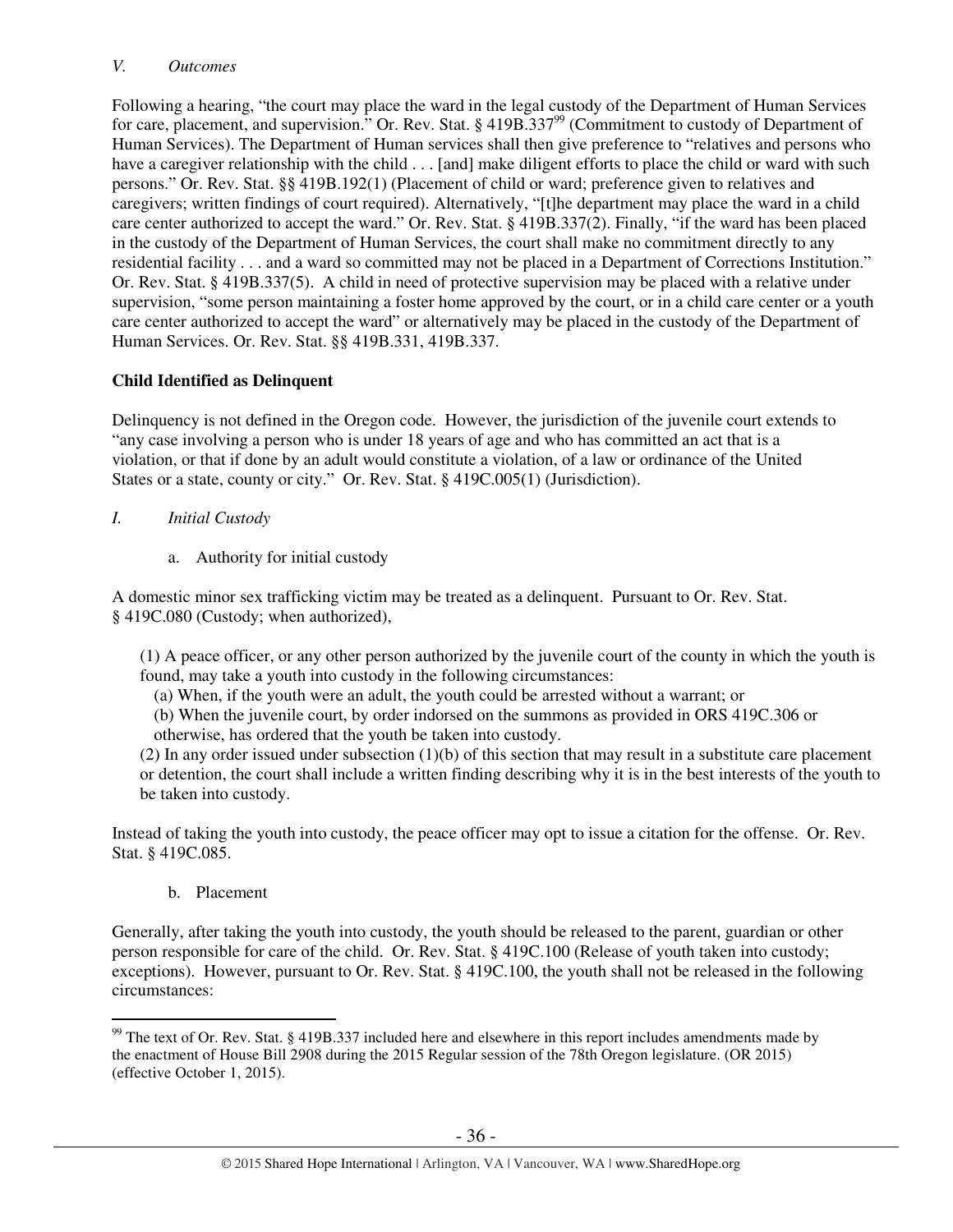(1) When the court has issued a warrant of arrest against the youth.

(2) When the person taking the youth into custody has probable cause to believe that release of the youth may endanger the welfare of the youth, the victim or others.

. . . .

Pursuant to Or. Rev. Stat. 419C.130(1)(a) (Youth or youth offender may not be detained where adults are detained; exceptions), a child may only be initially detained in a "police station, jail, prison or other place where adults are detained . . . for up to five hours when necessary to obtain the youth or youth offender's name, age, residence and other identifying information."

## *II. Process Following Initial Custody*

If the youth is not released, then the youth must be taken to court for disposition or taken to detention, shelter care, or a public or private agency and notify the court. Or. Rev. Stat. § 419C.103(1) (Procedure when youth is not released; release decision when youth taken into custody resides in other county).

Pursuant to Or. Rev. Stat. § 419C.103(5) (Procedure when youth is not released; release decision when youth taken into custody resides in other county),

(5) The juvenile court may establish, as an alternative to the provisions of subsection (1) of this section, that if a youth taken into custody is not released as provided in ORS 419C.100, procedures shall be followed that comply with the following:

(a) The person taking the youth into custody may communicate, by telecommunications or otherwise, with the person appointed by the court to effect disposition under ORS 419C.109.

(b) After interviewing the person taking the youth into custody and obtaining such other information as is considered necessary, the person appointed by the court under ORS 419C.109 to effect disposition may exercise the authority granted under that section and shall, in such case, direct that the person taking the youth into custody release the youth or deliver the youth in accordance with such direction.

(c) The person taking the youth into custody shall comply with the direction of the person appointed by the court to effect disposition.

A child may be detained pending adjudication only in the following circumstances, pursuant to Or. Rev. Stat. § 419C.145 (Preadjudication detention; grounds),

(a) The youth is a fugitive from another jurisdiction;

. . .

(c) The youth has willfully failed to appear at one or more juvenile court proceedings by having disobeyed a proper summons, citation or subpoena;

(d) The youth is currently on probation imposed as a consequence of the youth previously having been found to be within the jurisdiction of the court under ORS 419C.005, and there is probable cause to believe the youth has violated one or more of the conditions of that probation;

(e) The youth is subject to conditions of release pending or following adjudication of a petition alleging that the youth is within the jurisdiction of the court pursuant to ORS 419C.005 and there is probable cause to believe the youth has violated a condition of release;

. . . .

Pursuant to Or. Rev. Stat. § 419C.094 (Jurisdiction attaches at time youth taken into custody), the court's jurisdiction attaches when a child is taken into custody.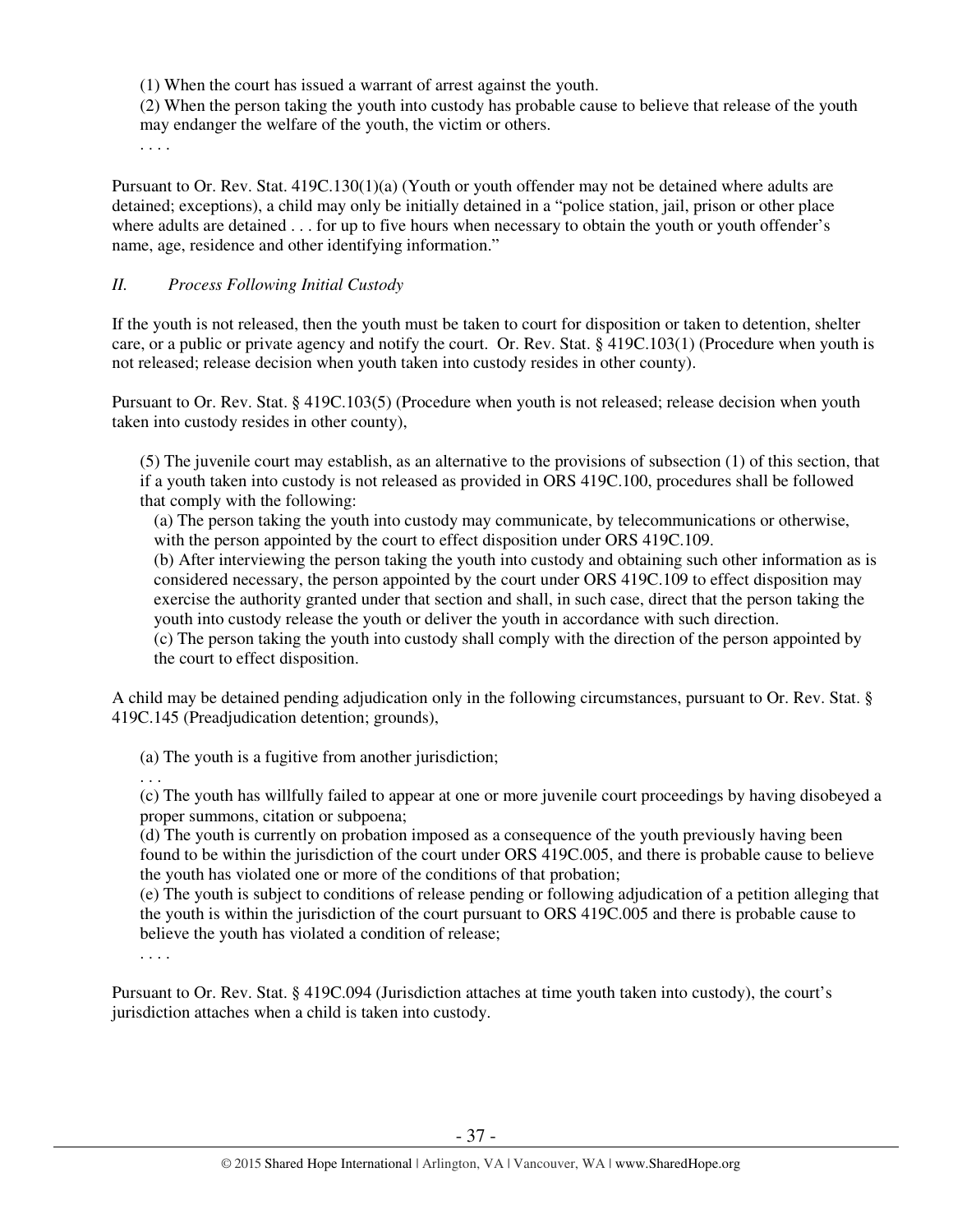## *III. Placement Process Pending Adjudication/Investigation*

Pursuant to Or. Rev. Stat. § 419C.109 (Initial disposition of youth taken into custody), when a child is taken into custody and certain requirements are met, the child may be released to "a parent, guardian or other responsible person," released on the child's own recognizance, conditionally released, or placed in shelter care or detention, with a preference for shelter care over detention.

Additionally, pursuant to Or. Rev. Stat. § 419C.103(3),

- (3) Where a youth residing in some other county is taken into custody the youth may be:
	- (a) Released to the youth's parent, guardian or other responsible person in this state as provided in ORS 419C.100.

(b) Delivered to a peace officer or juvenile counselor in the county in which the youth resides, if such delivery can be made without unnecessary delay. In such event, the person to whom the youth is delivered shall assume custody of the youth and shall proceed as provided in this chapter.

A child may be detained in a jail pursuant to Or. Rev. Stat. § 419C.125(1) (Detention in place where adults are detained of certain persons alleged to be within court's jurisdiction), only if the child is 18 years of age or older, continues to be within the jurisdiction of the juvenile court and "only in those circumstances in which the juvenile court could detain a youth before adjudication on the merits in a detention facility." Additionally, pursuant to subsection (2), the child may only be detained in a jail if the court determines that it, "meets the specific needs of the person alleged to be within the jurisdiction of the court."

Pursuant to Or. Rev. Stat. § 419C.150 (Time limitations on detention) a child may be held in detention, "for a maximum of 28 days;" however, "[i]f good cause for continued detention is shown, the period of detention may be extended for no more than an additional 28 days unless the adjudication is continued with the express consent of the youth."

## *IV. Adjudication or Referral to Alternate Process*

Under Or. Rev. Stat. § 419C.400(1) (Conduct of hearings), at the adjudication hearing the facts alleged against the child, "must be established beyond a reasonable doubt," unless admitted. Subsection (5) dictates that, "[a]n adjudication by a juvenile court that a youth is within its jurisdiction is not a conviction of a crime or offense."

#### *V. Outcomes*

There are several dispositions for cases in which a child has been adjudicated delinquent. The options include probation and continued detention. Pursuant to Or. Rev. Stat. § 419C.446 (Probation; requirements),

(1) When a court determines it would be in the best interest and welfare of a youth offender, the court may place the youth offender on probation. The court may direct that the youth offender remain in the legal custody of the youth offender's parents or other person with whom the youth offender is living, or the court may direct that the youth offender be placed in the legal custody of some relative or some person maintaining a foster home approved by the court, or in a child care center or a youth care center authorized to accept the youth offender.

(2) The court may specify particular requirements to be observed during the probation consistent with recognized juvenile court practice, including but not limited to restrictions on visitation by the youth offender's parents, restrictions on the youth offender's associates, occupation and activities, restrictions on and requirements to be observed by the person having the youth offender's legal custody, requirements for visitation by and consultation with a juvenile counselor or other suitable counselor, requirements to make restitution under ORS 419C.450, requirements of a period of detention under ORS 419C.453, requirements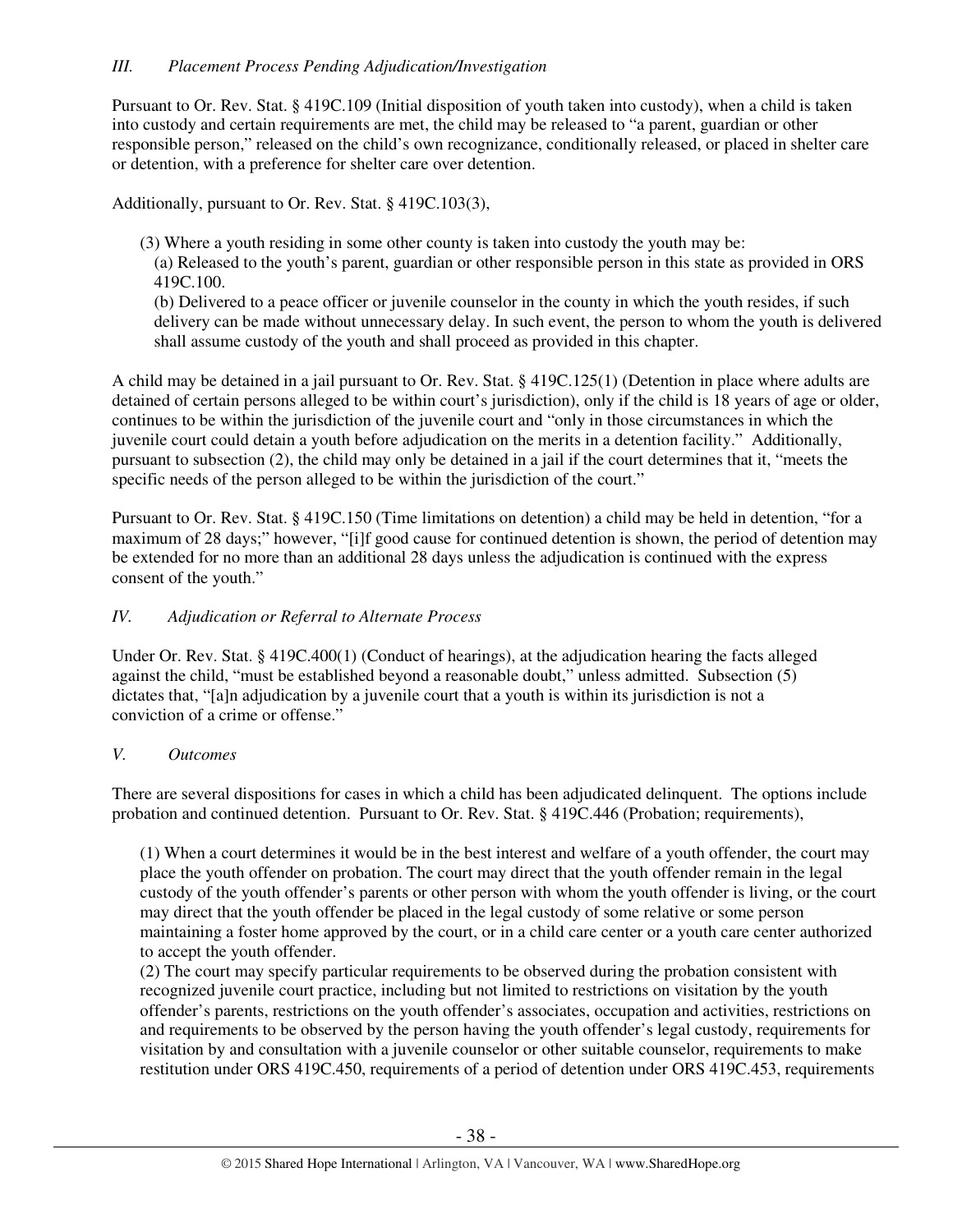to pay a fine under ORS 419C.459, requirements to pay a supervision fee under ORS 419C.449, requirements to perform community service under ORS 419C.462, or service for the victim under ORS 419C.465, or requirements to submit to blood or buccal testing under ORS 419C.473.

. . . .

Additionally, the court may order the child to be detained pursuant to the conditions laid out in Or. Rev. Stat. § 419C.453 (Detention; when authorized), which states that

(1) Pursuant to a hearing, the juvenile court may order a youth offender placed in a detention facility for a specific period of time not to exceed eight days, in addition to time already spent in the facility, unless a program plan that is in conformance with standards established by the State Commission on Children and Families has been filed with and approved by the commission, in which case the youth offender may be held in detention for a maximum of 30 days in addition to time already spent in the facility, when:

(a) The youth offender has been found to be within the jurisdiction of the juvenile court by reason of having committed an act which would be a crime if committed by an adult; or

(b) The youth offender has been placed on formal probation for an act which would be a crime if committed by an adult, and has been found to have violated a condition of that probation.

(2) Pursuant to a hearing, the juvenile court may order a youth offender who is at least 18 years of age placed in a jail or other place where adults are detained. The placement must be for a specific period of time and may not exceed eight days in addition to time already spent in a juvenile detention facility or jail. The court may order placement under this subsection when:

(a) The youth offender has been found to be within the jurisdiction of the juvenile court by reason of having committed an act which would be a crime if committed by an adult; or

(b) The youth offender has been placed on formal probation for an act which would be a crime if committed by an adult, and has been found to have violated a condition of that probation.

- 5.4.1 Recommendation: Enact a mandatory protective response for juvenile sex trafficking victims that provides an avenue to specialized services outside detention.
- *5.5 Commercial sexual exploitation is identified as a type of abuse and neglect within child protection statutes.*

Or. Admin. R. 413-015-0115(3) (Definitions) defines "child abuse or neglect" to mean "any form of abuse, including abuse through neglect and abuse or neglect by a third party, of a person under age 18." Or. Rev. Stat. § 419B.005<sup>100</sup> (Definitions) is one of several statutes listed as statutory authority for Or. Admin. R. 413-015-0115.

Or. Rev. Stat. § 419B.005 defines "abuse" in part as,

 $(1)(a)$  "Abuse" means:

(A) Any assault, as defined in ORS chapter 163, of a child and any physical injury to a child which has been caused by other than accidental means, including any injury which appears to be at variance with the explanation given of the injury.

(B) Any mental injury to a child, which shall include only observable and substantial impairment of the child's mental or psychological ability to function caused by cruelty to the child, with due regard to the culture of the child.

(C) Rape of a child, which includes but is not limited to rape, sodomy, unlawful sexual penetration and incest, as those acts are described in ORS chapter 163.

(D) Sexual abuse, as described in ORS chapter 163.

(E) Sexual exploitation, including but not limited to:

 $\overline{a}$ <sup>100</sup> *See supra* note 97.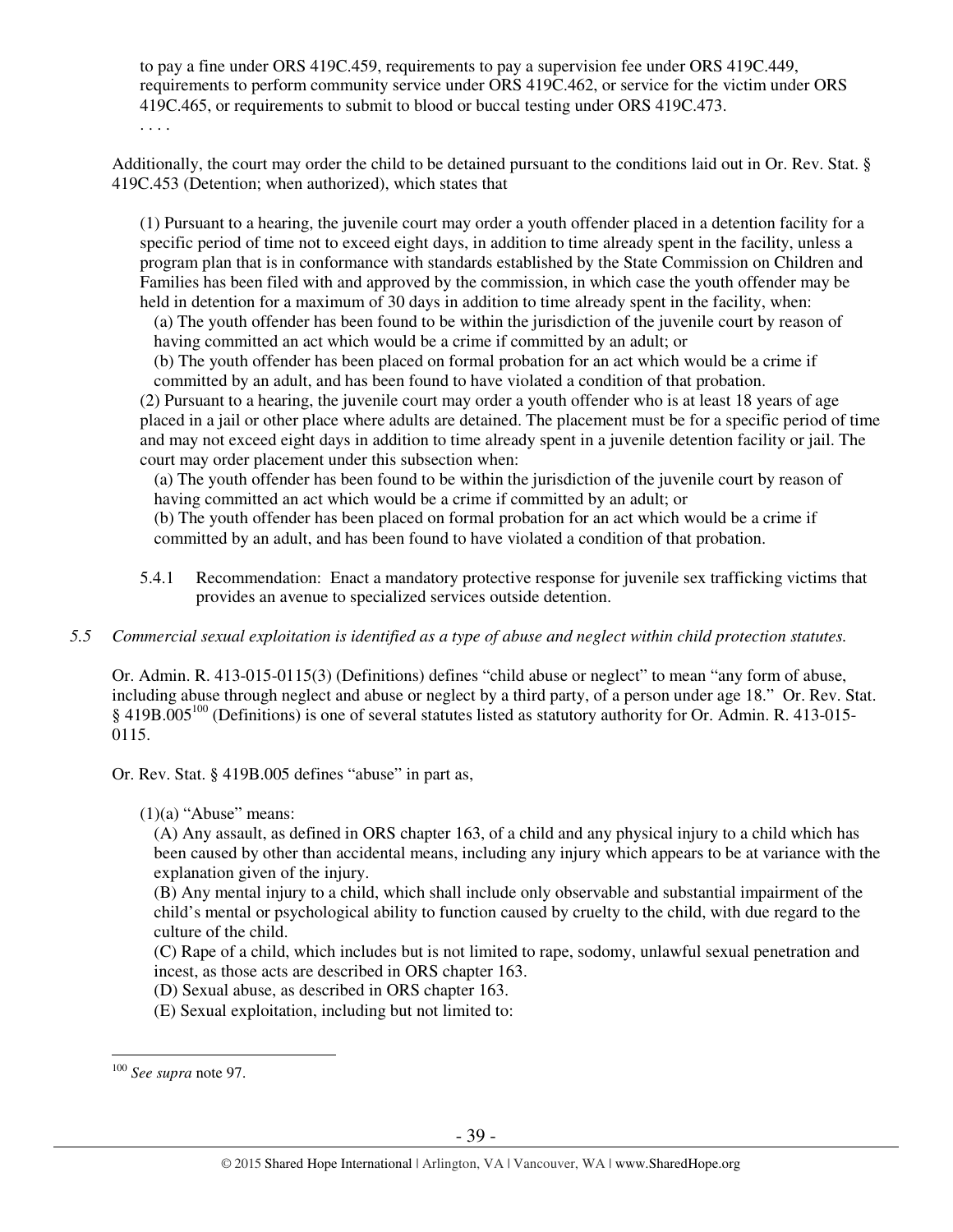(i) Contributing to the sexual delinquency of a minor, as defined in ORS chapter 163, and any other conduct which allows, employs, authorizes, permits, induces or encourages a child to engage in the performing for people to observe or the photographing, filming, tape recording or other exhibition which, in whole or in part, depicts sexual conduct or contact, as defined in ORS 167.002 or described in ORS 163.665 and 163.670, sexual abuse involving a child or rape of a child, but not including any conduct which is part of any investigation conducted pursuant to ORS 419B.020 or which is designed to serve educational or other legitimate purposes; and

(ii) Allowing, permitting, encouraging or hiring a child to engage in prostitution, as defined in ORS 167.007 or a commercial sex act as defined in ORS 163.266, to purchase sex with a minor as described in Section 4 of this 2013 Act [Or. Rev. Stat. § 163.413] or to engage in commercial sexual solicitation as described in ORS 167.008. . . . .

*5.6 The definition of "caregiver" or another related term in the child welfare statutes is not a barrier to a sex trafficked child accessing the protection of child welfare.* 

Or. Admin. R. 413-015-0115(1) (Definitions) defines "caregiver" as "a guardian, legal custodian, or other person acting in loco parentis, who exercises significant authority over and responsibility for a child." More importantly, pursuant to Or. Admin. R. 413-015-0115(45) the rules define "third-party abuse" as "abuse by a person who is not the child's parent, not the child's caregiver or other member of the child's household, and not a person responsible for the child's care, custody, and control." The rules state that "[e]xamples of persons who could be considered as a third-party under this definition include school personnel, day-care providers, coaches, and church personnel."

*5.7 Crime victims' compensation is specifically available to a child victim of sex trafficking or commercial sexual exploitation of children (CSEC) without regard to ineligibility factors.* 

Oregon's "Compensation of Crime Victims" statutes, codified at Or. Rev. Stat. § 147.005 et. seq., was enacted to provide compensation for victims of specified crimes. Or. Rev. Stat. § 147.015 (Eligibility for compensation; generally) states,

(1) A person is eligible for an award of compensation under ORS 147.005 to 147.367 if:

(a) The person is a victim, or is a survivor or dependent of a deceased victim, of a compensable crime that has resulted in or may result in a compensable loss;

(b) The appropriate law enforcement officials were notified of the perpetration of the crime allegedly causing the death or injury to the victim within 72 hours after its perpetration, unless the Department of Justice finds good cause exists for the failure of notification;

(c) The applicant has cooperated fully with law enforcement officials in the apprehension and prosecution of the assailant or the department has found that the applicant's failure to cooper- ate was for good cause; (d) The application for compensation is not the result of collusion between the applicant and the assailant of the victim;

(e) The death or injury to the victim was not substantially attributable to the wrongful act of the victim or substantial provocation of the assailant of the victim; and

(f) The application for an award of compensation under ORS 147.005 to 147.367 is filed with the department:

(A) Within one year of the date of the injury to the victim; or

(B) Within such further extension of time as the department for good cause shown, allows.

(2) The fact that a victim was subjected to sexual exploitation as defined in ORS 419B.005 is prima facie evidence of good cause for the victim's failure to notify law enforcement in a timely manner under subsection (1)(b) of this section, or for failure to cooperate with law enforcement under subsection (1)(c) of this section.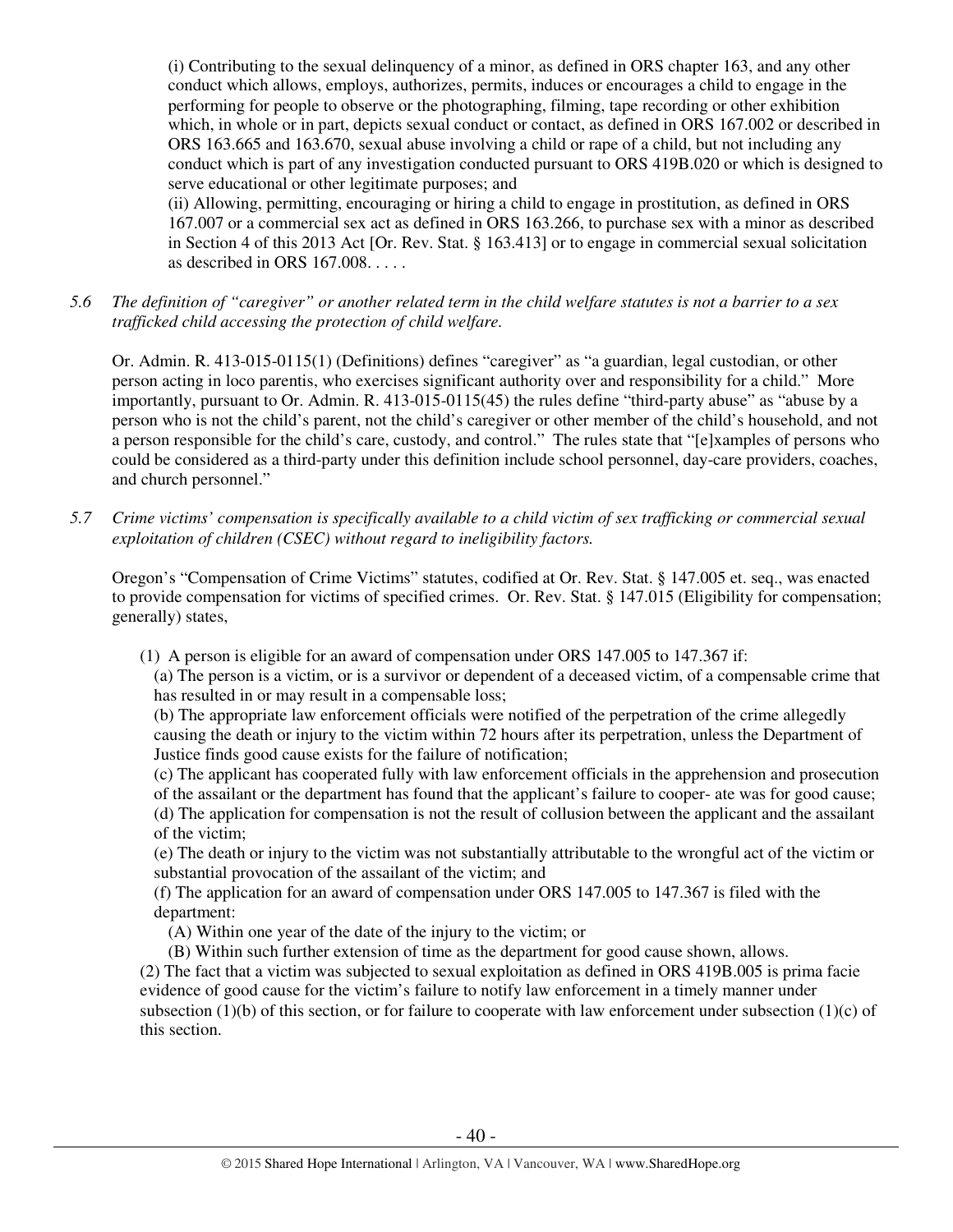If a claim is accepted, then, under the rules set out in Or. Rev. Stat. § 147.035(1)–(4) (Compensable losses; rules) compensable losses include the following:

(1) (a) Except as otherwise provided in ORS 147.025 and 147.390, compensation may be awarded under ORS 147.005 to 147.367 only for losses described in this section.

(b) The maximum amount of compensation that may be awarded, in aggregate, to the victim and the survivors and dependents of a deceased victim is \$ 47,000.

(c) When a compensable crime results in:

(A) Injury to a victim, the losses described in subsections (2), (4), (7) and (8) of this section are compensable.

. . . .

. . . .

(2) When a claim for compensation is filed in a case of injury, compensation may be awarded for: (a) The victim's reasonable medical and hospital expenses, including counseling expenses, up to a maximum amount of \$ 20,000;

(b) Loss of the victim's earnings, at a maximum rate of \$ 400 per week, up to a maximum amount of \$ 20,000;

(c) The victim's rehabilitation expenses, up to a maximum amount of \$ 4,000; and

(d) Expenses related to transportation for the victim's medical care or counseling, at a rate determined by the Department of Justice, up to a maximum amount of \$ 3,000, when:

(A) The medical care or counseling is compensable under this section;

(B) The medical care or counseling is provided more than 30 miles away from the victim's residence; and

(C) Adequate medical care or counseling is not available in closer proximity to the victim's residence. . . . .

(4) When a claim for compensation is filed in a case of:

(a) Rape of a child, child sexual abuse or sexual exploitation, as those terms are described in ORS 419B.005 (1)(a)(C), (D) and (E), counseling expenses of the victim's family are compensable up to a maximum amount of \$ 20,000, less any amounts awarded for the victim's medical or hospital expenses under subsection (2)(a) of this section.

## *5.8 Victim-friendly procedures and protections are provided in the trial process for minors under 18.*

Several victim-friendly criminal justice procedures and protections are statutorily provided for minor victimwitnesses, although none specifically apply in cases of trafficking or compelled prostitution of a minor. Pursuant to Or. Rev. Stat. § 419B.112 (Court appointed special advocate) , a "court appointed special advocate,"<sup>101</sup> shall be appointed by the court "[i]n every case under ORS chapter 419B [Juvenile Code: Dependency]." <sup>102</sup> Or. Rev. Stat. § 45.400(1) permits telephone testimony, "[u]pon motion of any party and for good cause shown . . . in any civil proceeding or any proceeding under ORS chapter 419B [Juvenile Code: Dependency]." Or. Rev. Stat. § 44.547 supplies additional protections for child witnesses under 12 years of age, or developmentally disabled persons of any age. These protections may include the following: "[b]reak periods" during the trial proceedings; providing a "waiting area appropriate to the special needs of the witness";

 $\overline{a}$ <sup>101</sup> Pursuant to Or. Rev. Stat. § § 419A.004 (9), a "'[c]ourt appointed special advocate' means a person in a CASA Volunteer Program who is appointed by the court to act as a court appointed special advocate pursuant to ORS 419B.112."

The text of Or. Rev. Stat. § 419A.004 included here and elsewhere in this report includes amendments made by the enactment of House Bill 2908 during the 2015 Regular session of the 78th Oregon legislature. (Or. 2015) (effective October 1, 2016).

<sup>&</sup>lt;sup>102</sup> Enacted House Bill 2205 established the Fund to End Commercial Sexual Exploitation of Children to, among other things, finance the "[a]dvocacy for children who have been victims of commercial sexual exploitation". H.B. 2205, 78th Leg. Assem., Reg. Sess. (Or. 2015).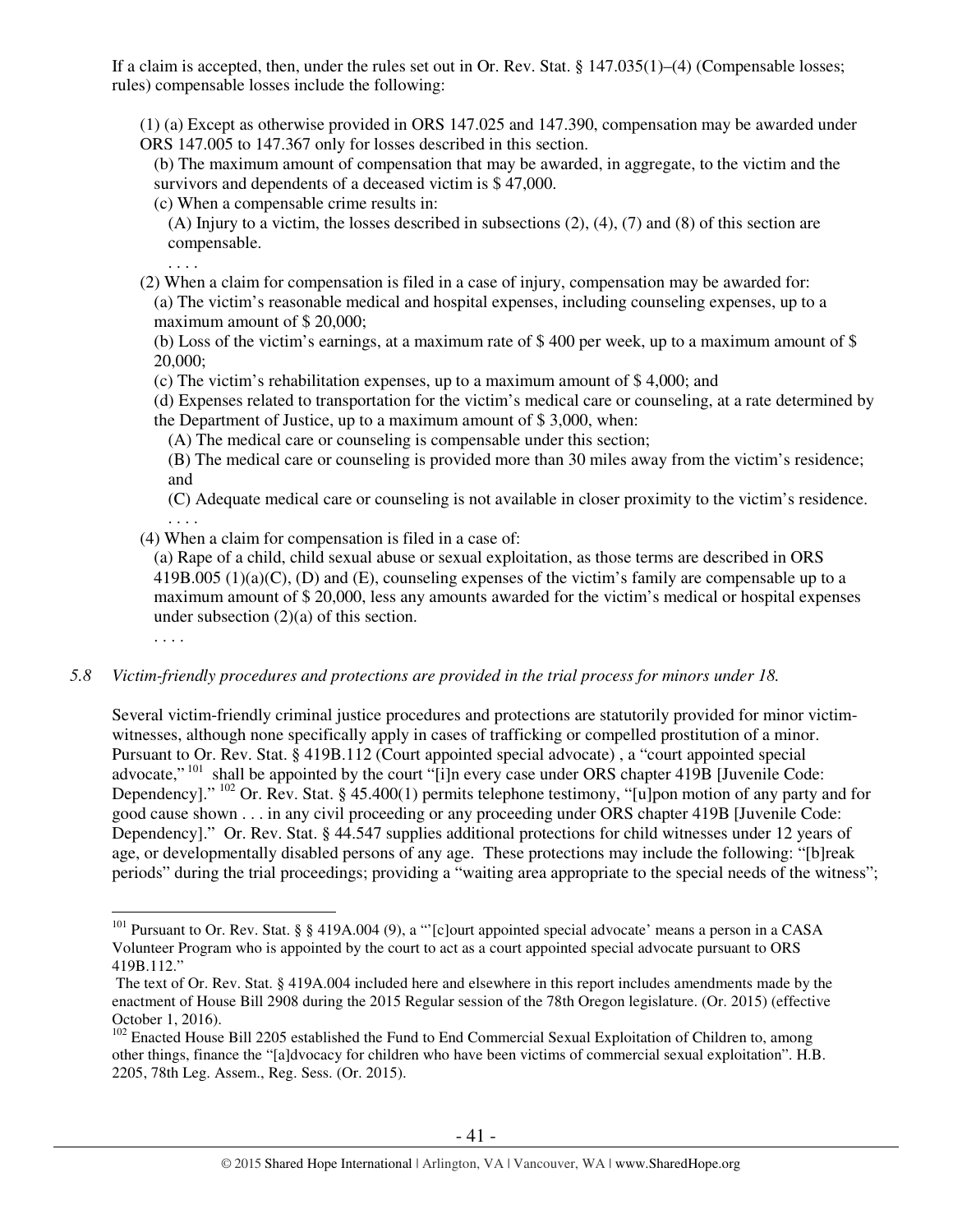"[r]elaxing the formalities of the proceedings"; "[c]onducting proceedings in clothing other than judicial robes"; "[a]djusting the layout of the courtroom for the comfort of the witness"; and "[c]onducting proceedings outside of the normal courtroom." Or. Rev. Stat. § 44.547. Or. Rev. Stat. § 40.460(18a), (24), Rule 803, which sets out exceptions to Oregon's hearsay rule, codified at Or. Rev. Stat. § 40.455 Rule 802, permits closed circuit television testimony in certain criminal or juvenile proceedings involving a child witness under 12 years old as follows:

(18a)(a) A complaint of sexual misconduct, complaint of abuse as defined in ORS 107.705 or 419B.005, complaint of abuse of an elderly person, as those terms are defined in ORS  $124.050$ ,<sup>103</sup> or a complaint relating to a violation of ORS 163.205 or 164.015 in which a person 65 years of age or older is the victim, made by the witness after the commission of the alleged misconduct or abuse at issue. Except as provided in paragraph (b) of this subsection, such evidence must be confined to the fact that the complaint was made.

. . . .

 $\overline{a}$ 

(24) Notwithstanding the limits contained in subsection  $(18a)^{104}$  of this section, in any proceeding in which a child under 12 years of age at the time of trial, or a person with a developmental disability as described in subsection (18a)(d) of this section, may be called as a witness to testify concerning an act of abuse, as defined in ORS 419B.005, or sexual conduct performed with or on the child or person with a developmental disability by another, the testimony of the child or person with a developmental disability taken by contemporaneous examination and cross-examination in another place under the supervision of the trial judge and communicated to the courtroom by closed-circuit television or other audiovisual means. Testimony will be allowed as provided in this subsection only if the court finds that there is a substantial likelihood, established by expert testimony, that the child or person with a developmental disability will suffer severe emotional or psychological harm if required to testify in open court. If the court makes such a finding, the court, on motion of a party, the child, the person with a developmental disability or the court in a civil proceeding, or on motion of the district attorney, the child or the person with a developmental disability in a criminal or juvenile proceeding, may order that the testimony of the child or the person with a developmental disability be taken as described in this subsection. Only the judge, the attorneys for the parties, the parties, individuals necessary to operate the equipment and any individual the court finds would contribute to the welfare and well-being of the child or person with a developmental disability may be present during the testimony of the child or person with a developmental disability.

Or. Rev. Stat. § 40.210 Rule 412 (Sex offense cases; relevance of victim's past behavior or manner of dress), protects testifying victims of certain crimes "(1). . . in a prosecution for a crime described in ORS 163.266 (1)(b) or (c) [Trafficking in persons], 163.355 to 163.427 [Sex offense chapter], 163.670 [Using child in display of sexually explicit conduct] or 167.017 [Compelling prostitution], or in a prosecution for an attempt to commit one of [these] those crimes" from the admission of "[r]eputation or opinion evidence of the past sexual behavior<sup>105</sup> of an alleged victim of the crime or a corroborating witness" or "[r]eputation or opinion evidence presented for the purpose of showing that the manner of dress of an alleged victim of the crime incited the crime or indicated consent to the sexual acts alleged in the charge." The statute provides in part,

<sup>&</sup>lt;sup>103</sup> Pursuant to Or. Rev. Stat. §124.050(2), "Elderly person" is defined as "any person 65 years of age or older who is not subject to the provisions of ORS 441.640 to 441.665."

 $104$  Or. Rev. Stat. § 40.460 [Rule 803. Hearsay exceptions; availability of declarant immaterial] states in part, "The following are not excluded by ORS 40.455, even though the declarant is available as a witness: . . .  $(18a)(a)$  A complaint of sexual misconduct, complaint of abuse as defined in ORS 107.705 or 419B.005 . . . made by the witness after the commission of the alleged misconduct or abuse at issue. Except as provided in paragraph (b) of this subsection, such evidence must be confined to the fact that the complaint was made."

<sup>&</sup>lt;sup>105</sup> Or. Rev. Stat. § 40.210(5)(c) Rule 412 defines "past sexual behavior" as "sexual behavior other than:

<sup>(</sup>A) The sexual behavior with respect to which the crime or attempt to commit the crime listed in subsection (1) of this section is alleged; or

<sup>(</sup>B) In a proceeding conducted under ORS 163.760 [Definitions for ORS 163.760 to 163.777] to 163.777 [Fees or undertaking may not be required], the alleged sexual abuse."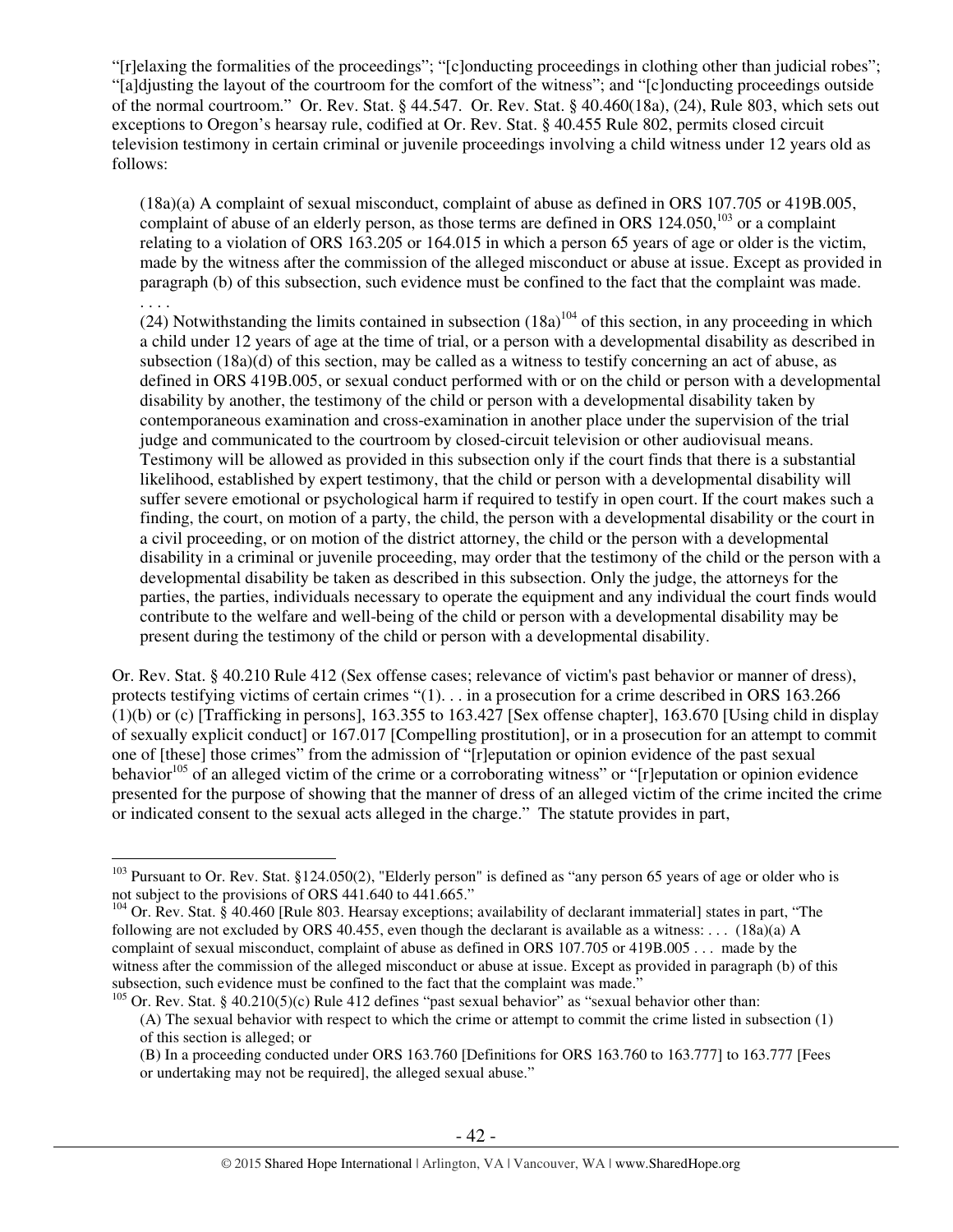(2) Notwithstanding any other provision of law, in a prosecution for a crime or an attempt to commit a crime in subsection (1) of this section, evidence of a victim's past sexual behavior other than reputation or opinion evidence is also not admissible, unless the evidence other than reputation or opinion evidence:

(a) Is admitted in accordance with subsection (4) of this section; and

(b) Is evidence that:

(A) Relates to the motive or bias of the alleged victim;

(B) Is necessary to rebut or explain scientific or medical evidence offered by the state; or

(C) Is otherwise constitutionally required to be admitted.

(3) Notwithstanding any other provision of law, in a prosecution for a crime or an attempt to commit a crime listed in subsection (1) of this section [ORS 163.266 (1)(b) or (c) [Trafficking in persons], 163.355 to 163.427 [Sex offense chapter], 163.670 [Using child in display of sexually explicit conduct] or 167.017 [Compelling prostitution]], evidence, other than reputation or opinion evidence, of the manner of dress of the alleged victim or a corroborating witness, presented by a person accused of committing the crime, is also not admissible, unless the evidence is:

(a) Admitted in accordance with subsection (4) of this section; and

(b) Is evidence that:

(A) Relates to the motive or bias of the alleged victim;

(B) Is necessary to rebut or explain scientific, medical or testimonial evidence offered by the state;

(C) Is necessary to establish the identity of the victim; or

(D) Is otherwise constitutionally required to be admitted.

. . . .

Under Or. Rev. Stat. § 192.822,<sup>106</sup> Oregon has also established the "Address Confidentiality Program," in order to:

(a) protect the confidentiality of the actual address<sup>107</sup> of a victim of domestic violence,<sup>108</sup> a sexual offense,<sup>109</sup> stalking or human trafficking; $110$  and

(b) prevent assailants or potential assailants of the victim from finding the victim through public records.

As enumerated within Or. Rev. Stat. § 192.822, under the "Address Confidentiality Program,"<sup>111</sup>

….

<sup>&</sup>lt;sup>106</sup> Lexis notes the following: "Or. Rev. Stat. §§ 192.820—192.868 were enacted into law by the Legislative Assembly but were not added to or made a part of ORS chapter 192 or any series therein by legislative action. See Preface to Oregon Revised Statutes for further explanation."

 $107$  Or. Rev. Stat. § 192.820(1) defines "actual address" as: (a) A residential, work or school street address of an individual specified on the application of the individual to be a program participant; or (b) The name of the county in which the program participant is registered to vote."

<sup>&</sup>lt;sup>108</sup> Or. Rev. Stat. § 192.820(9) defines a "victim of domestic violence" as "(a) An individual against whom domestic violence has been committed, as define in ORS 135.230, 181.610 or 411.117; (b) An individual who has been a victim of abuse, as defined in ORS 107.705; or (c) Any other individual designated a victim of domestic violence by the Attorney General by rule."

<sup>&</sup>lt;sup>109</sup> Or. Rev. Stat. § 192.820(8) defines a "victim of a sexual offense as "(a) An individual against whom a sexual  $^{109}$ offense has been committed, as described in ORS 163.305 to 163.467, 163.427, 163.466 or 163.525; or (b) Any other individual designated by the Attorney General by rule."

<sup>&</sup>lt;sup>110</sup> Or. Rev. Stat. § 192.820 defines a "victim of human trafficking" as "(a) an individual against whom as offense described in ORS 163.263, 163.264 or 163.266 has been committed; or (b) Any other individual designated by the Attorney General by rule. In adopting rules under this subsection, the Attorney General shall consider individuals against whom an act recognized as a severe form of trafficking in persons under 22 U.S.C. 7102 has been committed."

<sup>&</sup>lt;sup>111</sup> Or. Rev. Stat. § 192.822.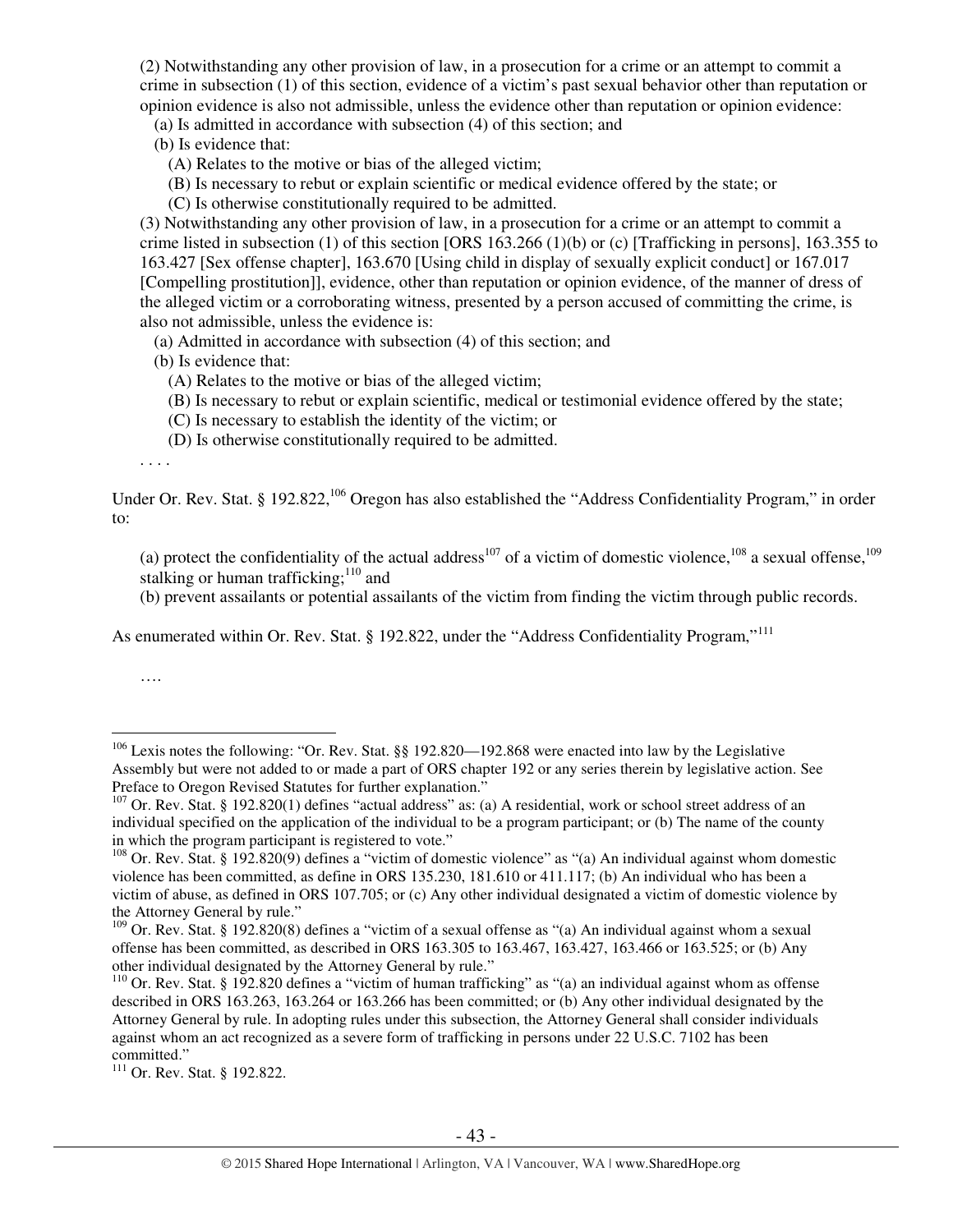(2) The Attorney General shall designate a substitute address for a program participant and act as the agent of the program participant for purposed of all legal process this state and receiving and forwarding first-class, certified or registered mail.

(3) The Attorney General is not required to forward any packages or mail other than first-class, certified or registered mail to the program participant.

(4) The Attorney General is not required to track or otherwise maintain records of any mail received on behalf of a program participant unless the mail is certified or registered.

Furthermore, Or. Rev. Stat. § 192.854(1)<sup>112</sup> states that "[t]he Attorney General may designate employees of or volunteers serving public or private entities that provide counseling and shelter services to victims of domestic violence, a sexual offense, stalking or human trafficking as application assistants to assist individuals applying to participate in the Address Confidentiality Program."<sup>113</sup>

*5.9 Expungement or sealing of juvenile delinquency records resulting from arrests or adjudications for prostitution-related offenses committed as a result of, or in the course of, the commercial sexual exploitation of a minor is available within a reasonable time after turning 18.* 

Under Or. Rev. Stat. § 419A.262(2) (Expunction proceedings; notice to victim; effect of expunction; confidentiality; penalties),

Upon application of either a person who is the subject of a record or a juvenile department, or upon its own motion, the juvenile court shall order expunction if, after a hearing when the matter is contested, it finds that:

(a) At least five years have elapsed since the date of the person's most recent termination;

(b) Since the date of the most recent termination, the person has not been convicted of a felony or a Class A misdemeanor;

(c) No proceedings seeking a criminal conviction or an adjudication in a juvenile court are pending against the person;

(d) The person is not within the jurisdiction of any juvenile court on the basis of a petition alleging an act or behavior as defined in ORS 419B.100 (1)(a) to (c) and (f) or 419C.005; and

(e) The juvenile department is not aware of any pending investigation of the conduct of the person by any law enforcement agency.

Under Or. Rev. Stat, § 419A.262(3) (Expunction proceedings; notice to victim; effect of expunction; confidentiality; penalties),

(a) Notwithstanding subsection (2) of this section, upon application of a person who is the subject of a record kept by a juvenile court or juvenile department, upon application of the juvenile department, or upon its own motion, the juvenile court, after hearing when the matter is contested under subsection (13) of this section, shall order expunction if it finds that:

(A) The application requests expunction of only that part of a person's record that involves a charge, allegation or adjudication based on conduct that if done by an adult would constitute the crime of prostitution under ORS 167.007; and

(B) The person was under 18 years of age at the time of the conduct.

(b) Except provided in subsections (13) and (14) of this section, there is no waiting period required before the juvenile court orders expunction under this subsection.

<sup>112</sup> *See supra* note 106.

<sup>&</sup>lt;sup>113</sup> "Any assistance rendered to applicants for participation in the Address Confidentiality Program by the Attorney General or an application assistant is not considered legal advice." Or. Rev. Stat. § 192.854.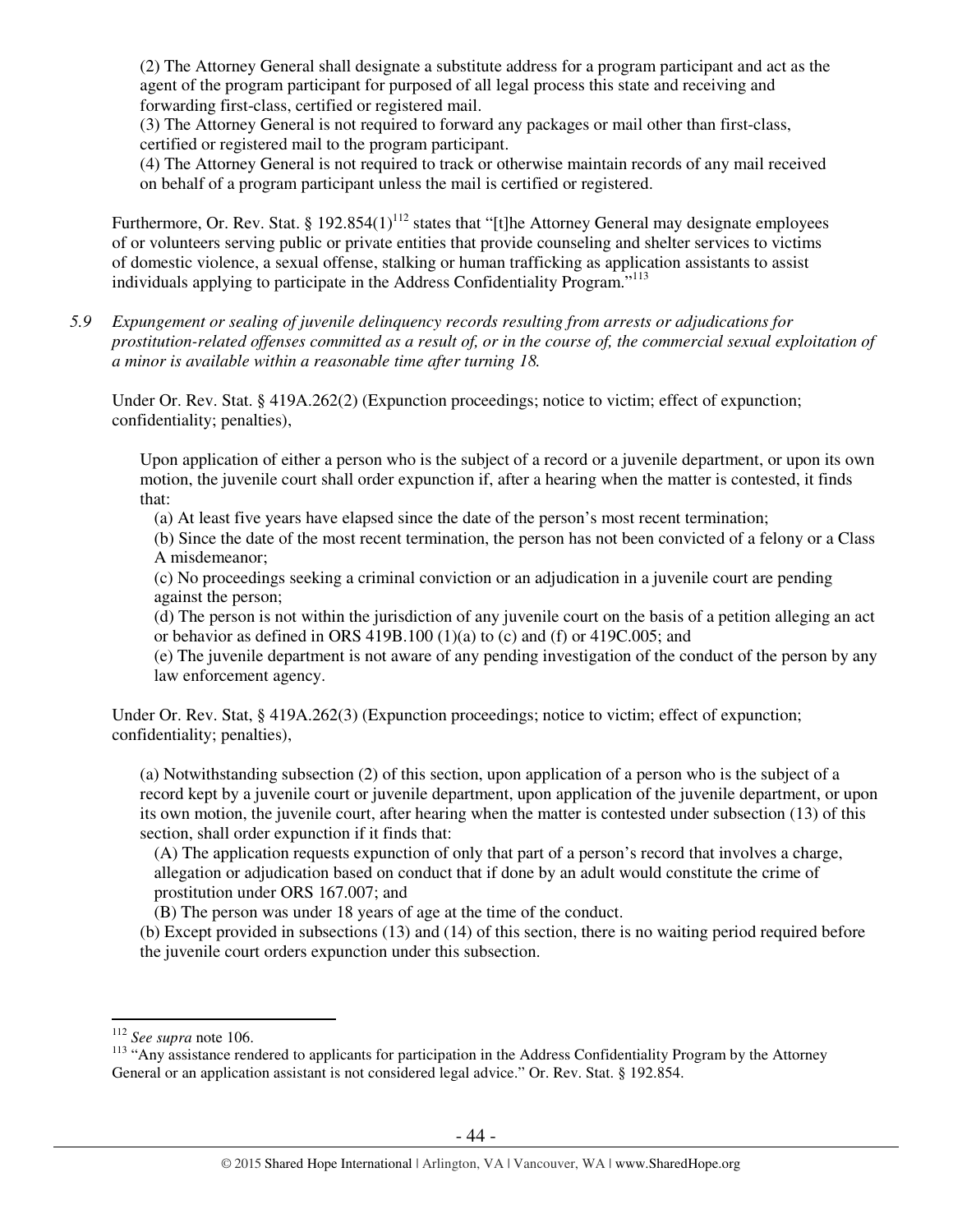Under Or. Rev. Stat. § 419A.262(5) (Expunction proceedings; notice to victim; effect of expunction; confidentiality; penalties),

When a person who is the subject of a record kept by a juvenile court or juvenile department reaches 18 years of age, the juvenile court, after a hearing when the matter is contested, shall order expunction if:

- (a) The person never has been found to be within the jurisdiction of the court; or
- (b) The conditions of subsection (2) or (3) of this section have been met.

 Or. Rev. Stat. § 419A.262(8) (Expunction proceedings; notice to victim; effect of expunction; confidentiality; penalties) goes on to state,

Notwithstanding subsections (2), (3) and (5) to (7) of this section, upon application of a person who is the subject of a record kept by a juvenile court or juvenile department, upon application of the juvenile department, or upon its own motion, the juvenile court, after a hearing when the matter is contested, may order expunction of all or any part of the person's record if it finds that to do so would be in the best interests of the person and the public. In the case of an application by the juvenile department or of the court acting upon its own motion, expunction shall not be ordered if actual notice of expunction has not been given to the person in accordance with subsection (12) of this section unless the person has reached 21 years of age.

Or. Rev. Stat. § 419A.262(9) (Expunction proceedings; notice to victim; effect of expunction; confidentiality; penalties) further goes on to state,

Notwithstanding ORS 419A.260 (1)(d)(J)(x), (xiii) or (xviii), a person who has been found to be within the jurisdiction of the juvenile court based on an act that if committed by an adult would constitute:

 (b) A sex crime that is a Class C felony may apply for an order of expunction under this section. The court shall order expunction of the records in the case if, after a hearing when the matter is contested, the court finds that:

(A) The person meets the requirements of subsection (2) of this section;

(B) The person was under 16 years of age at the time of the offense;

(C) The person is less than three years older than the victim;

(D) The victim's lack of consent was due solely to incapacity to consent by reason of being less than a specified age;

(E) The victim was at least 12 years of age at the time of the offense;

(F) Each finding described in this paragraph involved the same victim; and

(G) The person has not been convicted of, found guilty except for insanity of or found to be within the jurisdiction of the juvenile court based on a crime listed in ORS  $419A.260 (1)(d)(J)$  or an offense the court is prohibited from setting aside under ORS 137.225, other than the adjudication that is the subject of the motion.

Additionally, Or. Rev. Stat. § 419A.262(14)(c) (Expunction proceedings; notice to victim; effect of expunction; confidentiality; penalties) states,

The court shall proceed without a hearing if:

. . . .

(A) No objection is filed under subsection (13) of this section;

(B) The application requests expunction of only that part of the person's record that involves a charge, allegation or adjudication based on conduct that if done by an adult would constitute the crime of prostitution under ORS 167.007; and

(C) The person was under 18 years of age at the time of the conduct.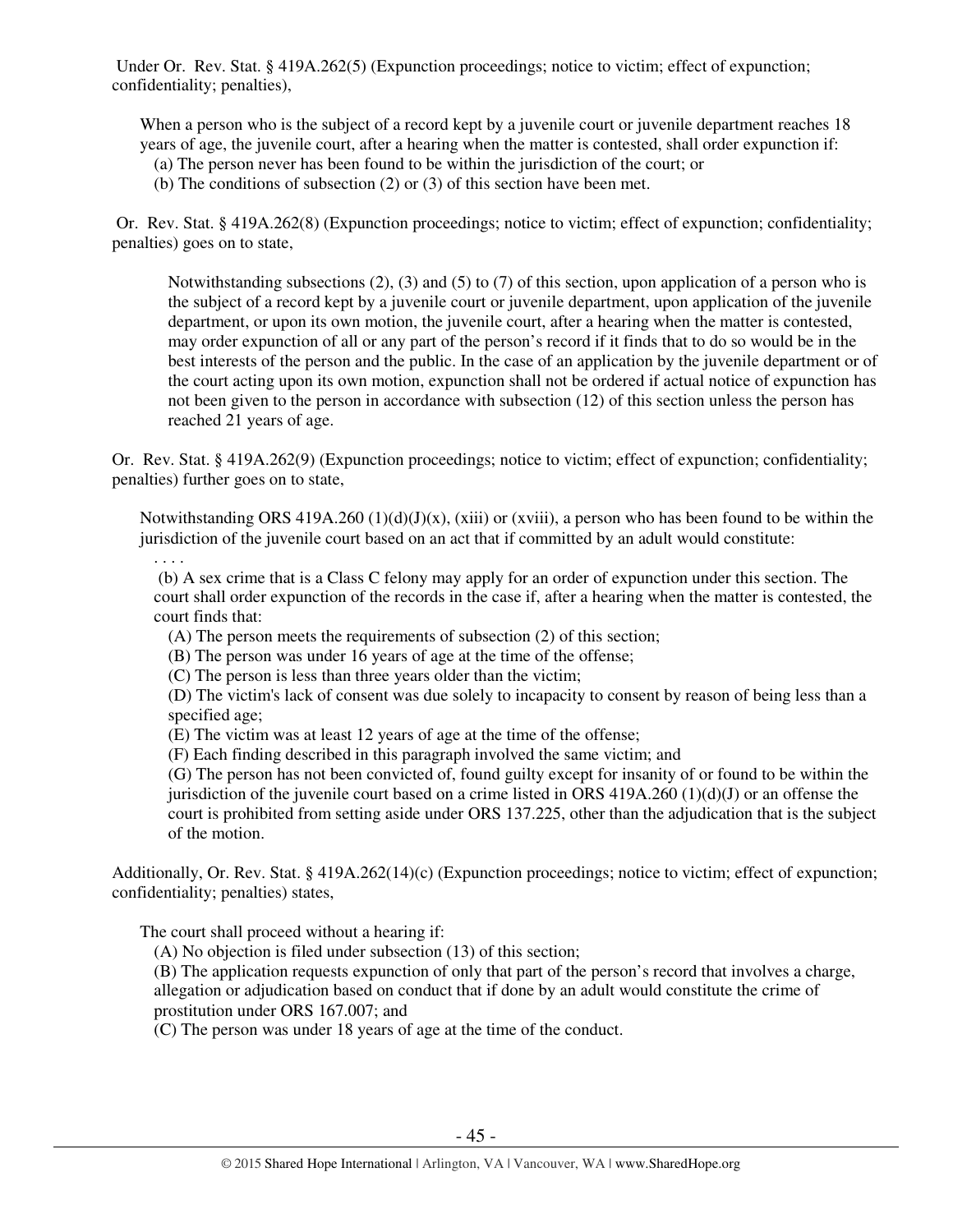*5.10 Victim restitution and civil remedies for victims of domestic minor sex trafficking or commercial sexual exploitation of children (CSEC) are authorized by law.* 

Or. Rev. Stat. § 137.106 (Restitution to victims) requires the district attorney to investigate and present to the court evidence of economic damages suffered as a result of the crime. The court is authorized to order restitution as part of a criminal case when the crime "has resulted in economic damages."<sup>114</sup> Or. Rev. Stat. § 137.106(1). Restitution is defined in Or. Rev. Stat. § 137.103(3) (Definitions for ORS 137.101 to 137.109) as "full, partial or nominal payment of economic damages to a victim. Restitution is independent of and may be awarded in addition to a compensatory fine awarded under ORS § 137.101."

Or. Rev. Stat. § 30.867 (Action for violation of criminal laws relating to involuntary servitude or trafficking in persons) specifically provides the right to bring a civil action for damages suffered by a victim of human trafficking and involuntary servitude irrespective of the initiation or outcome of any criminal action. Victims of these crimes who prevail may recover "(a) Both special and general damages, including damages for emotional distress; and (b) Punitive damages," as well as reasonable attorney fees. Or. Rev. Stat. § 30.867(2), (3). The statute gives victims six years from the date of the conduct to file a civil claim for damages. Or. Rev. Stat.  $§$  30.867(4).

*5.11 Statutes of limitations for civil and criminal actions for child sex trafficking or commercial sexual exploitation of children (CSEC) offenses are eliminated or lengthened sufficiently to allow prosecutors and victims a realistic opportunity to pursue criminal action and legal remedies.* 

Or. Rev. Stat. § 131.125<sup>115</sup> (Time limitations) outlines the statute of limitations on bringing criminal actions for felonies. Or. Rev. Stat. § 131.125(2) provides a longer statute of limitations for certain sex crimes; it states,

A prosecution for any of the following felonies may be commenced within 12 years after the commission of the crime or, if the victim at the time of the crime was under 18 years of age, anytime before the victim attains 30 years of age:

(a)Rape in the first degree under ORS 163.375.

(b)Sodomy in the first degree under ORS 163.405.

(c)Unlawful sexual penetration in the first degree under ORS 163.411.

(d)Sexual abuse in the first degree under ORS 163.427.

Regarding other felonies, Or. Rev. Stat. § 131.125(3) states,

A prosecution for any of the following felonies may be commenced within six years after the commission of the crime or, if the victim at the time of the crime was under 18 years of age, any time before the victim attains 30 years of age or within 12 years after the offense is reported to a law enforcement agency or the Department of Human Services, whichever occurs first:

. . . .

. . . .

- (i) Using a child in a display of sexual conduct under ORS 163.670.
- (j) Encouraging child sexual abuse in the second degree under ORS 163.684.
- (L) Promoting prostitution under ORS 167.012.
- (m) Compelling prostitution under ORS 167.017.
- (n) Luring a minor under ORS 167.057.

<sup>114</sup> *See supra* note40.

<sup>&</sup>lt;sup>115</sup> The text of Or. Rev. Stat. § 131.125 included here and elsewhere in this report includes amendments made by the enactment of House Bill 2317 during the 2015 Regular session of the 78th Oregon legislature. (OR 2015) (effective January 1, 2016).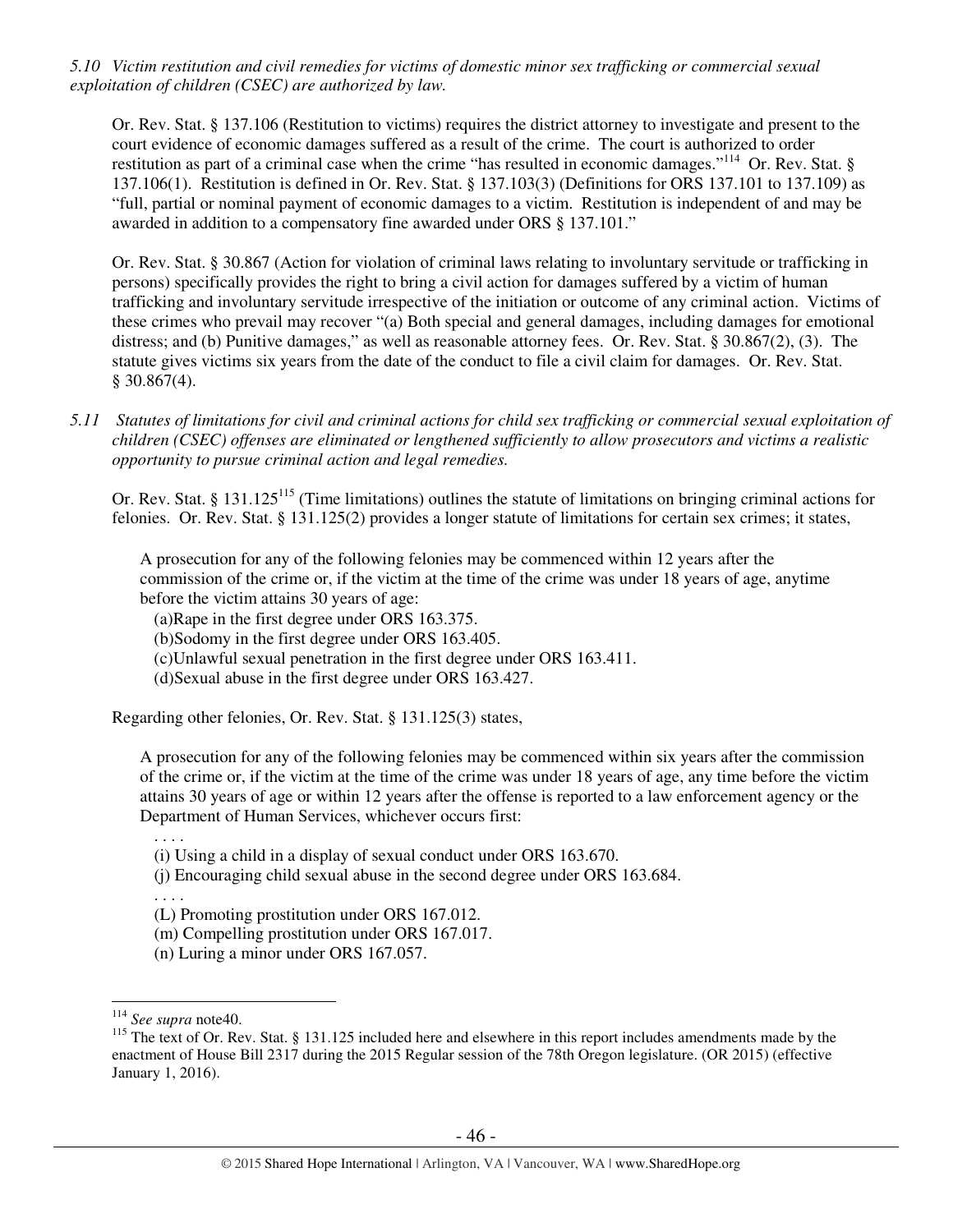A prosecution for any of the following misdemeanors may be commenced within four years after the commission of the crime or, if the victim at the time of the crime was under 18 years of age, any time before the victim attains 22 years of age or within four years after the offense is reported to a law enforcement agency or the Department of Human services, whichever occurs first:

- (b) Sexual abuse in the third degree under ORS 163.415.
- (c) Exhibiting an obscene performance to a minor under ORS 167.075.
- (d) Displaying obscene materials to minors under ORS 167.080.

Or. Rev. Stat. § 30.867 (Action for violation of criminal laws relating to involuntary servitude or trafficking in persons) specifically provides the right to bring a civil action for damages suffered by a victim of human trafficking and involuntary servitude irrespective of the initiation or outcome of any criminal action. Victims of these crimes who prevail may recover "(a) Both special and general damages, including damages for emotional distress; and (b) Punitive damages," as well as reasonable attorney fees. Or. Rev. Stat. § 30.867(2), (3). The statute gives victims six years from the date of the conduct to file a civil claim for damages. Or. Rev. Stat. § 30.867(4).

Or. Rev. Stat. § 12.117(1)<sup>116</sup> (Actions based on child abuse), which covers civil proceedings, states,

(1) Notwithstanding ORS 12.110 [Actions for certain injuries to person not arising on contract], 12.115 [Action for negligent injury to person or property] or  $12.160^{117}$  [Suspension for minors and persons who are have a disabling mental condition], an action based on conduct that constitutes child abuse<sup>118</sup> or conduct knowingly allowing, permitting or encouraging child abuse that occurs while the person is under 18 years of age must be commenced before the person attains 40 years of age, or if the person has not discovered the causal connection between the injury and the child abuse, nor in the exercise of reasonable care should have discovered the causal connection between the injury and the child abuse, not more than five years from the date the person discovers or in the exercise of reasonable care should have discovered the causal connection between the child abuse and the injury, whichever period is longer.

5.11.1 Recommendation: Amend Or. Rev. Stat. § 131.125(2) to include sex trafficking and CSEC offenses including Or. Rev. Stat. § 163.266 (Trafficking in persons), Or. Rev. Stat. § 163.263 (Subjecting another person to involuntary servitude in the second degree), Or. Rev. Stat. § 163.264 (Subjecting another person to involuntary servitude in the first degree), Or. Rev. Stat. § 167.017(1) (Compelling

*See supra* note 116.

 $116$  The text of Or. Rev. Stat. § 12.117 included here and elsewhere in this report includes amendments made by the enactment of House Bill 2206 during the 2015 Regular session of the 78th Oregon legislature (Or. 2015) (effective January 1, 2016).

 $117$ The text of Or. Rev. Stat. § 12.160 17 included here and elsewhere in this report includes amendments made by the enactment of House Bill 2333 during the 2015 Regular session of the 78th Oregon legislature (Or. 2015) (effective June 22, 2015).

 $118$  Or. Rev. Stat. § 12.117(2) (Actions based on child abuse) defines "child abuse" to include the following:

<sup>(</sup>c) Sexual abuse, as defined in ORS Chapter 163, when the victim is a child; or

<sup>(</sup>d) Sexual exploitation of a child, including but not limited to:

<sup>(</sup>A) Conduct constituting a violations of ORS 163.435 and any other conduct which allows, employs, authorizes, permits, induces or encourages a child to engage in the performing for people to observe or the photographing, filming, tape recording or other exhibition which, in whole or in part, depicts sexual conduct or contact; and (B) Allowing, permitting, encouraging or hiring a child to engage in prostitution or to engage in commercial sexual

solicitation, as defined in ORS chapter 167."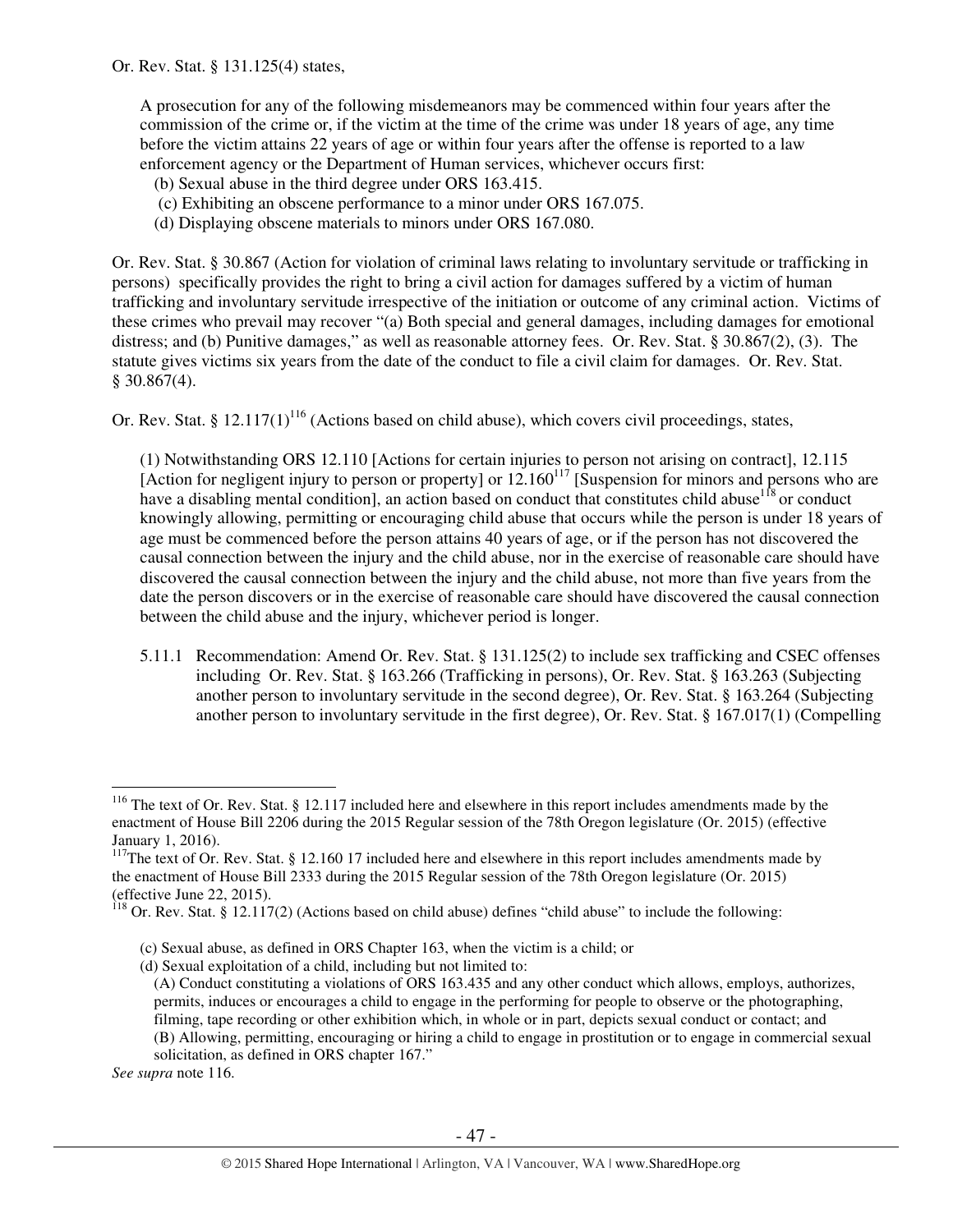prostitution),and Or. Rev. Stat. § 163.670(1) (Using child in display of sexually explicit conduct), Or. Rev. Stat. §  $163.413^{119}$  (Purchasing sex with a minor).

 $\overline{a}$  $119$  The text of Or. Rev. Stat. § 163.413 included here and elsewhere in this report includes amendments made by the enactment of House Bill 2206 and House Bill 2385 during the 2015 Regular session of the 78th Oregon legislature. (Or. 2015) (effective January 1, 2016).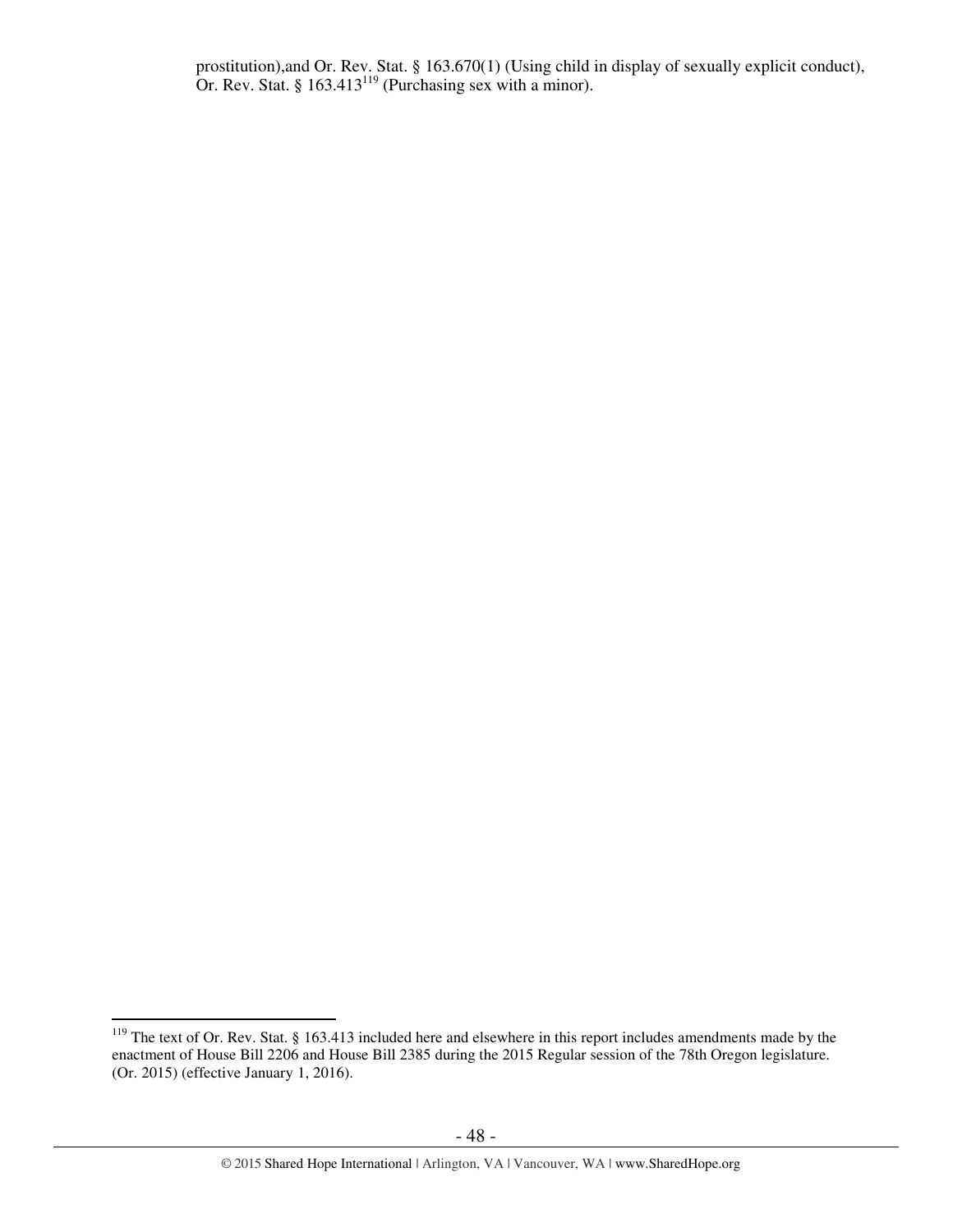#### **FRAMEWORK ISSUE 6: CRIMINAL JUSTICE TOOLS FOR INVESTIGATION AND PROSECUTIONS**

#### *Legal Components:*

- *6.1 Training on human trafficking and domestic minor sex trafficking for law enforcement is statutorily mandated or authorized.*
- *6.2 Single party consent to audiotaping is permitted in law enforcement investigations.*
- *6.3 Wiretapping is an available tool to investigate domestic minor sex trafficking.*
- *6.4 Using a law enforcement posing as a minor to investigate buying or selling of commercial sex acts is not a defense to soliciting, purchasing, or selling sex with a minor.*
- *6.5 Using the Internet or electronic communications to investigate buyers and traffickers is a permissible investigative technique.*
- *6.6 Law enforcement and child welfare agencies are mandated to promptly report missing and recovered children. \_\_\_\_\_\_\_\_\_\_\_\_\_\_\_\_\_\_\_\_\_\_\_\_\_\_\_\_\_\_\_\_\_\_\_\_\_\_\_\_\_\_\_\_\_\_\_\_\_\_\_\_\_\_\_\_\_\_\_\_\_\_\_\_\_\_\_\_\_\_\_\_\_\_\_\_\_\_\_\_\_\_\_\_\_\_\_\_\_\_\_\_\_\_*

#### *Legal Analysis:*

 $\overline{a}$ 

*6.1 Training on human trafficking and domestic minor sex trafficking for law enforcement is statutorily mandated or authorized.* 

Pursuant to Or. Rev. Stat. § 181.649 (Training in human trafficking), "[t]he Board on Public Safety Standards and Training may require that all police officers and certified reserve officers are trained to recognize, investigate and report cases involving labor trafficking and sex trafficking of children and adults at any advanced training program operated or authorized by the Department of Public Safety Standards and Training."

Additionally, Or. Rev. Stat. § 181.643 (Training in missing persons cases) does state that "[s]ubject to the availability of funds, the Board on Public Safety Standards and Training shall ensure that all police officers and certified reserve officers are trained to investigate and report cases of missing children and adults.

Enacted House Bill 2205<sup>120</sup> established the Fund to End Commercial Sexual Exploitation of Children, which among other things to finance the "[t]raining of investigators, service providers and others regarding the identification and treatment of children who have experienced commercial sexual exploitation."

*6.2 Single party consent to audiotaping is permitted in law enforcement investigations.* 

Or. Rev. Stat. § 165.543(1) (Interception of communications) states in part,

Except as provided in ORS 133.724 [Order for interception of communications; application; grounds for issuance; contents of order; progress reports] or as provided in ORS 165.540(2)(a), any person who willfully intercepts, attempts to intercept or procures any other person to intercept or attempt to intercept any wire or oral communication where such person is not a party to the communication and where none of the parties to the communication has given prior consent to the interception, is guilty of a Class A misdemeanor.

Or. Rev. Stat. § 133.726(1) (Interception of oral communication without order; order for interception of oral communication; application; grounds for issuance; contents of order; penalties) states, "[A] law enforcement officer<sup>121</sup> is authorized to intercept an oral communication to which the officer or person under direct

(a) [a]n officer employed to enforce criminal laws by:

<sup>120</sup> H.B. 2205, 78th Leg. Assem., Reg. Sess. (Or. 2015).

<sup>&</sup>lt;sup>121</sup> Under Or. Rev. Stat. § 133.726(11), "law enforcement officer" is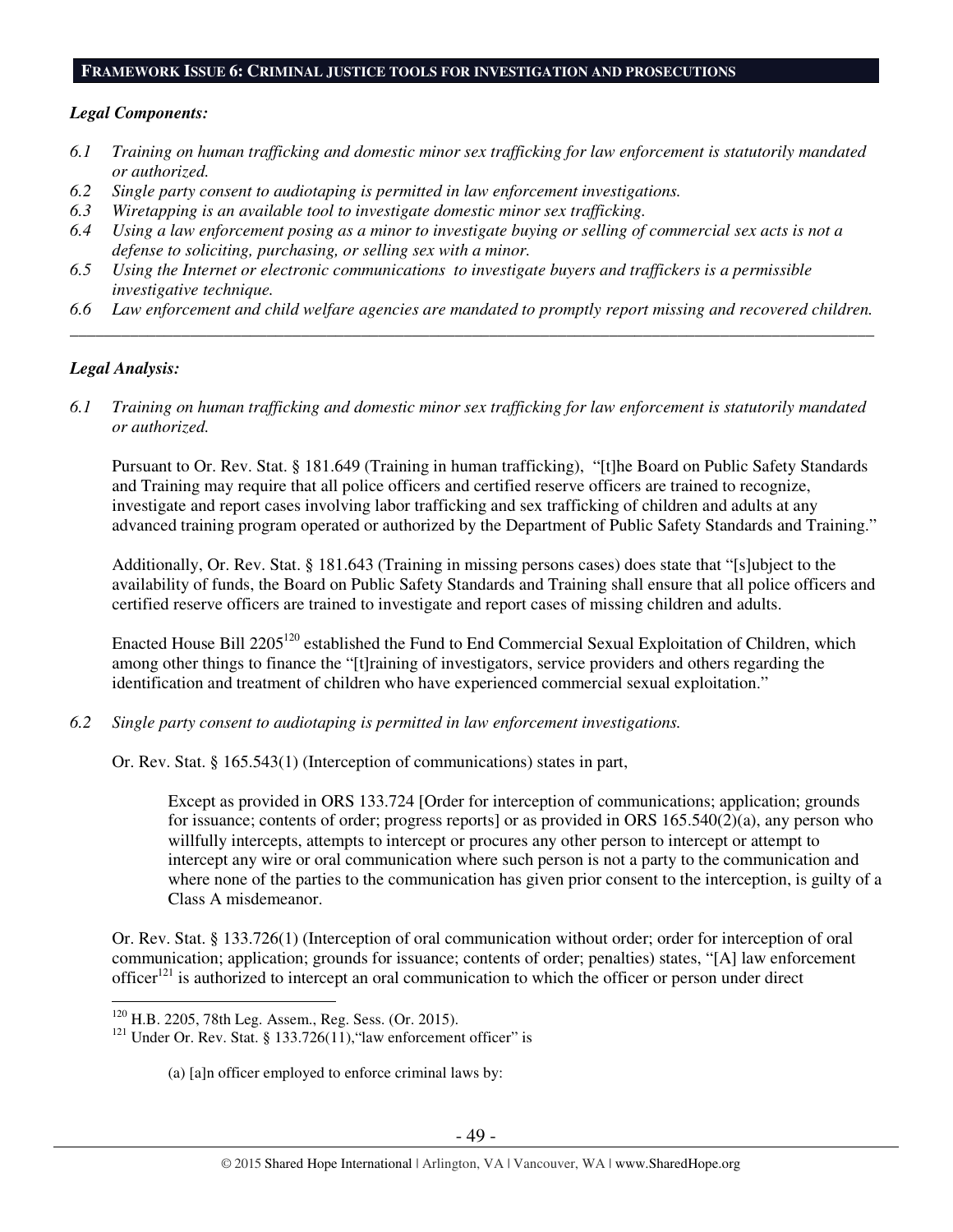supervision of the officer is a party, without obtaining an order for the interception of a wire, electronic or oral communication under ORS 133.724" in certain situations. "[A] person is a party to an oral communication if the oral communication is made in the person's immediate presence and is audible to the person regardless of whether the communication is specifically directed to the person." Or. Rev. Stat. § 133.726(2).

Or. Rev. Stat. § 133.726(7)–(10) (Interception of oral communication without order; order for interception of oral communication; application; grounds for issuance; contents of order; penalties) also states,

(7) An order under ORS 133.724 or this section is not required when a law enforcement officer intercepts an oral communication to which the officer or a person under the direct supervision of the officer is a party if the oral communication is made by a person whom the officer has probable cause to believe has committed, is engaged in committing or is about to commit:

(a) A crime punishable as a felony under ORS 475.752 (Prohibited acts generally), 475.806 (Unlawful manufacture of hydrocodone) to 475.894 (Unlawful possession of methamphetamine) or 475.906 (Penalties for unlawful delivery to minors) or as a misdemeanor under ORS 167.007 (Prostitution) or 167.008 (Patronizing a prostitute); or

(b) Any other crime punishable as a felony if the circumstances at the time the oral communication is intercepted are of such exigency that it would be unreasonable to obtain a court order under ORS 133.724 (Order for interception of communications) or this section.

(8) A law enforcement officer who intercepts an oral communication pursuant to this section may not intentionally fail to record and preserve the oral communication in its entirety. A law enforcement officer, or a person under the direct supervision of the officer, who is authorized under this section to intercept an oral communication is not required to exclude from the interception an oral communication made by a person for whom probable cause does not exist if the officer or the person under the officer's direct supervision is a party to the oral communication.

(9) A law enforcement officer may not divulge the contents of an oral communication intercepted under this section before a preliminary hearing or trial in which an oral communication is going to be introduced as evidence against a person except:

(a) To a superior officer or other official with whom the law enforcement officer is cooperating in the enforcement of the criminal laws of this state or the United States;

(b) To a magistrate;

 $\overline{a}$ 

- (c) In a presentation to a federal or state grand jury; or
- (d) In compliance with a court order.

(10) A law enforcement officer may intercept an oral communication under this section only when acting within the scope of the officer's employment and as a part of assigned duties.

## *6.3 Wiretapping is an available tool to investigate domestic minor sex trafficking.*

Or. Rev. Stat. § 133.724 outlines criteria for applying to intercept wire communications, stating that, among other things, the "application shall include . . .

(C) A police department established by a university under ORS 352.383 [Public universities; establishment of police departments; police officers] or 353.125 [Creation of police department and commission of police officers; rules]; or

- (b)An authorized tribal police officer as defined in section 1, chapter 644, Oregon Laws 2011; or
- (c) A liquor enforcement inspector as defined in ORS 471.001 [Definitions for ORS chapters 471 and 473].

The text of Or. Rev. Stat. Or. Rev. Stat. § 133.726 included here and elsewhere in this report includes amendments made by the enactment of Senate Bill 343 during the 2015 Regular session of the 78th Oregon legislature. (Or. 2015) (effective May 26, 2015).

<sup>(</sup>A) The United States, this state or a municipal government within this state;

<sup>(</sup>B) A political subdivision, agency, department or bureau of the governments described in subparagraph (A) of this paragraph;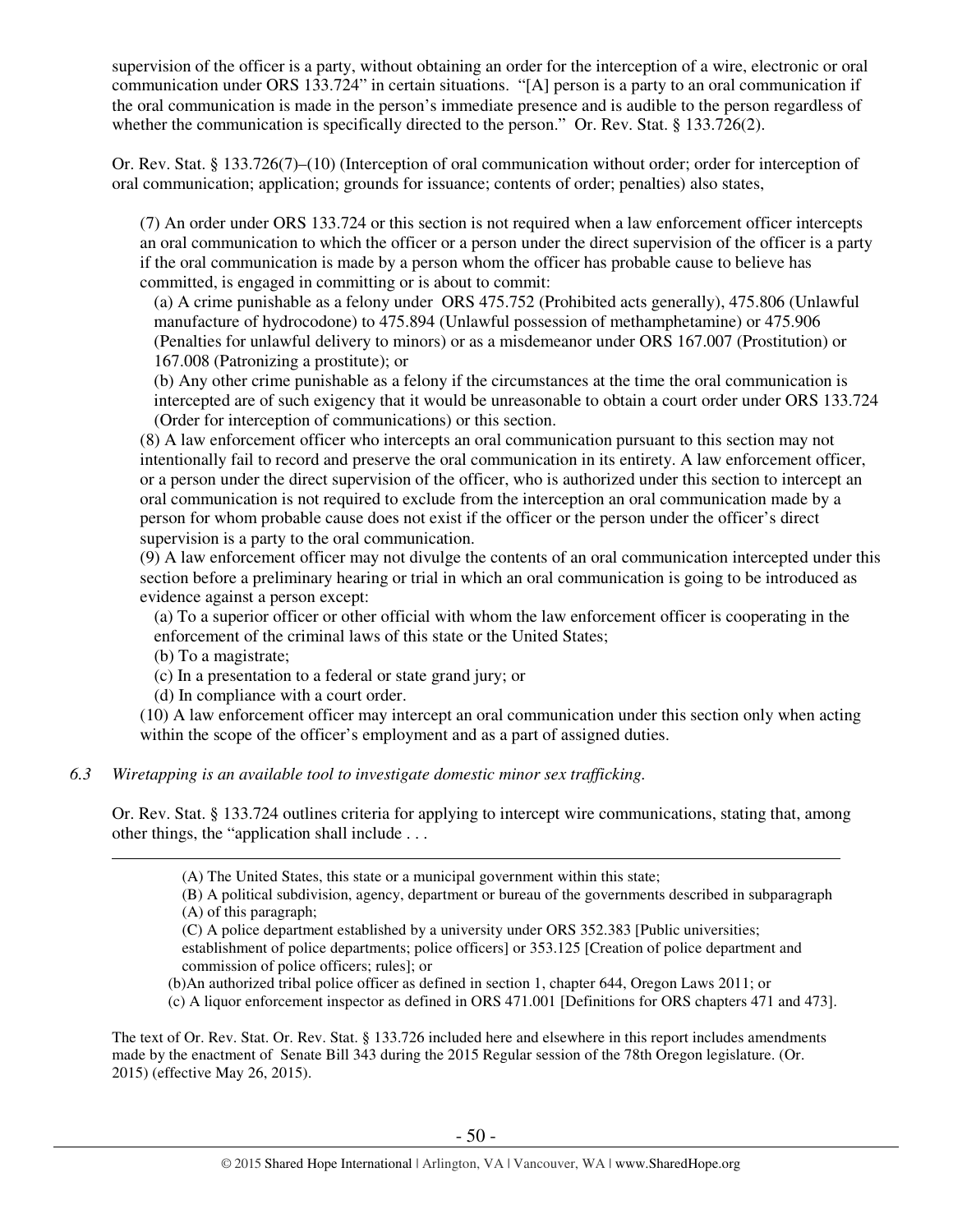(c) A statement demonstrating that there is probable cause to believe that an individual is committing, has committed or is about to commit: (A) A particular felony of murder, kidnapping, arson, robbery, bribery, extortion or other crime dangerous to life and punishable as a felony; (B) A crime punishable as a felony under ORS 163.266 (1)(b) or (c) [Trafficking in persons], 166.720 [Racketeering activity], 167.012 [Promoting prostitution], 167.017 [Compelling prostitution], . . . or section 4 of this 2013 Act [Purchasing sex with a minor under Or. Rev. Stat. § 163.413] or as a misdemeanor under ORS 167.007 [Prostitution] or 167.008 [Commercial sexual solicitation]; or (C) Any conspiracy to commit any of the foregoing crimes; . . .

Or. Rev. Stat. § 133.726(3)–(6) also outlines criteria for ex parte orders for intercepting oral communications, including situations where the application states, among other things, that "[t]here is probable cause to believe that a person whose oral communication is to be intercepted is engaged in committing, has committed or is about to commit a particular felony, or a misdemeanor under ORS 167.007 [Prostitution] or section 3 of this 2011 Act [patronizing prostitution], and that intercepting the oral communication will yield evidence thereof."

Or. Rev. Stat. § 133.733 does not permit "[t]he contents of any wire, electronic or oral communication intercepted under ORS 133.724, or evidence derived therefrom" from being "received in evidence or otherwise disclosed in any trial, hearing or other proceeding in any court of this state unless each party, not less than 10 days before the trial, hearing or proceeding, has been furnished with a copy of the court order, and accompanying application, under which the interception was authorized or approved." This period may be judicially waived.

*6.4 Using a law enforcement posing as a minor to investigate buying or selling of commercial sex acts is not a defense to soliciting, purchasing, or selling sex with a minor.* 

Pursuant to Or. Rev. Stat. § 167.057<sup>122</sup> (Luring a minor), this offense includes conduct with "a police officer posing as a minor or an agent of a police officer posing as a minor" Or. Rev. Stat. § 167.057.

Similarly, an offense pursuant to Or. Rev. Stat. §  $163.413^{123}$  (Purchasing sex with a Minor) includes "if the person pays, or offers or agrees to pay, a fee to engage in sexual intercourse or sexual contact with . . . a police officer posing as a minor or an agent of a police officer posing as a minor."

However, no such prohibition applies in prosecutions under Or. Rev. Stat. § 167.017 (Compelling prostitution) and § 167.007 (Prostitution).

*6.5 Using the Internet or electronic communications to investigate buyers and traffickers is a permissible investigative technique.* 

Or. Rev. Stat. § 163.434(2) (Provisions applicable to online sexual corruption of a child) states that "[i]t is not a defense to a prosecution for online sexual corruption of a child in the first or second degree that the person was in fact communicating with a law enforcement officer . . . or a person working under the direction of a law enforcement officer, who is 16 years of age or older."

<sup>122</sup>*See supra* note 10.

<sup>123</sup> *See supra* note 10.